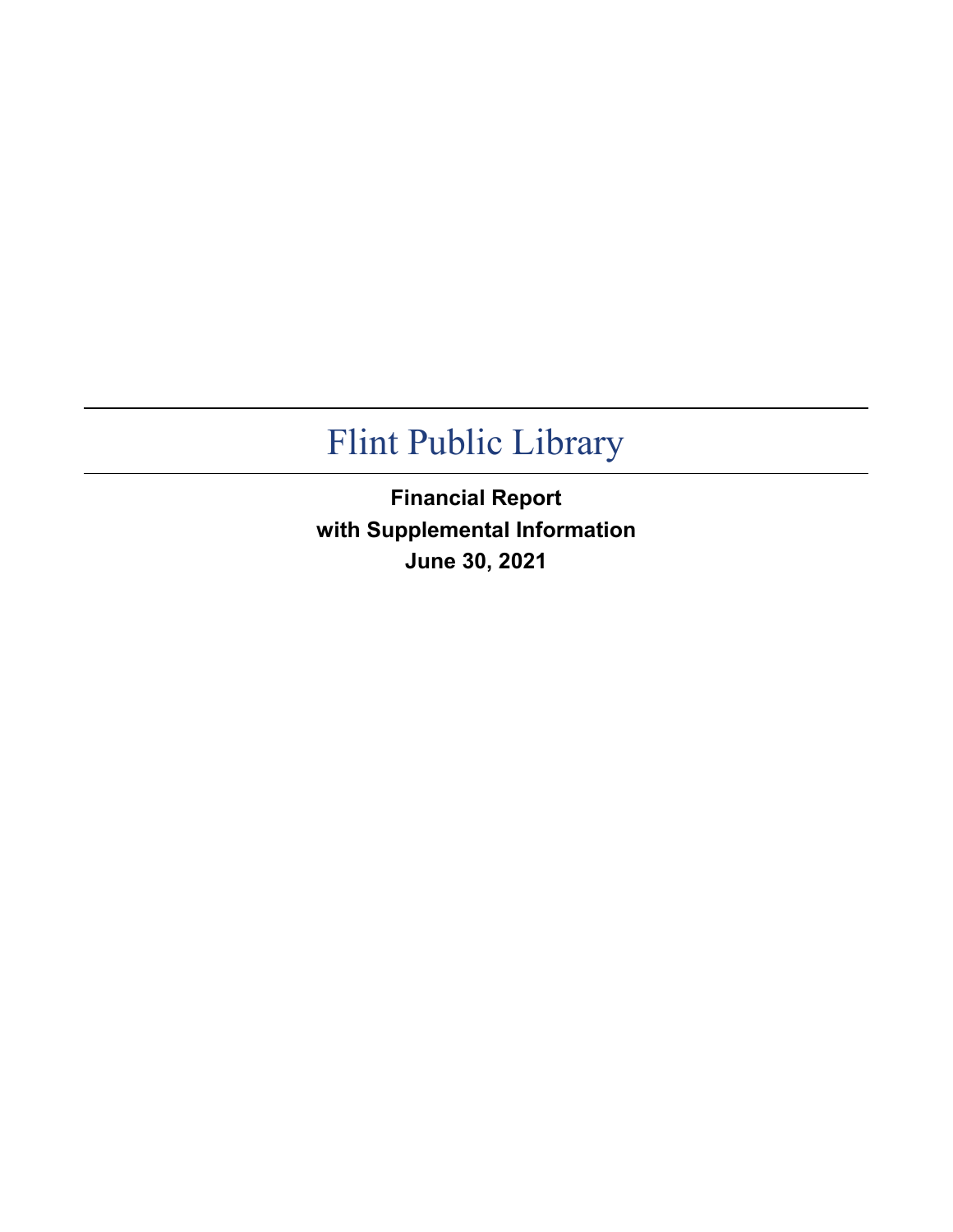# Contents

| <b>Independent Auditor's Report</b>                                                                                                                                                                                                                                                                                                                      | $1 - 2$                 |
|----------------------------------------------------------------------------------------------------------------------------------------------------------------------------------------------------------------------------------------------------------------------------------------------------------------------------------------------------------|-------------------------|
| <b>Management's Discussion and Analysis</b>                                                                                                                                                                                                                                                                                                              | $3 - 11$                |
| <b>Basic Financial Statements</b>                                                                                                                                                                                                                                                                                                                        |                         |
| Government-wide Financial Statements:<br><b>Statement of Net Position</b><br><b>Statement of Activities</b>                                                                                                                                                                                                                                              | $12 \overline{ }$<br>13 |
| <b>Fund Financial Statements:</b><br>Governmental Funds:<br><b>Balance Sheet</b><br>Reconciliation of the Balance Sheet to the Statement of Net Position<br>Statement of Revenue, Expenditures, and Changes in Fund Balances<br>Reconciliation of the Statement of Revenue, Expenditures, and Changes in Fund<br>Balances to the Statement of Activities | 14<br>15<br>16<br>17    |
| Notes to Financial Statements                                                                                                                                                                                                                                                                                                                            | 18-38                   |
| <b>Required Supplemental Information</b>                                                                                                                                                                                                                                                                                                                 | 39                      |
| <b>Budgetary Comparison Schedule - General Fund</b><br>Schedule of Changes in the Net Pension Asset and Related Ratios - Municipal Employees'<br><b>Retirement System</b>                                                                                                                                                                                | 40<br>41                |
| Schedule of Pension Contributions - Municipal Employees' Retirement System<br>Schedule of the Library's Proportionate Share of the Net Pension Liability - Michigan Public<br>School Employees' Retirement System                                                                                                                                        | 42<br>43                |
| Schedule of Pension Contributions - Michigan Public School Employees' Retirement System<br>Schedule of the Library's Proportionate Share of the Net OPEB Liability - Michigan Public                                                                                                                                                                     | 44                      |
| School Employees' Retirement System<br>Schedule of OPEB Contributions - Michigan Public School Employees' Retirement System<br>Notes to Required Supplemental Information                                                                                                                                                                                | 45<br>46<br>47          |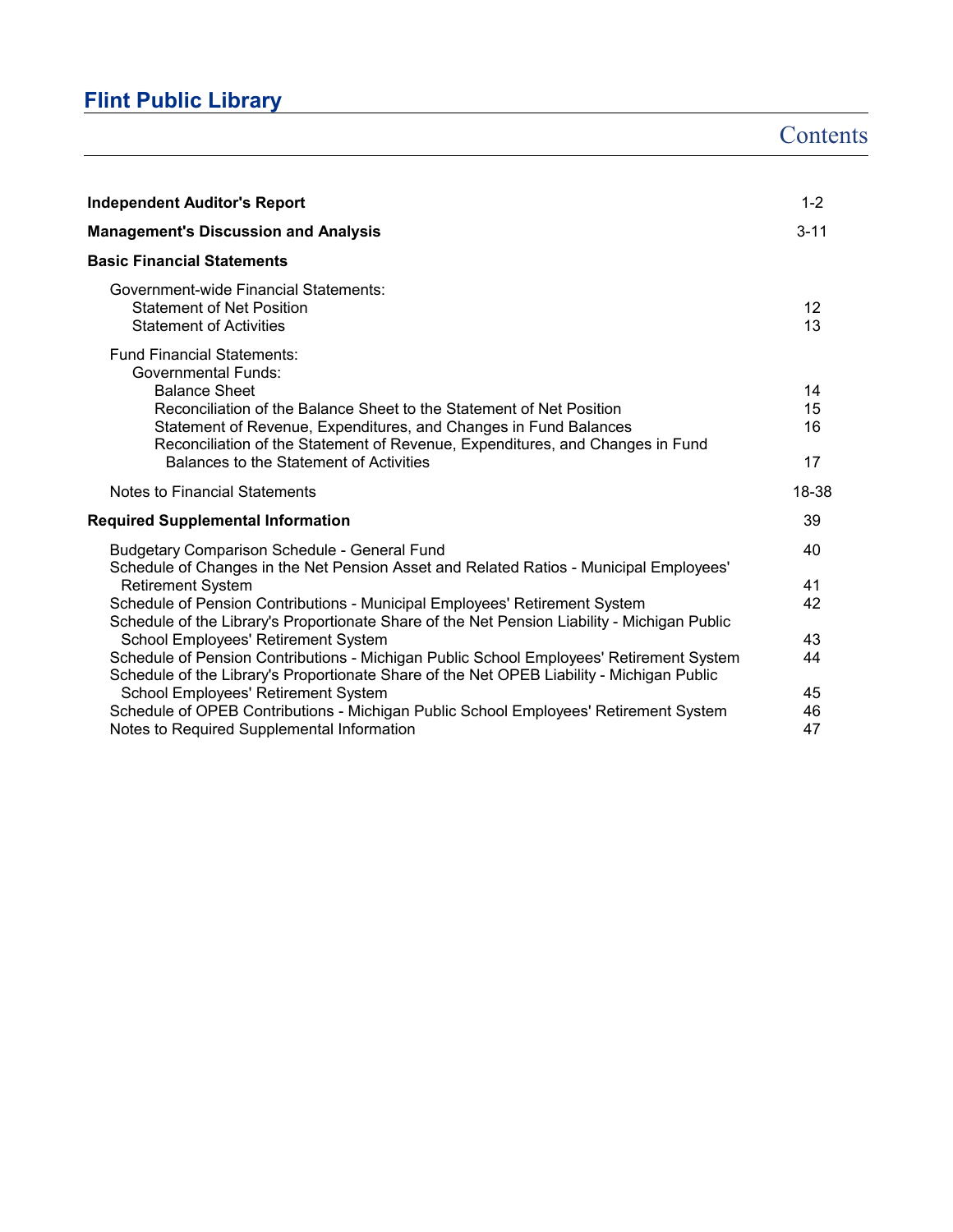

#### **Independent Auditor's Report**

To the Board of Trustees Flint Public Library

#### **Report on the Financial Statements**

We have audited the accompanying financial statements of the governmental activities, each major fund, and the discretely presented component unit of the Flint Public Library (the "Library") as of and for the year ended June 30, 2021 and the related notes to the financial statements, which collectively comprise the Flint Public Library's basic financial statements, as listed in the table of contents.

#### *Management's Responsibility for the Financial Statements*

Management is responsible for the preparation and fair presentation of these financial statements in accordance with accounting principles generally accepted in the United States of America; this includes the design, implementation, and maintenance of internal control relevant to the preparation and fair presentation of financial statements that are free from material misstatement, whether due to fraud or error.

#### *Auditor's Responsibility*

Our responsibility is to express opinions on these financial statements based on our audit. We conducted our audit in accordance with auditing standards generally accepted in the United States of America. Those standards require that we plan and perform the audit to obtain reasonable assurance about whether the financial statements are free from material misstatement.

An audit involves performing procedures to obtain audit evidence about the amounts and disclosures in the financial statements. The procedures selected depend on the auditor's judgment, including the assessment of the risks of material misstatement of the financial statements, whether due to fraud or error. In making those risk assessments, the auditor considers internal control relevant to the entity's preparation and fair presentation of the financial statements in order to design audit procedures that are appropriate in the circumstances, but not for the purpose of expressing an opinion on the effectiveness of the entity's internal control. Accordingly, we express no such opinion. An audit also includes evaluating the appropriateness of accounting policies used and the reasonableness of significant accounting estimates made by management, as well as evaluating the overall presentation of the financial statements.

We believe that the audit evidence we have obtained is sufficient and appropriate to provide a basis for our audit opinions.

#### *Opinions*

In our opinion, the financial statements referred to above present fairly, in all material respects, the respective financial position of the governmental activities, each major fund, and the discretely presented component unit of the Flint Public Library as of June 30, 2021 and the respective changes in its financial position for the year then ended in accordance with accounting principles generally accepted in the United States of America.

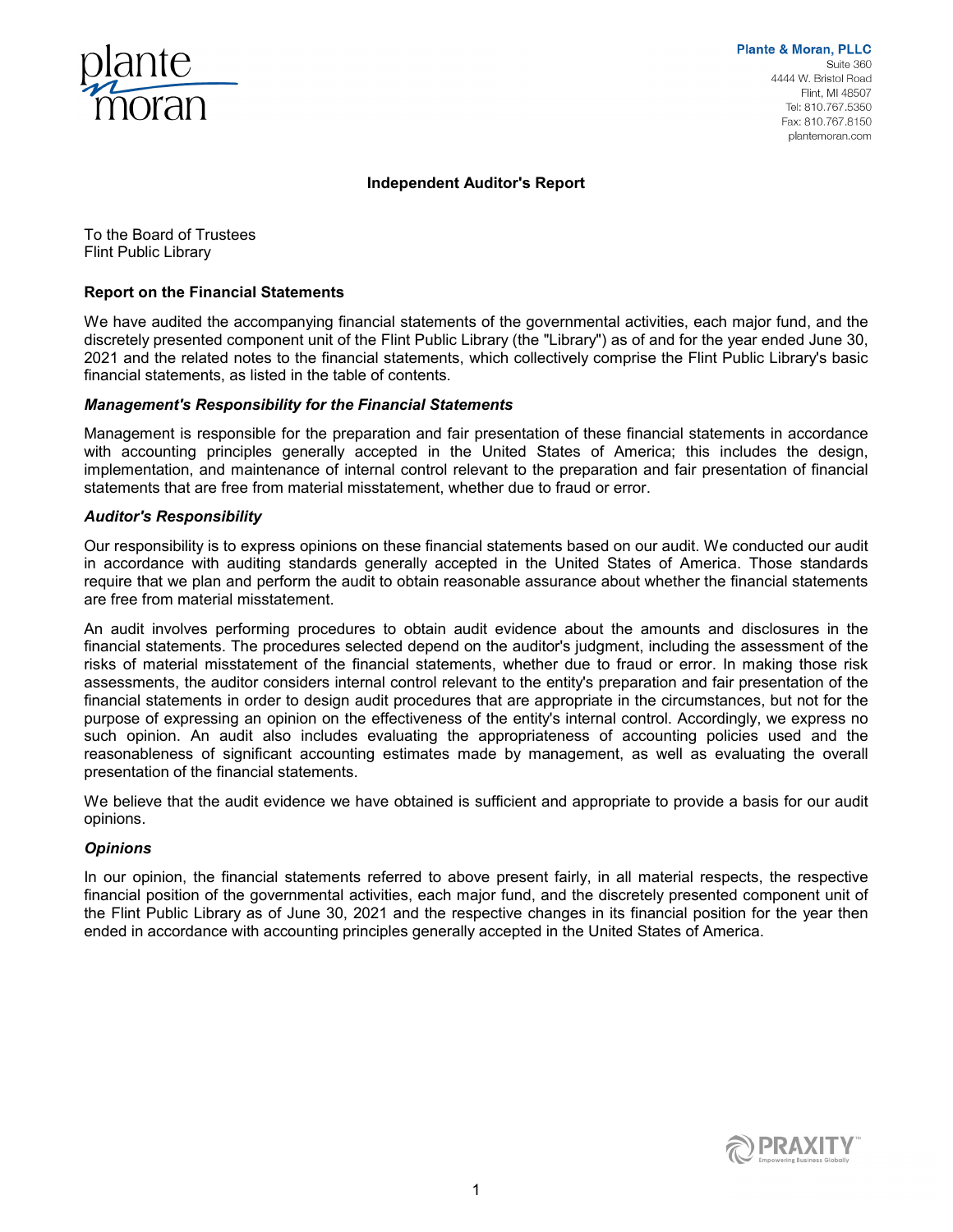To the Board of Trustees Flint Public Library

#### *Other Matter*

#### *Required Supplemental Information*

Accounting principles generally accepted in the United States of America require that the management's discussion and analysis and the required supplemental information, as identified in the table of contents, be presented to supplement the basic financial statements. Such information, although not a part of the basic financial statements, is required by the Governmental Accounting Standards Board, which considers it to be an essential part of financial reporting for placing the basic financial statements in an appropriate operational, economic, or historical context. We have applied certain limited procedures to the required supplemental information in accordance with auditing standards generally accepted in the United States of America, which consisted of inquiries of management about the methods of preparing the information and comparing the information for consistency with management's responses to our inquiries, the basic financial statements, and other knowledge we obtained during our audit of the basic financial statements. We do not express an opinion or provide any assurance on the information because the limited procedures do not provide us with sufficient evidence to express an opinion or provide any assurance.

Plante & Moran, PLLC

October 11, 2021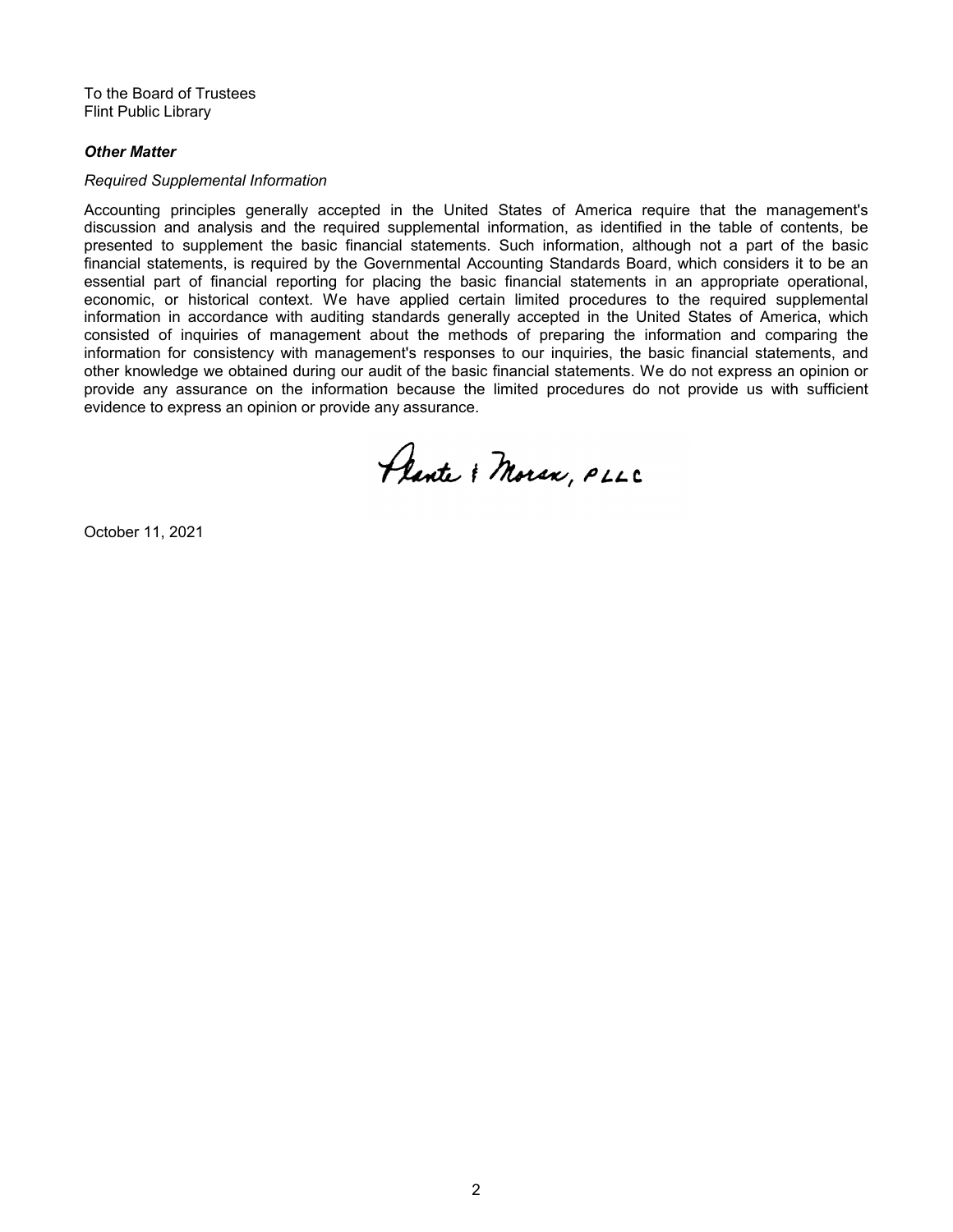This section of the Flint Public Library's (the "Library") annual financial report presents our discussion and analysis of the Library's financial performance during the fiscal year ended June 30, 2021. Please read it in conjunction with the Library's financial statements, which follow this section.

### **Financial Highlights**

The highlights of the financial statements as presented are as follows:

- The Library's primary source of revenue is from property taxes. Total tax collections in 2021 for operations and debt retirement were \$4,567,771. This represents approximately 76 percent of total operating revenue. The Library Board put forth a millage renewal request to the City of Flint voters in November 2019 to renew its operating millage of 2.0 mills that expires in December 2021. The millage renewal request passed with 70% support, extending the millage to 2031. The Library levies the maximum millage of 2.0 mills in perpetuity and 2.0 mills renewable as allowed per law in the State of Michigan. The Library Board put forth a proposal to the City of Flint voters in November 2019 to allow the Library to assess a debt millage and sell general government obligation bonds to provide funding for a renovation of the building at 1026 E. Kearsley Street. The millage proposal passed with 70% support.
- The Library received stabilization authority receipts from the State of Michigan of \$156,203.
- The Library continued its annual development campaign raising \$95,705 in annual gifts.
- The Foundation for Flint, a supporting organization of the Community Foundation of Greater Flint, awarded a grant in 2021 representing a two-year commitment to support Flint Kids Read implementing the Dolly Parton Imagination Library. Flint Kids Read enables children living in Flint to receive free books every month delivered to their home through regular mail. The Dolly Parton Imagination Library book-by-mail program selects age-appropriate books for children from birth to age five,and sends them out each month to children who enroll through the Library. The Flint Kids Read project is one of the cornerstones of the early literacy strategic goal for the Library. The Library allocated \$134,224 for use in 2021. The Library has allocated \$213,128 for use in 2022.
- Personnel costs are the largest overall expenditure of the Library. For 2021, salaries, fringe benefits, and taxes totaled \$2,198,136, representing approximately 54 percent of the Library's operating expenditures.
- Library materials (e.g., books, CDs, DVDs, electronic databases, etc.) of \$269,368 are one of the largest overall expenditures of the Library. This represents approximately 7 percent of the Library's operating expenditures.
- Total general fund expenditures for the entire year before depreciation were \$3,201,681.
- The Library's net position increased by \$1,911,937 during the year ended June 30, 2021. Depreciation expense was \$500,379. The current year recording of pension liability expenses as required by Governmental Accounting Standards Board Statement No. 68, *Accounting and Financial Reporting for Pensions* (GASB 68) is included in the increased net position. The current year recording of OPEB liability expenses as required by the implementation of GASB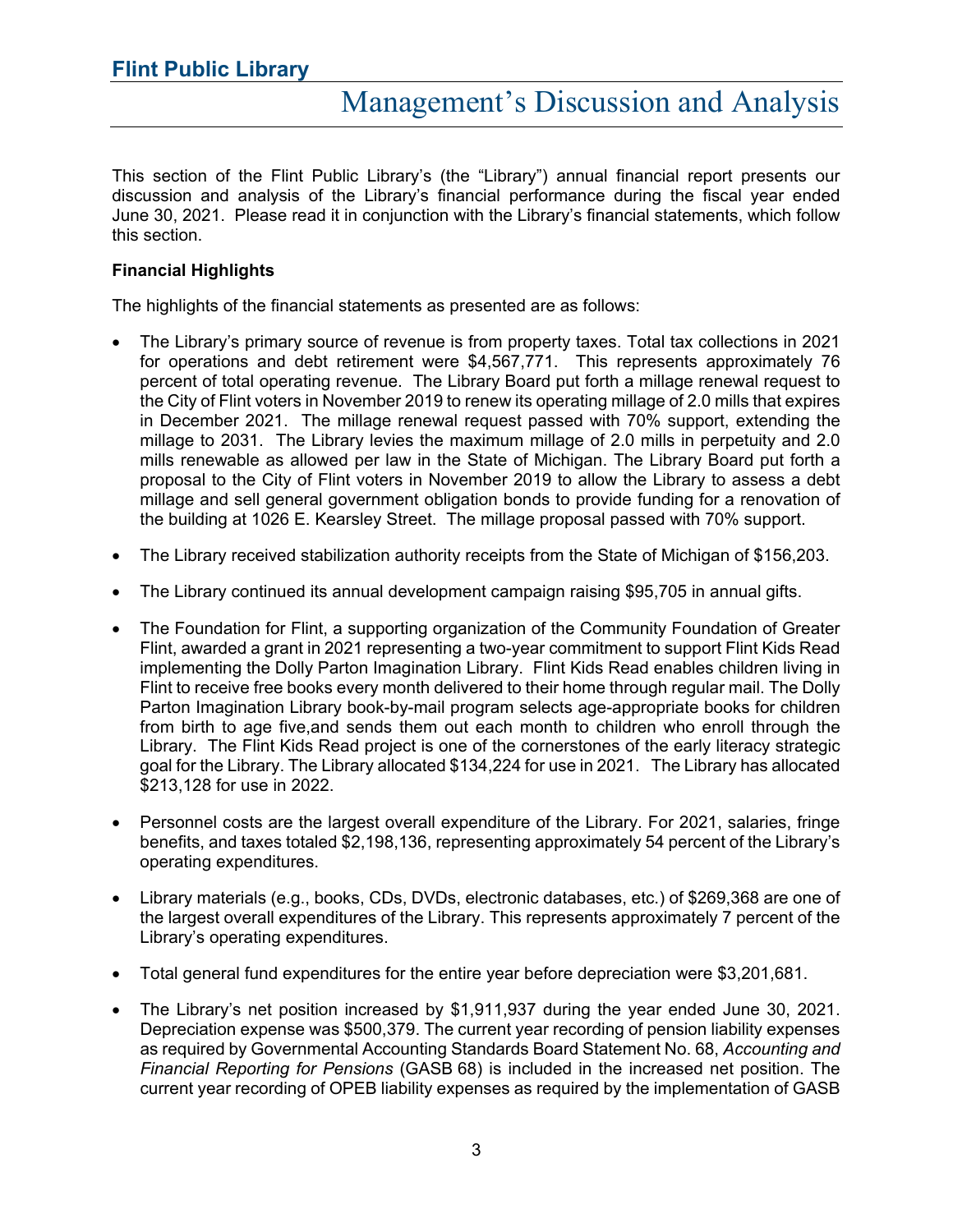# Management's Discussion and Analysis (Continued)

75, *Accounting and Financial Reporting for Postemployment Benefits Other Than Pensions* is included in the increased net position.

**Government-wide Statements** The government-wide statements report information about the Library as a whole using accounting methods similar to those used by private sector companies. The statement of net position includes all of the government's assets and liabilities. All of the current year's revenue and expenses are accounted for in the statement of activities regardless of when cash is received or paid.

The two government-wide statements report the Library's net position and how it has changed. Net position - the difference between the Library's assets and liabilities - is one way to measure the Library's financial health or position.

- Over time, increases or decreases in the Library's net position are an indicator of whether its financial health is improving or deteriorating, respectively.
- To assess the overall health of the Library, you need to consider additional nonfinancial factors such as changes in the Library's property tax base.

The implementation of GASB 68 is accounted for in the government-wide statements. The net effect to the government-wide statements was a net pension liability of \$1,959,962. There are deferred outflows of \$594,559, deferred inflows of \$(301,805), net pension asset of \$89,881, and net pension liability of \$(2,049,843).

The implementation of GASB 75 is accounted for in the government-wide statements. The net effect to the government-wide statements was a net OPEB (other post-employment benefit) liability of \$288,066.

#### **Overview of the Financial Statements**

This annual report consists of three parts - management's discussion and analysis (this section), the basic financial statements, and required supplemental information.

The financial statements also include notes that explain some of the information in the financial statements and provide more detailed data. The statements are followed by a section of required supplemental information that presents a schedule of the operating budget as originally adopted, the amended budget, and compares the amended budget with actual results. This information will be utilized by the Library's administration to help forecast future budgetary revenue and expenditures.

#### **Governmental Activities**

#### **Financial Analysis of the Library as a Whole**

Net position may serve over time as a useful indicator of a government's financial position. In the case of the Library, assets exceeded liabilities by approximately \$22.3 million at the close of the most recent fiscal year (see table below).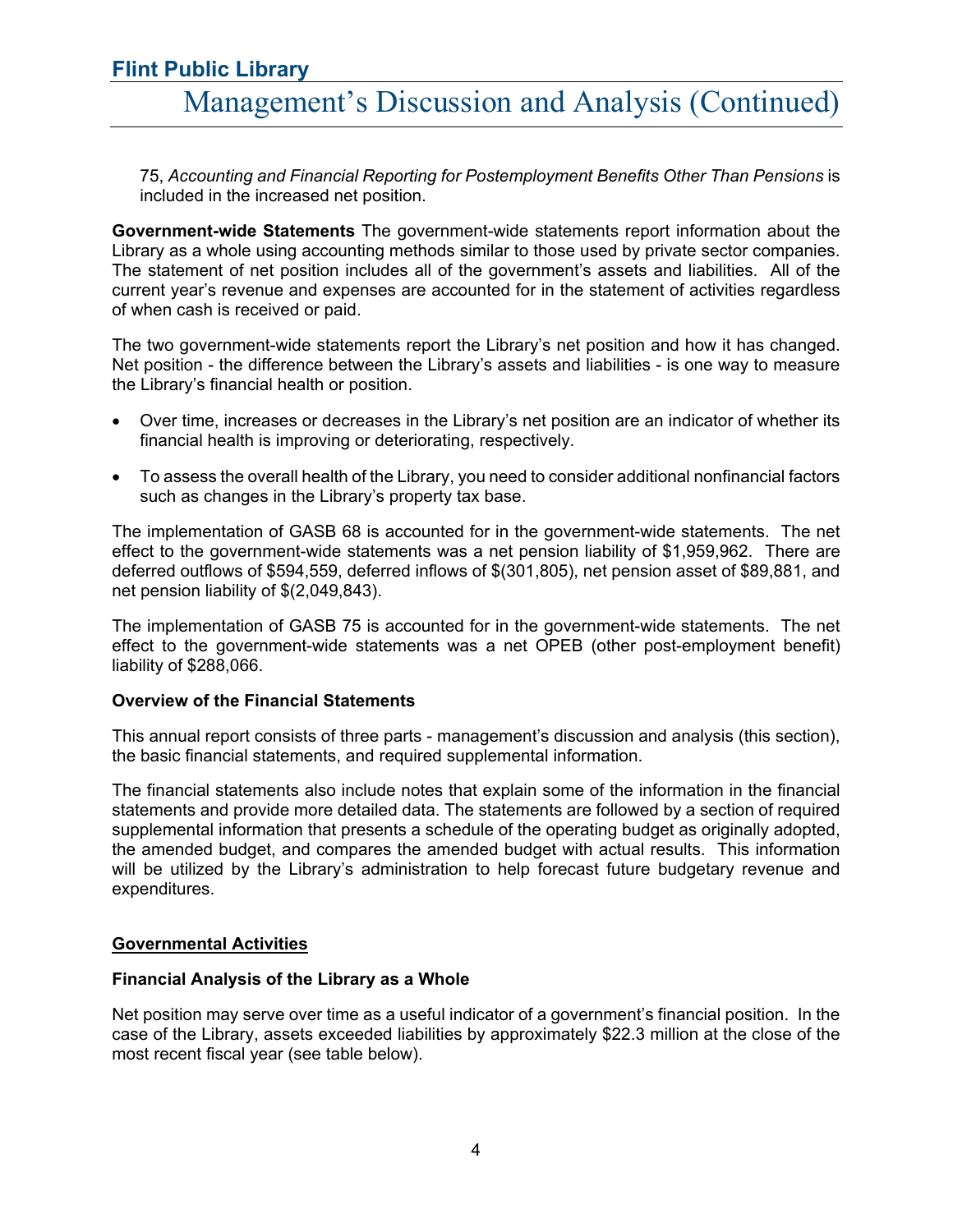# Management's Discussion and Analysis (Continued)

|                                       | <b>Governmental Activities</b> |              |              |    |                |        |  |  |  |  |
|---------------------------------------|--------------------------------|--------------|--------------|----|----------------|--------|--|--|--|--|
|                                       |                                |              |              |    |                |        |  |  |  |  |
|                                       | 2019                           | 2020         | 2021         |    | Change         | Change |  |  |  |  |
| <b>Assets</b>                         |                                |              |              |    |                |        |  |  |  |  |
| Other assets                          | \$<br>4,585,753                | \$32,116,463 | \$21,366,047 |    | \$(10,750,416) | $-33%$ |  |  |  |  |
| Capital assets                        | 2,642,009                      | 4,166,528    | 20,316,408   |    | 16,149,880     | 388%   |  |  |  |  |
| <b>Total assets</b>                   | 7,227,762                      | 36,282,991   | 41,682,455   |    | 5.399.464      | 15%    |  |  |  |  |
| <b>Deferred Outflows of Resources</b> | 899,952                        | 764,127      | 723,450      |    | (40,677)       | $-5%$  |  |  |  |  |
| <b>Liabilities</b>                    |                                |              |              |    |                |        |  |  |  |  |
| <b>Current liabilities</b>            | 296,486                        | 676,376      | 5,101,680    | \$ | 4,425,304      | 654%   |  |  |  |  |
| Long-term liabilities                 | 2,661,363                      | 15,445,539   | 14,405,900   | \$ | (1,039,639)    | $-7%$  |  |  |  |  |
| <b>Total liabilities</b>              | 2,957,849                      | 16,121,915   | 19,507,580   |    | 3,385,665      | 21%    |  |  |  |  |
| <b>Deferred Inflows of Resources</b>  | 638,069                        | 520,024      | 581,209      | \$ | 61,185         | 12%    |  |  |  |  |
| <b>Net Position</b>                   |                                |              |              |    |                |        |  |  |  |  |
| Net investment in capital assets      | 2,642,009                      | 4.020.437    | 10,968,101   | \$ | 6.947.664      | 173%   |  |  |  |  |
| <b>Restricted</b>                     | 561,254                        | 14,878,519   | 8,660,513    | \$ | (6,218,006)    | $-42%$ |  |  |  |  |
| <b>Unrestricted</b>                   | 1,328,533                      | 1,506,223    | 2,688,502    | S  | 1,182,279      | 78%    |  |  |  |  |
| Total net position                    | 4,531,796                      | \$20,405,179 | \$22,317,116 | s  | 1,911,937      | 9%     |  |  |  |  |

The increase in assets includes the cost of construction in progress for the renovation of the library building at 1026 E. Kearsley Street. The increase in liabilities includes contracts payable for the renovation of library building and bonds payable at June 30, 2021.

|                                   | <b>Governmental Activities</b> |           |   |              |   |           |     |                |         |  |
|-----------------------------------|--------------------------------|-----------|---|--------------|---|-----------|-----|----------------|---------|--|
|                                   |                                |           |   |              |   |           |     |                | Percent |  |
|                                   |                                | 2019      |   | 2020         |   | 2021      |     | Change         | Change  |  |
| Revenue                           |                                |           |   |              |   |           |     |                |         |  |
| Property taxes                    |                                | 2.847.243 | 5 | 2,857,957    | S | 4.567.771 | - 5 | 1.709.814      | 60%     |  |
| Other revenue                     |                                | 1.049.417 |   | 17.785.001   |   | 1,408,957 |     | (16, 376, 044) | $-92%$  |  |
| <b>Total revenue</b>              |                                | 3,896,660 |   | 20,642,958   |   | 5,976,728 |     | (14,666,230)   | $-71%$  |  |
| <b>Program Expenses - General</b> |                                |           |   |              |   |           |     |                |         |  |
| government                        |                                | 3.615.494 |   | 4,769,575    |   | 4,064,791 |     | (704, 784)     | $-15%$  |  |
| <b>Change in Net Position</b>     |                                | 281,166   |   | \$15,873,383 |   | 1,911,937 |     | (13,961,446)   | $-88%$  |  |

Total net position for the Library as a whole increased \$1,911,937 during the year ended June 30, 2021.

Total revenue decreased by \$14,666,230, or 71 percent, while expenses decreased \$704,784, or 15 percent.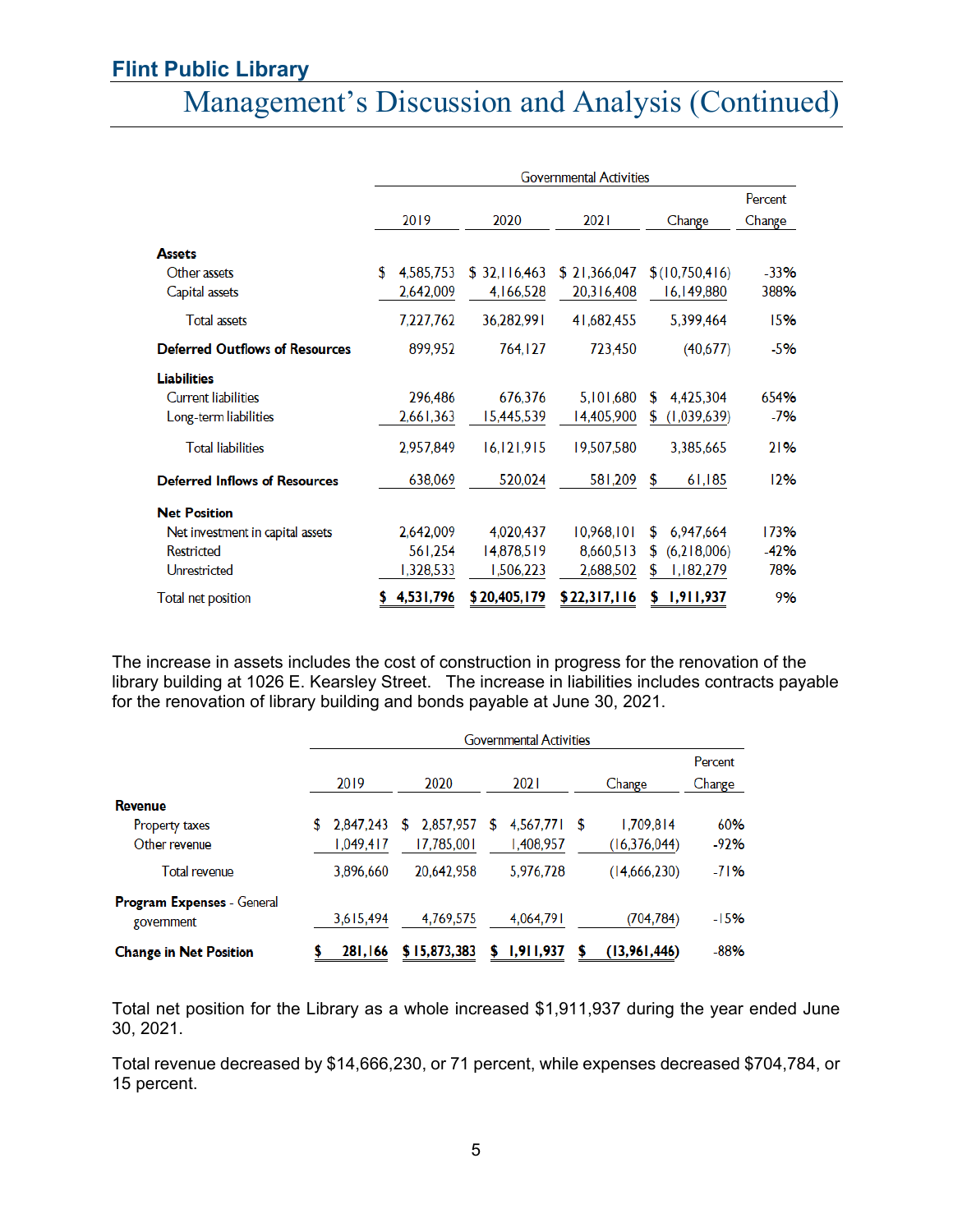# Management's Discussion and Analysis (Continued)

Property tax revenue for the library as a whole increased by 60 percent in 2021. Fiscal year 2021 was the first year the library levied the operating millage and the debt millage as approved by voters in 2020. The operating millage was 4.0 mills and the debt retirement millage was 1.82 mills. The library increased the allowance for potential chargebacks to \$182,000 in the general fund to mitigate the effect on current year revenue.

The decrease in total revenue is attributable to the receipt of bond proceeds, grants and donations received in fiscal year 2020 related to the renovation of the library building that began in fiscal year 2020.

The decrease in expenditures is attributable to large amount of expenditures incurred in fiscal year 2020 related to the renovation of the library building that began in fiscal year 2020. The expenditures for the renovation included items recorded as construction in progress and are classified as an asset of the library, not an expense. The expenses for 2020 reflect eight months of 100% operational expenses before closing for the renovation and then the pandemic. The library reopened in its temporary space in July 2020 with fewer available services due to the pandemic resulting in fewer expenses in 2021.

#### **The Library's Fund**

Our analysis of the Library's general fund begins on page 17, following the government-wide financial statements. The fund financial statements provide detailed information about the General Fund and the other major funds for 2021, not the Library as a whole.

The General Fund pays for the Library's services. The most significant expenditures are salaries and wages and employee benefits and taxes. Maintenance and utilities for the building owned by the Library are the next most significant, followed by materials expenses and supplies or program expenses. Property taxes levied on the property owners in the City of Flint, Michigan comprise the most significant revenue source for the General Fund.

The following table on page 8 shows the total governmental fund activity on a modified accrual basis: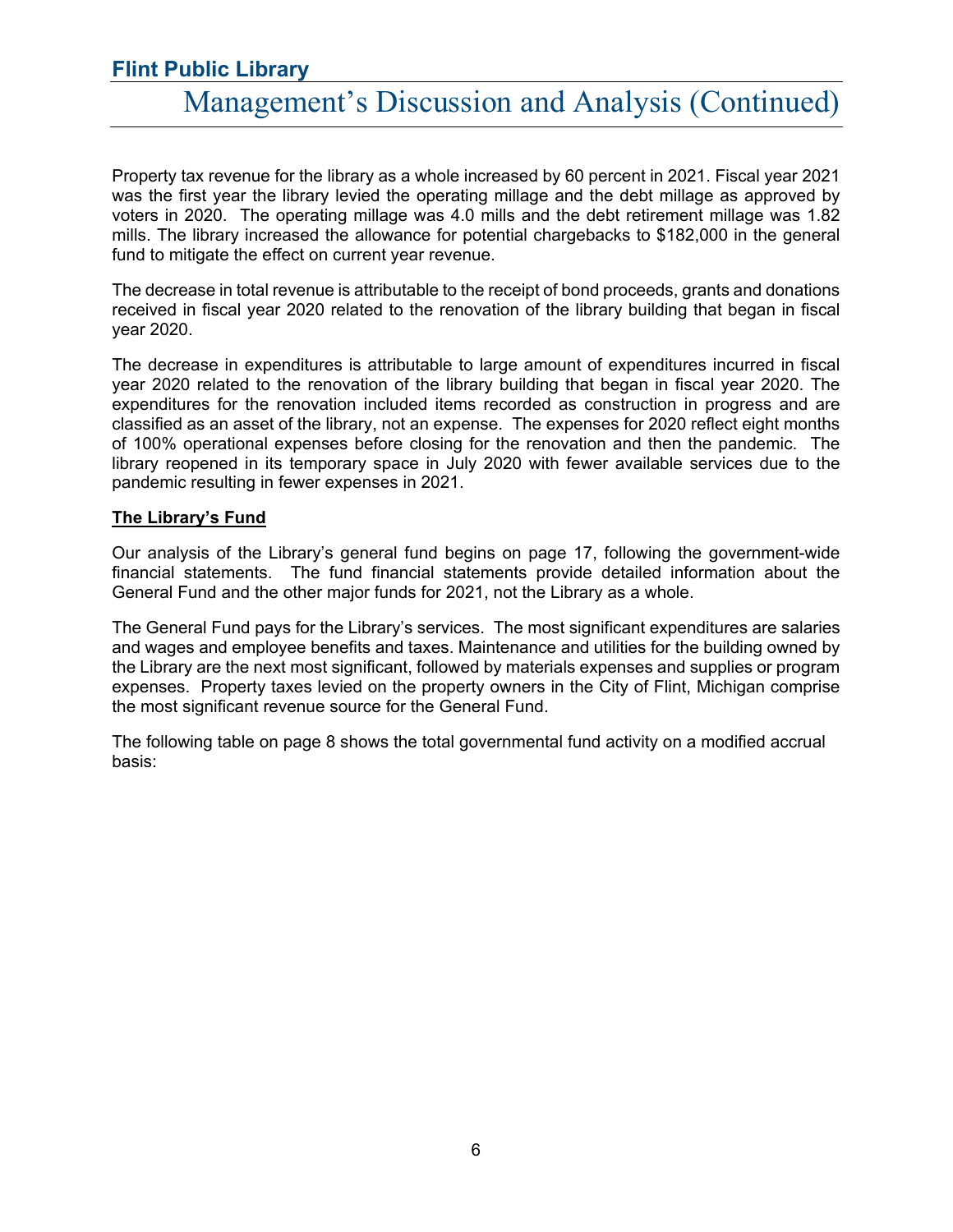# Management's Discussion and Analysis (Continued)

|                                         |             |             | Governmental Fund - General Fund |                 |         |
|-----------------------------------------|-------------|-------------|----------------------------------|-----------------|---------|
|                                         |             |             |                                  |                 | Percent |
|                                         | 2019        | 2020        | 2021                             | Change          | Change  |
| <b>Revenue</b>                          |             |             |                                  |                 |         |
| <b>Property taxes</b>                   | \$2,847,243 | \$2,857,957 | 3,163,753<br>\$                  | 305,796<br>\$   | l 1%    |
| Universal service fund rebates (E rate) | 16,718      | 16,021      | 19,732                           | 3,711           | 23%     |
| Stabilization authority payments        | 162,363     | 163,368     | 156,203                          | (7, 165)        | -4%     |
| Charges for services                    | 32,243      | 36,835      | 36,589                           | (246)           | $-1%$   |
| Penal fines                             | 91,347      | 86,637      | 89,819                           | 3,182           | 4%      |
| State aid                               | 168,778     | 154,848     | 174,549                          | 19,701          | 13%     |
| <b>Investment income</b>                | 45,418      | 65,272      | 17,357                           | (47,915)        | $-73%$  |
| <b>Grants and pledges</b>               | 530,770     | 1,781,453   | 822,829                          | (958, 624)      | $-54%$  |
| Miscellaneous                           | 1,780       | 14,320      | 1,330                            | (12,990)        | $-91%$  |
| <b>Total revenue</b>                    | 3,896,660   | 5,176,711   | 4,482,161                        | (694, 550)      | $-13%$  |
| <b>Expenditures</b>                     |             |             |                                  |                 |         |
| Current:                                |             |             |                                  |                 |         |
| Salaries and wages                      | 1,547,750   | 1,657,548   | 1.593.254                        | (64, 294)       | $-4%$   |
| Employee benefits and taxes             | 562,615     | 577,810     | 604,882                          | 27,072          | 5%      |
| <b>Materials</b>                        | 264,556     | 273,208     | 269,368                          | (3,840)         | $-1%$   |
| <b>Supplies</b>                         | 182,858     | 209,672     | 175,776                          | (33,896)        | $-16%$  |
| Maintenance and utilities               | 280,400     | 283,591     | 111,258                          | (172, 333)      | -61%    |
| Professional services                   | 224,268     | 160,694     | 121,187                          | (39,507)        | $-25%$  |
| Rent                                    | 3,987       | 4,414       | 4,825                            | 411             | 9%      |
| Communications                          | 85,968      | 46,858      | 57,936                           | 11,078          | 24%     |
| Dues and memberships                    | 8,052       | 7.721       | 7.199                            | (522)           | $-7%$   |
| Printing and publishing                 | 33,671      | 16,402      | 6,527                            | (9, 875)        | $-60%$  |
| Library cards and other fees            | 15,491      | 18,833      | 24,022                           | 5,189           | 28%     |
| Insurance                               | 38,490      | 40,841      | 40,641                           | (200)           | 0%      |
| Grant and memorial expenditures         | 91,093      | 126,731     | 53,563                           | (73, 168)       | -58%    |
| <b>Transportation/Staff development</b> | 14,138      | 4.263       | 4.803                            | 540             | 13%     |
| Capital outlay                          | 163,072     | 1,309,142   | 126,440                          | (1,182,702)     | $-90%$  |
| <b>Total expenditures</b>               | 3,516,409   | 4,737,728   | 3,201,681                        | (1,536,047)     | $-32%$  |
| <b>Other Financing Uses</b>             |             |             |                                  |                 |         |
| <b>Transfers out</b>                    |             | (202, 918)  | (260,000)                        | (57,082)        | 28%     |
| Total other financing uses              |             | (202, 918)  | (260,000)                        | (57,082)        | 28%     |
| Net Change in Fund Balance              | 380,251     | 236,065     | 1,020,480                        | 784,415         | 332%    |
| Fund Balance - Beginning of year        | 3,802,951   | 4,183,202   | 4,419,267                        | 236,065         | 6%      |
| Fund Balance - End of year              | \$4,183,202 | \$4,419,267 | 5,439,747<br>s                   | \$<br>1,020,480 | 23%     |

#### **Capital Assets**

At the end of 2020, the Library had capital assets of \$20,316,408, net of accumulated depreciation. The largest portion represents donated building and land of the main branch of \$2,650,000 at fair market value at the date of donation; the current book value including capital improvements net of accumulated depreciation is \$530,000. This net amount complies with methods established by Governmental Accounting Standards Board (GASB) Statement No. 34. The estimated life of the building was reduced to two years as of June 30, 2020 due to the renovation of the building. The current building value will reduce to zero at the end of renovation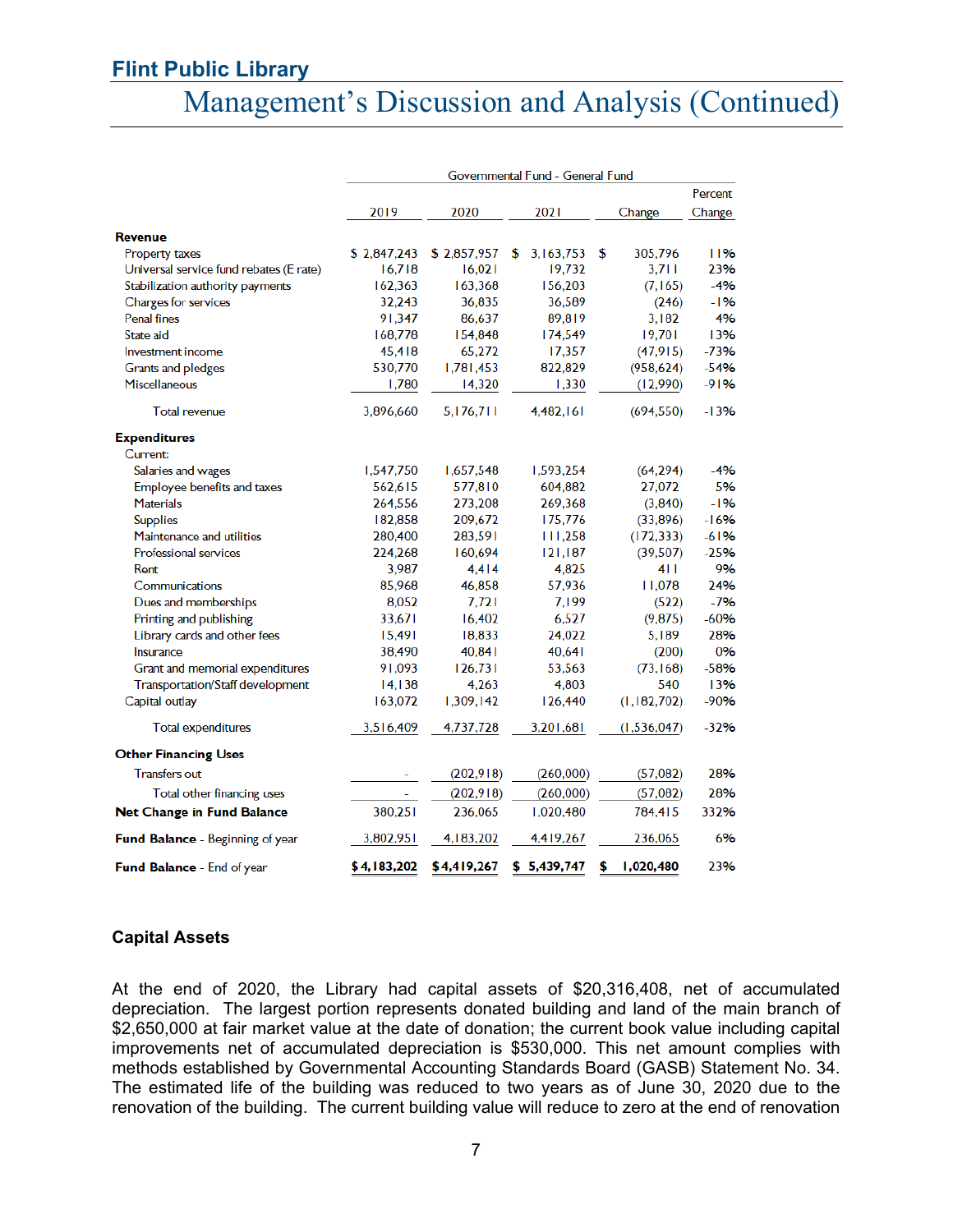# Management's Discussion and Analysis (Continued)

and the new value will be the total cost of the renovation. This change in life resulted in greater depreciation expense as of June 30, 2021. Expenses for the renovation of the building at 1026 E. Kearsley Street as of June 30, 2021 were \$19,157,138.

#### **Long-term Debt**

At year-end, the Library had \$122,626 owed to employees for compensated absences and \$113,044 for terminal leave payments.

The Library issued general obligation unlimited tax library building and site bonds in February 2020 for the renovation of the library building. The balance of the bonds, including the premium paid by the bondholder for the bonds was \$10,713,633. The millage for payment of the bonds will be assessed yearly for 12 years beginning in July 2020. The first interest payment was paid in November 2020 and the first principal payment was paid in May 2021.

#### **Budgets**

The significant changes to the total overall budget between the original and final amended budget were due to the following items:

#### **Revenue**

- Property tax revenue increased from previous estimates because of fewer adjustments for unpaid property taxes in prior year. The county treasurer cancelled the foreclosure sale because of the pandemic in fall 2020 resulting in fewer chargebacks in FY21. The Library increased the allowance for estimated chargebacks to \$182,000, as it is likely the chargebacks will be passed through to the library in FY 23.
- Penal fine revenue was greater than estimated. The Library planned on a reduction in penal fines because of the COVID-19 pandemic; this did not occur.
- Gift and donation revenue was adjusted to include the increase in donations for the library building renovation capital campaign.

#### **Expenditures**

Expenditures decreased overall from budgeted amounts.

- Wages and salaries decreased due to accrual adjustments.
- Maintenance and utilities decreased because the library operated from a temporary location of approximately 30,000 square feet compared to the building on Kearsley Street of approximately 90,000 square feet leading to reduced costs.
- The library had reduced programming expense in 2021 due to the pandemic as in person programming was discontinued and the library closed for four weeks in November and December.
- Capital outlay was reduced as the conversion of the collection tagging to RFID was in progress as of fiscal year end. The balance of the costs for the conversion will be accounted for in 2022.

#### **Economic Factors and Next Year's Budget**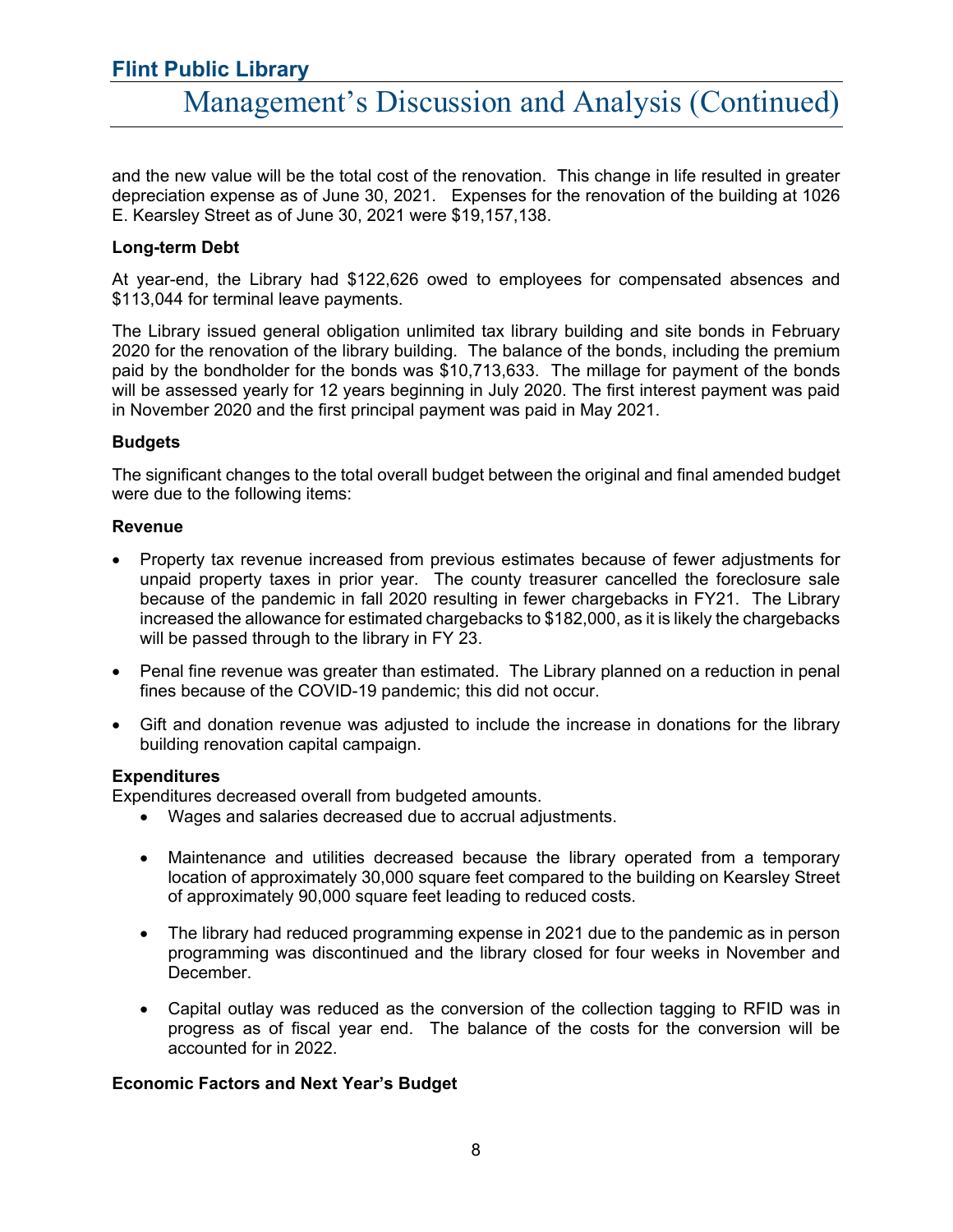# Management's Discussion and Analysis (Continued)

Property values are projected to increase 3.86 percent in fiscal year 2022 and taxable values are projected to increase 4.29 percent (source: Genesee County Equalization L-4028 as filed). The full impact of the COVID-19 pandemic on the community has not been determined. The resulting job losses, medical bills and loss in commerce from the pandemic will adversely affect the Flint area for several years. The infusion of federal ARPA funds will mitigate some of the effect on the community.

The management of the Library continues to be committed to operating the Library within the revenue provided. Libraries in Michigan are funded almost completely at the local level through property tax revenue. The decline in the tax base in the City of Flint, Michigan from 2008 to 2016 led the Library to seek out other funding mechanisms as well as private fundraising and the development of a base of donors committed to the Library and its mission and vision.

The unprecedented level of home foreclosures as well tax foreclosures that occurred in previous years appeared to be coming to an end prior to the COVID-19 pandemic. In Michigan, a property that has delinquent taxes may be foreclosed upon after two years; after three years, the property is sold at a tax auction. County treasurers set up a delinquent tax revolving fund in which taxing entities are paid in full for delinquent taxes in the year they are levied. As adjustments are made to the delinquent tax roll due to collections and foreclosures, the adjustments are charged back to the taxing entities. When property values are rising, the adjustments often result in additional revenue for the entities; in years of declining values, the adjustments result in revenue being reduced from the current year tax roll. The Library has proactively maintained a liability for chargebacks of \$133,325 for fiscal year 2021 and reduced anticipated collections by 5 percent based on a methodology for determining reductions for past property tax chargebacks.

Flint Public Library's adopted general fund operating budget for the fiscal year ending June 30, 2022, as adopted in June 2021 is as follows:

| Estimated revenue – including grants |     | 3,677,320 |
|--------------------------------------|-----|-----------|
| Assigned fund balance used           |     | 169,804   |
| Total funds available                | \$. | 3,847,124 |
| <b>Expenditures</b>                  |     | 3,697,249 |
| Net revenues over expenditures       | S   | 149,875   |

The general fund operating budget, as adopted by the Board of Trustees, used assigned net funds of \$169,804 from grants funds received that overlapped fiscal years. The Library will make an estimated transfer of \$71,320 to the Capital Projects Private fund of the net Development Capital Campaign funds. The following were the highlights of the budget as adopted by the Board of Trustees:

- An increase in property tax revenue
- Inclusion of money from the Local Community Stabilization Authority for FY 22
- Continuation of the collaboration with the Flint Cultural Center Corporation for outside maintenance services, custodial services, and light maintenance
- Establishing a campaign goal of \$100,000 for the Annual Campaign for operations
- Completing the capital campaign in FY 22 with a goal of \$100,000 in individual donations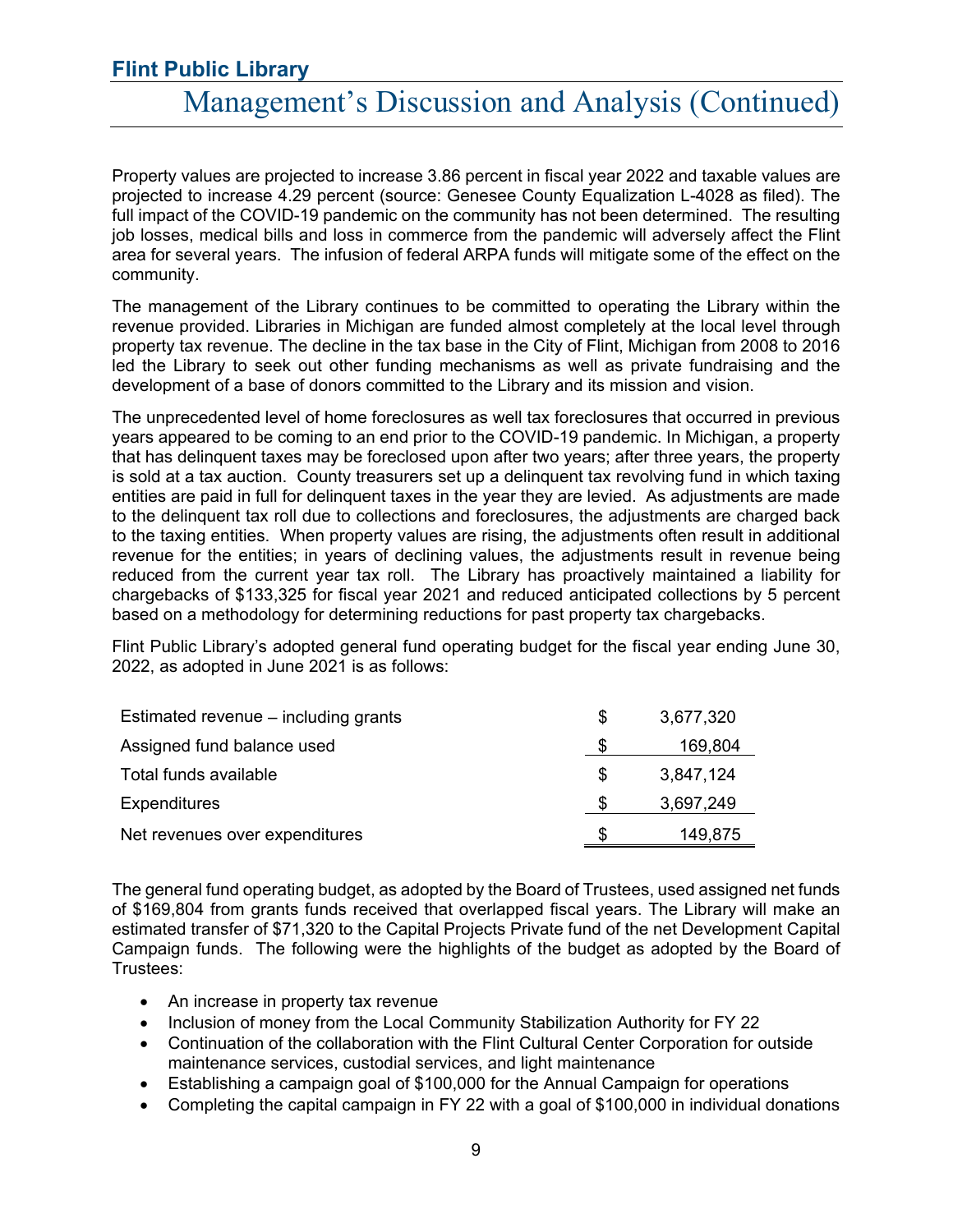# Management's Discussion and Analysis (Continued)

- A transfer to the Capital Projects Private fund of \$71,320 after capital campaign expenses
- Minimal grants as we concentrate our efforts on fundraising for the capital campaign and maintaining our focus on essential services of the library
- The addition to unrestricted, uncommitted, and unassigned fund balance of \$149,875 at the end of the fiscal year

### *Our vision is to become Flint's "go to" place to learn for life.*

We are continuing to transform this Library into a future-focused, sustainable resource that not only supports, but also leads, Flint's vision for the future. This plan began in FY 2016 and continues into fiscal year 2022 with the opening of the new renovated library building. The plan will channel library resources (money and staff) into three key service priority areas to:

- Early childhood literacy
- Digital learning for all ages
- Activating the library building as a community hub

The residents of the City of Flint said yes to our vision and yes to our strategic focus areas with the 70% approval of our operating millage and debt millage in November 2019. This will allow us to move forward with the third strategic area, activating the library building as a community hub. The funding formula for this renovation project includes the following:

- \$12,600,000 in government obligation bonds,
- \$15,000,000 grant from the Charles Stewart Mott Foundation,
- \$1,000,000 grant from the Ruth Mott Foundation,
- \$50,000 grant from the Community Foundation of Greater Flint,
- additional grants from other foundations towards the project,
- donations from individual and family contributors who want to see the library renovation succeed.

The funding for the project has led to the addition of three funds for the Library to account for the project and donations. Management is committed to full transparency in how the funds are spent and to ensuring the public funds are spent according to the State of Michigan guidelines for the proceeds from publicly issued debt. The Board of Trustees issued the 2020 governmental obligation bonds to be repaid within twelve years to reduce interest cost to the taxpayers. The budgets for the combined capital projects funds and the debt service fund are as follows:

Flint Public Library's adopted combined capital projects funds private and public budget for the fiscal year ending June 30, 2022, as adopted in June 2021 is as follows: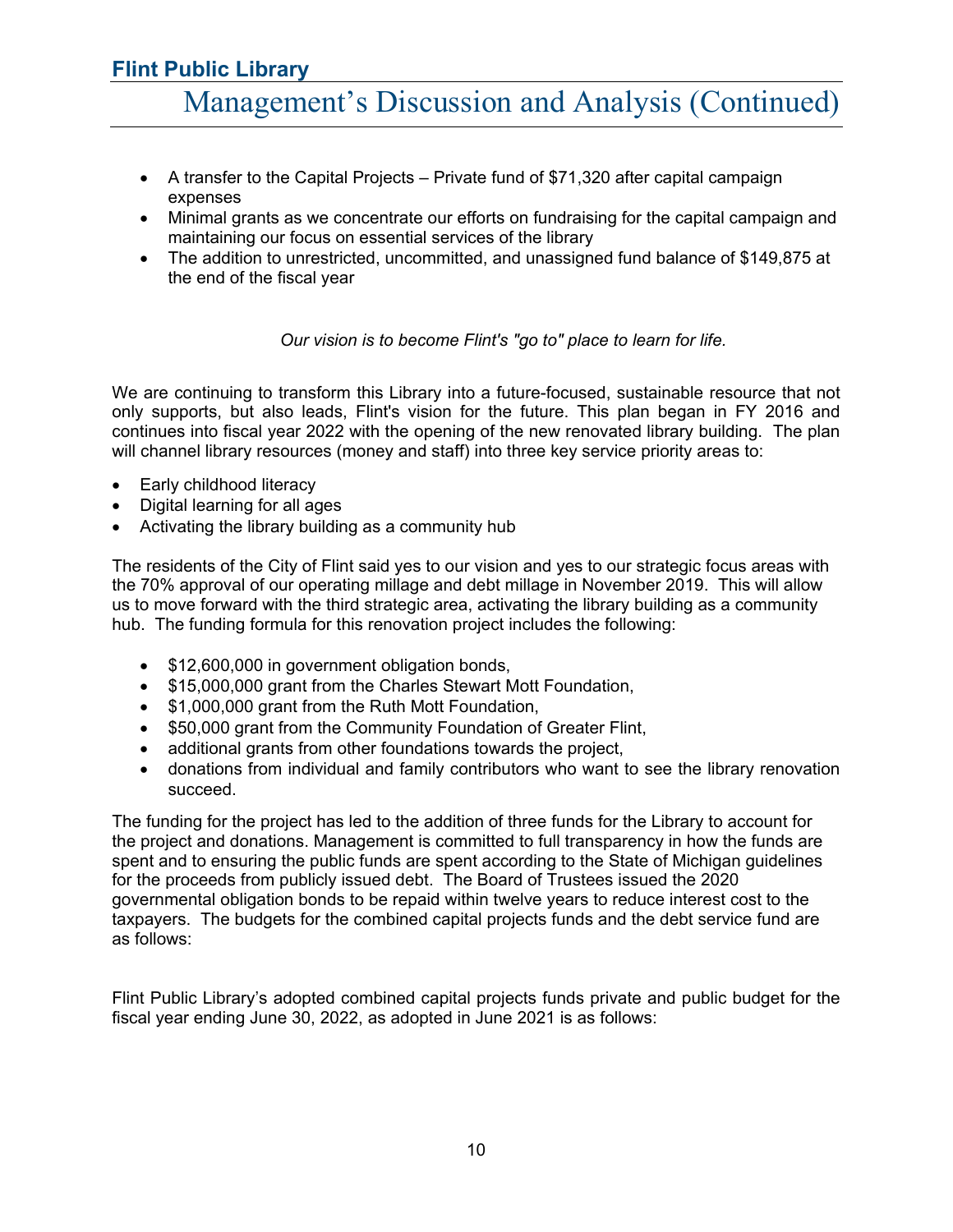# Management's Discussion and Analysis (Continued)

| <b>Combined Capital Projects Public and Private</b>    |    |            |
|--------------------------------------------------------|----|------------|
| Estimated revenues including grants                    | S  | 1,211,480  |
| Transfers in from general fund                         | \$ | 71,320     |
| Reserved fund balance                                  | S  | 9,978,768  |
| Total funds available to appropriate                   | S  | 11,261,568 |
| <b>Estimated expenditures</b>                          |    | 11,261,568 |
| Estimated revenues and fund balance after expenditures | \$ |            |

Flint Public Library adopted debt service fund 2020 government obligation bonds budget for the fiscal year ending June 30, 2022, as adopted in June 2021 is as follows:

| <b>Estimated revenues</b>                              | S   | 1,351,097 |
|--------------------------------------------------------|-----|-----------|
| Restricted fund balance available                      |     | 82,932    |
| Total available to appropriate                         | \$. | 1.434.029 |
| <b>Estimated expenditures</b>                          |     | 1,360,802 |
| Estimated revenues and fund balance after expenditures |     | 73,227    |

#### **Requests for Information**

This financial report is designed to provide our citizens and taxpayers with a general overview of the Library's finances and to demonstrate the library's accountability for the money it receives. If you have questions about this report or need additional financial information, contact the Director of Finance at Flint Public Library, 1026 E. Kearsley St., Flint, Michigan 48503.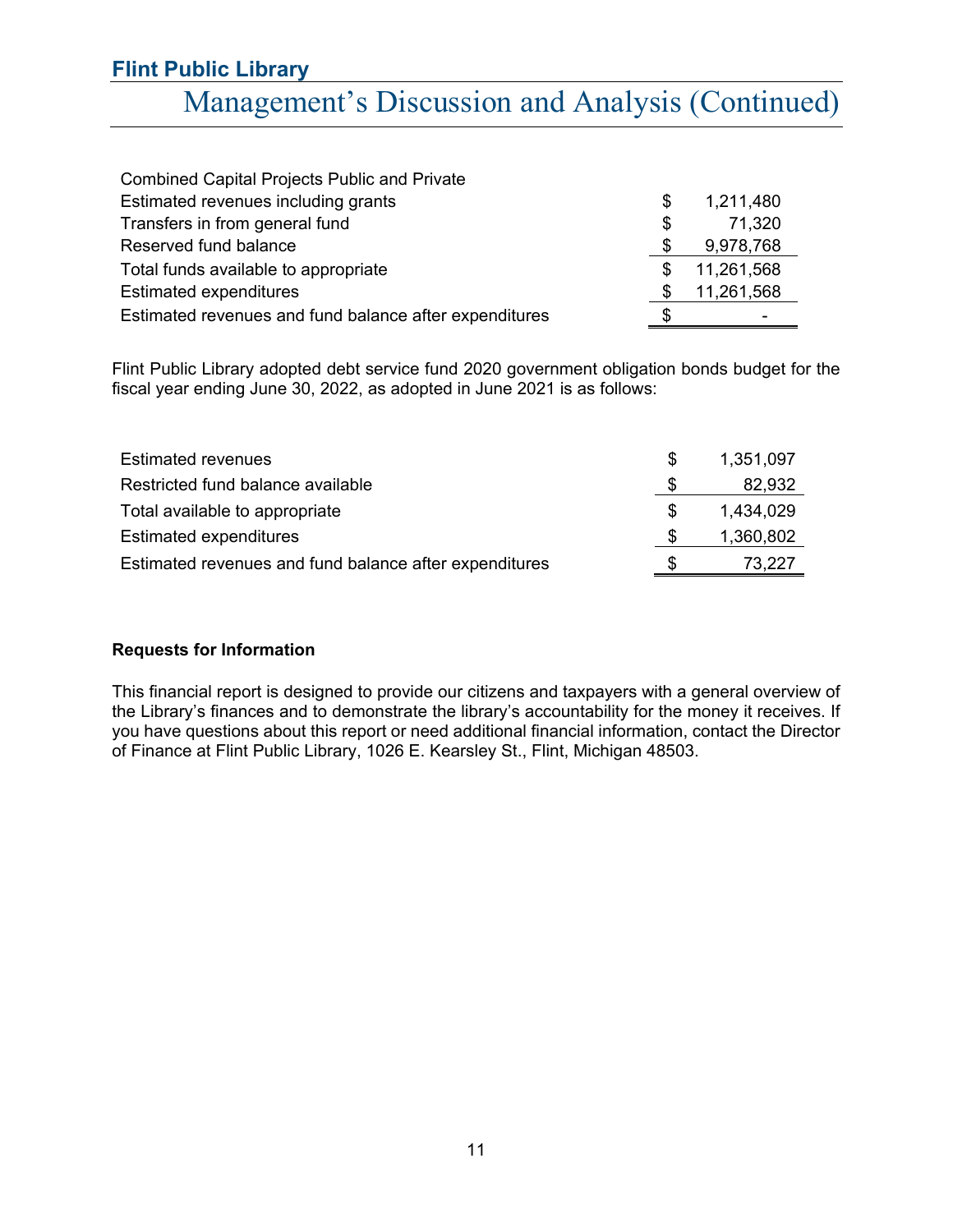# Statement of Net Position

# **June 30, 2021**

|                                                                    | Primary<br>Government      | Discretely<br>Presented<br><b>Component Unit</b> |
|--------------------------------------------------------------------|----------------------------|--------------------------------------------------|
|                                                                    | Governmental<br>Activities | Friends of the Flint<br><b>Public Library</b>    |
| <b>Assets</b>                                                      |                            |                                                  |
| Cash and cash equivalents (Note 2)                                 | \$<br>3, 197, 244 \$       | 53,429                                           |
| Investments                                                        | 2,582,542                  |                                                  |
| Receivables:                                                       |                            |                                                  |
| Other receivables                                                  | 25                         |                                                  |
| Accrued interest receivable                                        | 220                        |                                                  |
| Grants and pledges receivable                                      | 547,738                    |                                                  |
| Due from other governments                                         | 66,442                     |                                                  |
| Inventory                                                          | 4,460                      |                                                  |
| Prepaid expenses                                                   | 151,144                    |                                                  |
| Restricted cash and investments:                                   |                            |                                                  |
| Unspent bond proceeds<br>Unspent grant proceeds                    | 2,484,014<br>12,242,337    |                                                  |
| Net pension asset (Note 9)                                         | 89,881                     |                                                  |
| Capital assets: (Note 3)                                           |                            |                                                  |
| Assets not subject to depreciation                                 | 19,887,138                 |                                                  |
| Assets subject to depreciation - Net                               | 429,270                    |                                                  |
| <b>Total assets</b>                                                | 41,682,455                 | 53,429                                           |
| Deferred Outflows of Resources - Pension and OPEB (Notes 9 and 10) | 723,450                    |                                                  |
| <b>Liabilities</b>                                                 |                            |                                                  |
| Accounts payable                                                   | 79,204                     |                                                  |
| Due to other governmental units                                    | 182,000                    |                                                  |
| Accrued liabilities and other                                      | 141,321                    |                                                  |
| Noncurrent liabilities:                                            |                            |                                                  |
| Due within one year: (Note 4)                                      |                            |                                                  |
| Accounts payable from restricted assets                            | 4,699,155                  |                                                  |
| Compensated absences and terminal leave (Note 4)                   | 34,910                     |                                                  |
| Current portion of bonds payable (Note 4)                          | 1,118,688                  |                                                  |
| Due in more than one year:                                         |                            |                                                  |
| Compensated absences and terminal leave (Note 4)                   | 200,760                    |                                                  |
| Net pension liability (Note 10)                                    | 2,049,843                  |                                                  |
| Net OPEB liability (Note 10)                                       | 288,066                    |                                                  |
| Bonds payable - Net of current portion (Note 4)                    | 10,713,633                 |                                                  |
| <b>Total liabilities</b>                                           | 19,507,580                 |                                                  |
| Deferred Inflows of Resources - Pension and OPEB (Notes 9 and 10)  | 581,209                    |                                                  |
| <b>Net Position</b>                                                |                            |                                                  |
| Net investment in capital assets                                   | 10,968,101                 |                                                  |
| Restricted for:                                                    |                            |                                                  |
| Debt service                                                       | 225,822                    |                                                  |
| Capital projects                                                   | 8,062,278                  |                                                  |
| Expendable endowment (Note 8)                                      | 191,438                    |                                                  |
| Nonexpendable endowment (Note 8)                                   | 20,000                     |                                                  |
| Donor-restricted contributions                                     | 4,802                      |                                                  |
| Programming                                                        | 55,836                     |                                                  |
| Grants                                                             | 326,119                    |                                                  |
| Unrestricted                                                       | 2,462,720                  | 53,429                                           |
| Total net position                                                 | 22,317,116 \$              | 53,429                                           |

See notes to financial statements. 12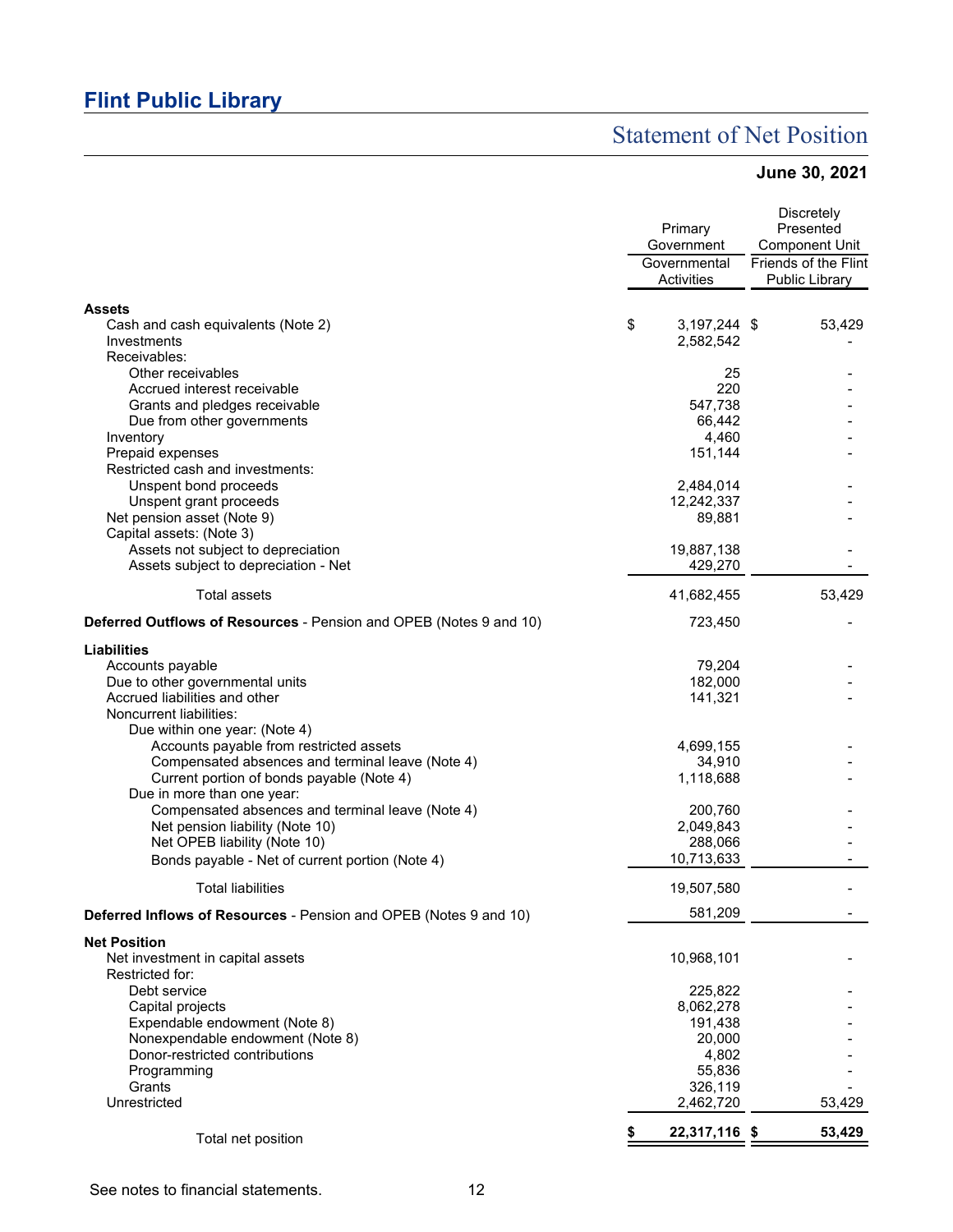# Statement of Activities

## **Year Ended June 30, 2021**

|                                                                              |                                                                                                                                              |                                                               |                         |                       | Net (Expense) Revenue and<br>Changes in Net Position |                                              |
|------------------------------------------------------------------------------|----------------------------------------------------------------------------------------------------------------------------------------------|---------------------------------------------------------------|-------------------------|-----------------------|------------------------------------------------------|----------------------------------------------|
|                                                                              |                                                                                                                                              |                                                               | Program Revenue         |                       | Primary<br>Government                                | Discretely<br>Presented<br>Component<br>Unit |
|                                                                              |                                                                                                                                              | Charges<br>for                                                | Operating<br>Grants and | Capital<br>Grants and | Governmental                                         | Friends of the<br><b>Flint Public</b>        |
|                                                                              | <b>Expenses</b>                                                                                                                              | Services                                                      | Contributions           | Contributions         | <b>Activities</b>                                    | Library                                      |
| <b>Functions/Programs</b><br>Primary government:<br>Governmental activities: |                                                                                                                                              |                                                               |                         |                       |                                                      |                                              |
| Library operations                                                           | $$3,799,361$ \$                                                                                                                              | 36,589 \$                                                     | 458,574 \$              | 424,255 \$            | $(2,879,943)$ \$                                     |                                              |
| Interest on long-term<br>debt                                                | 265,430                                                                                                                                      |                                                               |                         |                       | (265, 430)                                           |                                              |
| <b>Total primary</b><br>government                                           | $$4,064,791$ \$                                                                                                                              | 36,589 \$                                                     | 458,574 \$              | 424,255               | (3, 145, 373)                                        |                                              |
| Component units - Friends of<br>the Flint Public Library                     | 44.948 \$                                                                                                                                    |                                                               | 17,260 \$               |                       |                                                      | (27, 688)                                    |
|                                                                              | General revenue:<br>Taxes<br>Stabilization authority payments<br>Investment income<br>State aid<br>Penal fines<br>Other miscellaneous income | 4,567,771<br>156,203<br>28,383<br>174,549<br>89,819<br>40,585 | 421<br>7,885            |                       |                                                      |                                              |
|                                                                              |                                                                                                                                              |                                                               | Total general revenue   |                       | 5,057,310                                            | 8,306                                        |
|                                                                              | <b>Change in Net Position</b>                                                                                                                |                                                               |                         |                       | 1,911,937                                            | (19, 382)                                    |
|                                                                              | Net Position - Beginning of year                                                                                                             |                                                               |                         |                       | 20,405,179                                           | 72,811                                       |
|                                                                              | Net Position - End of year                                                                                                                   |                                                               |                         |                       | 22,317,116 \$<br>S                                   | 53.429                                       |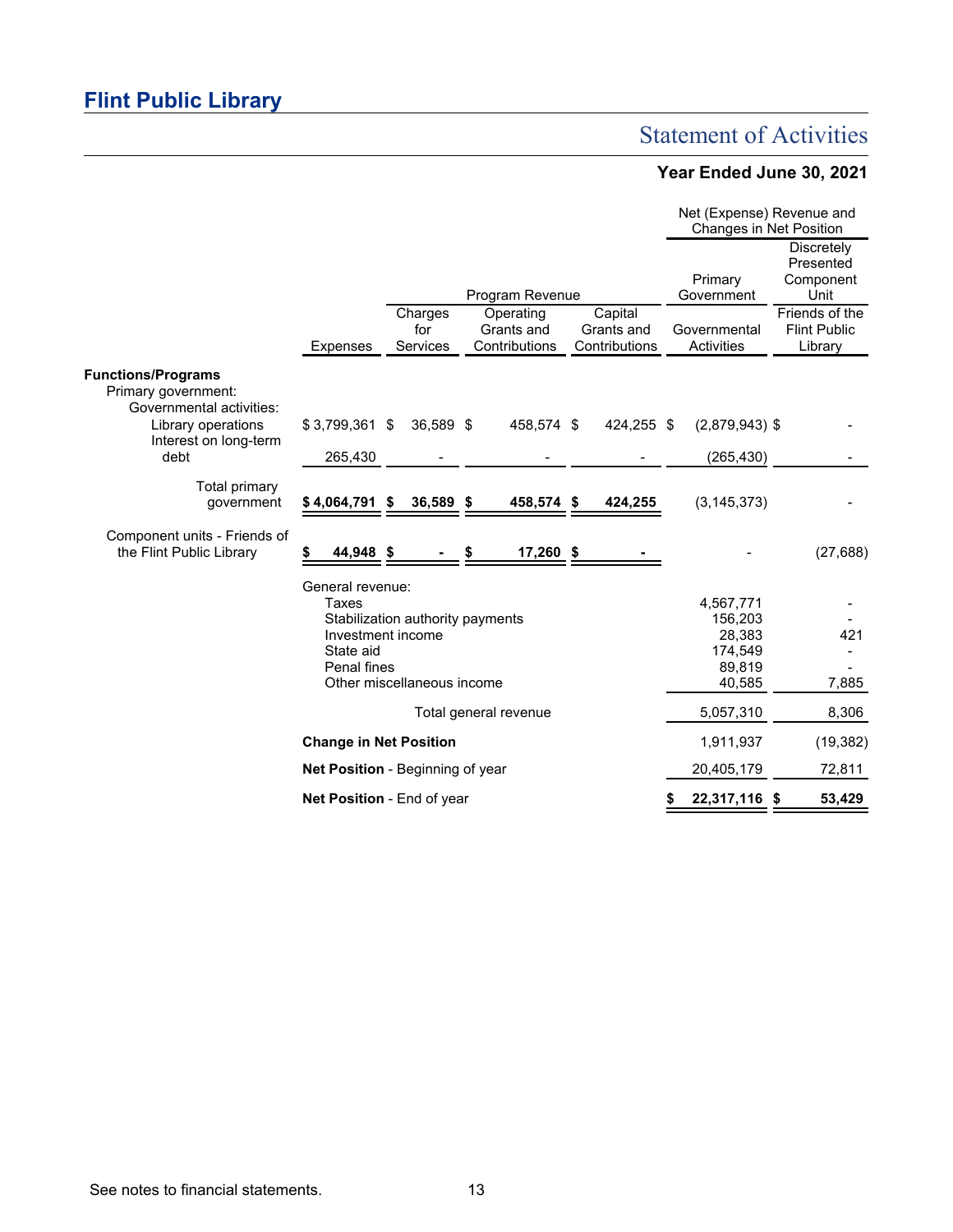# Governmental Funds Balance Sheet

# **June 30, 2021**

|                                                          | <b>General Fund</b>             |      | <b>Capital Projects</b><br>Fund - Public | <b>Capital Projects</b><br>Fund - Private | Debt Service<br>Library Building<br>and Site Bonds<br>Fund | Total<br>Governmental<br>Funds |
|----------------------------------------------------------|---------------------------------|------|------------------------------------------|-------------------------------------------|------------------------------------------------------------|--------------------------------|
| <b>Assets</b>                                            |                                 |      |                                          |                                           |                                                            |                                |
| Cash and cash equivalents<br>Investments<br>Receivables: | \$<br>2,971,422 \$<br>2,582,542 |      |                                          | \$                                        | \$<br>225,822 \$                                           | 3,197,244<br>2,582,542         |
| Other receivables                                        | 25                              |      |                                          |                                           |                                                            | 25                             |
| Accrued interest receivable                              | 220                             |      |                                          |                                           |                                                            | 220                            |
| Grants and pledges receivable                            | 47,738                          |      |                                          | 500.000                                   |                                                            | 547,738                        |
| Due from other governments                               | 66,442                          |      |                                          |                                           |                                                            | 66.442                         |
| Due from other funds                                     |                                 |      |                                          | 147                                       |                                                            | 147                            |
| Inventory<br>Prepaid expenses                            | 4,460                           |      |                                          |                                           |                                                            | 4,460                          |
| Restricted cash and investments:                         | 132,195                         |      |                                          | 18,949                                    |                                                            | 151,144                        |
| Unspent bond proceeds                                    |                                 |      | 2,484,014                                |                                           |                                                            | 2,484,014                      |
| Unspent grant proceeds                                   |                                 |      |                                          | 12,242,337                                |                                                            | 12,242,337                     |
| <b>Total assets</b>                                      | 5,805,044 \$                    |      | 2,484,014 \$                             | 12,761,433 \$                             | 225,822 \$                                                 | 21,276,313                     |
| <b>Liabilities</b>                                       |                                 |      |                                          |                                           |                                                            |                                |
| Accounts payable                                         | \$<br>79,204 \$                 |      |                                          | \$                                        | \$                                                         | \$<br>79,204                   |
| Due to other governmental units                          | 182,000                         |      |                                          |                                           |                                                            | 182,000                        |
| Due to other funds                                       | 147                             |      |                                          |                                           |                                                            | 147                            |
| Accrued liabilities and other                            | 86,446                          |      |                                          |                                           |                                                            | 86,446                         |
| Accounts payable from restricted assets                  |                                 |      | 1,619,605                                | 3,079,550                                 |                                                            | 4,699,155                      |
| <b>Total liabilities</b>                                 | 347,797                         |      | 1,619,605                                | 3,079,550                                 |                                                            | 5,046,952                      |
| Deferred Inflows of Resources - Unavailable<br>revenue   | 17,500                          |      |                                          | 500,000                                   |                                                            | 517,500                        |
|                                                          |                                 |      |                                          |                                           |                                                            |                                |
| <b>Fund Balances</b>                                     |                                 |      |                                          |                                           |                                                            |                                |
| Nonspendable:                                            |                                 |      |                                          |                                           |                                                            |                                |
| Inventory                                                | 4,460                           |      |                                          |                                           |                                                            | 4.460                          |
| Prepaids                                                 | 132,195                         |      |                                          | 18,949                                    |                                                            | 151,144                        |
| Nonexpendable/Endowment<br>Restricted:                   | 20,000                          |      |                                          |                                           |                                                            | 20,000                         |
| Debt service                                             |                                 |      |                                          |                                           | 225,822                                                    | 225,822                        |
| Grants                                                   | 326,119                         |      |                                          |                                           |                                                            | 326,119                        |
| Capital projects                                         |                                 |      | 864.409                                  | 9,162,934                                 |                                                            | 10,027,343                     |
| Expendable endowment                                     | 191,438                         |      |                                          |                                           |                                                            | 191,438                        |
| Programming                                              | 55,836                          |      |                                          |                                           |                                                            | 55,836                         |
| Donor-restricted contributions                           | 4,802                           |      |                                          |                                           |                                                            | 4,802                          |
| Assigned - Technology purchases and                      |                                 |      |                                          |                                           |                                                            |                                |
| building repairs                                         | 500,000                         |      |                                          |                                           |                                                            | 500,000                        |
| Unassigned                                               | 4,204,897                       |      |                                          |                                           |                                                            | 4,204,897                      |
| <b>Total fund balances</b>                               | 5,439,747                       |      | 864,409                                  | 9,181,883                                 | 225,822                                                    | 15,711,861                     |
| Total liabilities, deferred                              |                                 |      |                                          |                                           |                                                            |                                |
| inflows of resources, and<br>fund balances               | \$<br>5,805,044                 | - 56 | 2,484,014 \$                             | 12,761,433 \$                             | 225,822 \$                                                 | 21,276,313                     |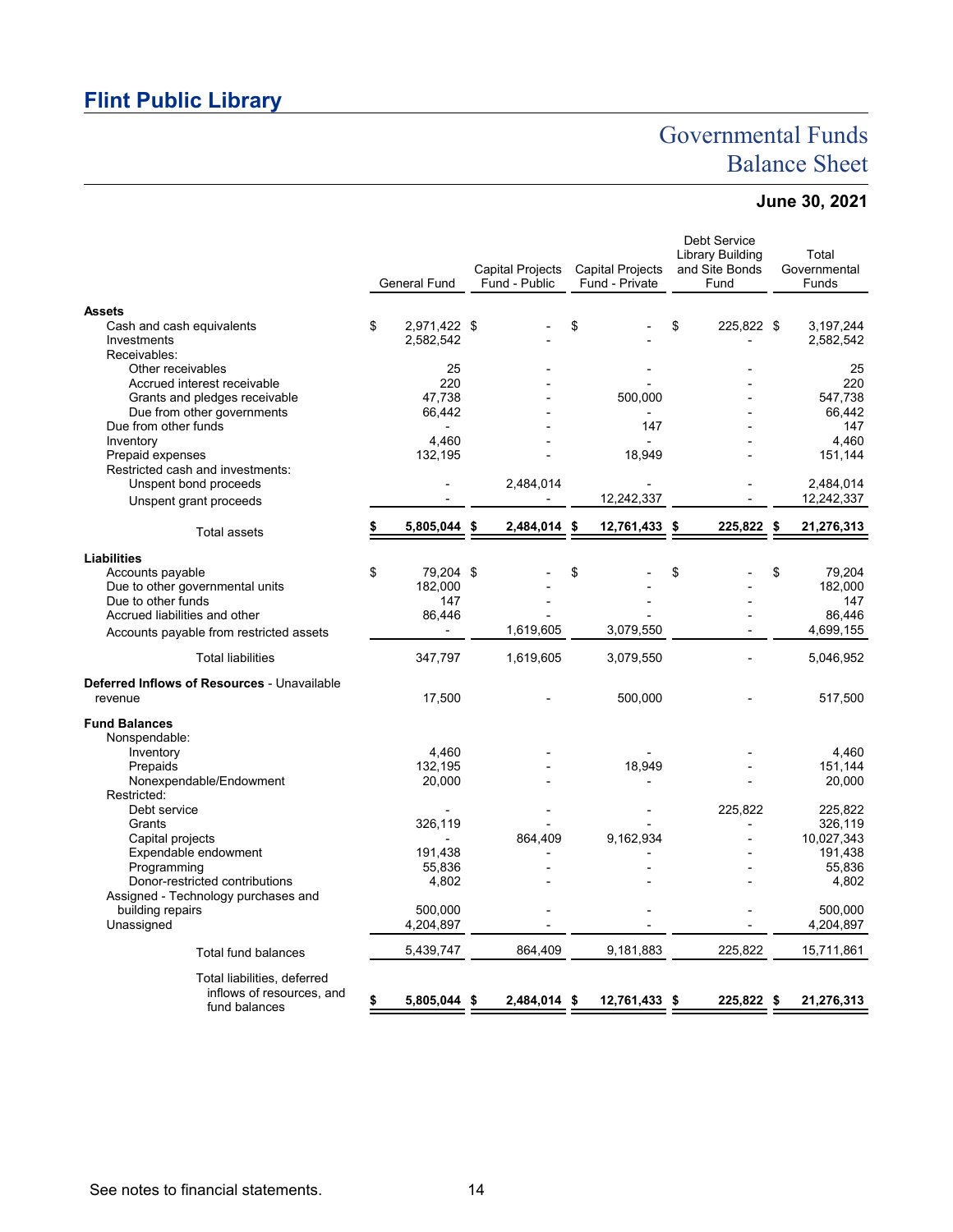# Governmental Funds

Reconciliation of the Balance Sheet to the Statement of Net Position

|                                                                                                                                                                                            | June 30, 2021    |
|--------------------------------------------------------------------------------------------------------------------------------------------------------------------------------------------|------------------|
| Fund Balances Reported in Governmental Funds                                                                                                                                               | \$<br>15,711,861 |
| Amounts reported for governmental activities in the statement of net position are different because:                                                                                       |                  |
| Capital assets used in governmental activities are not financial resources and are not reported in<br>the funds                                                                            | 20,316,408       |
| Receivables that are not collected soon after year end are not available to pay for current period<br>expenditures and, therefore, are reported as unavailable revenue in the funds        | 517,500          |
| Employee compensated absences are payable over a long period of years and do not represent a<br>claim on current financial resources; therefore, they are not reported as fund liabilities | (122, 625)       |
| Terminal leave payments are payable over a long period of years and do not represent a claim on<br>current financial resources; therefore, they are not reported as fund liabilities       | (113, 045)       |
| Bonds payable and unamortized bond premium are not due and payable in the current period and<br>are not reported in the funds                                                              | (11,832,321)     |
| Accrued interest is not due and payable in the current period and is not reported in the funds                                                                                             | (54, 875)        |
| Deferred outflows of resources related to pension and OPEB (MERS - Note 9 and MPSERS -<br>Note 10)                                                                                         | 723,450          |
| Deferred inflows of resources related to pension and OPEB (MERS - Note 9 and MPSERS - Note<br>10)                                                                                          | (581, 209)       |
| Net pension asset is not receivable in the current period and is not reported in the funds                                                                                                 | 89,881           |
| Net pension and OPEB liabilities are not due and payable in the current period and are not<br>reported in the funds                                                                        | (2,337,909)      |
| Net Position of Governmental Activities                                                                                                                                                    | 22,317,116       |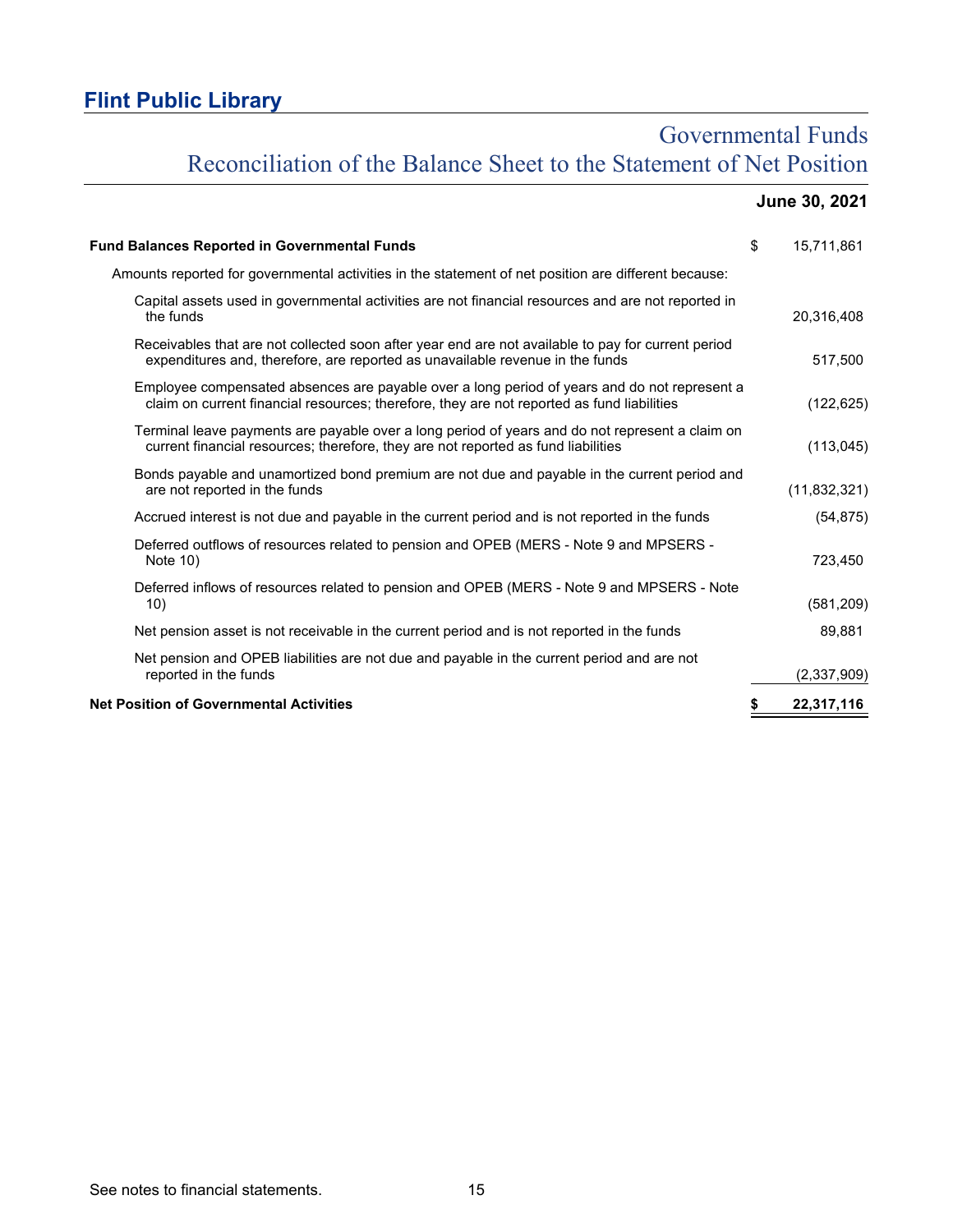# Governmental Funds Statement of Revenue, Expenditures, and Changes in Fund Balances

# **Year Ended June 30, 2021**

|                                             | <b>General Fund</b> | Capital<br>Projects Fund<br>- Public | Capital<br>Projects Fund<br>- Private | Debt Service<br>Library<br><b>Building and</b><br>Site Bonds<br>Fund |    | Total<br>Governmental<br>Funds |
|---------------------------------------------|---------------------|--------------------------------------|---------------------------------------|----------------------------------------------------------------------|----|--------------------------------|
| Revenue                                     |                     |                                      |                                       |                                                                      |    |                                |
| Taxes                                       | \$<br>3,163,753 \$  |                                      | \$                                    | \$<br>1,404,018 \$                                                   |    | 4,567,771                      |
| Intergovernmental - Stabilization           |                     |                                      |                                       |                                                                      |    |                                |
| authority payments                          | 156,203             |                                      |                                       |                                                                      |    | 156,203                        |
| Charges for services                        | 36,589              |                                      |                                       |                                                                      |    | 36,589                         |
| State aid                                   | 174,549             |                                      |                                       |                                                                      |    | 174,549                        |
| Penal fines                                 | 89,819              |                                      |                                       |                                                                      |    | 89,819                         |
| Investment income (loss)                    | 17,357              | (4,938)                              | 15,946                                | 18                                                                   |    | 28,383                         |
| Other revenue:                              |                     |                                      |                                       |                                                                      |    |                                |
| Grants and pledges<br>Miscellaneous revenue | 822,829<br>1,330    |                                      | 642,500                               |                                                                      |    | 1,465,329                      |
| Universal service fund rebates (E-          |                     |                                      |                                       |                                                                      |    | 1,330                          |
| rate)                                       | 19,732              |                                      | 19,523                                |                                                                      |    | 39,255                         |
| Total revenue                               | 4,482,161           | (4,938)                              | 677,969                               | 1,404,036                                                            |    | 6,559,228                      |
| <b>Expenditures</b>                         |                     |                                      |                                       |                                                                      |    |                                |
| Current:                                    |                     |                                      |                                       |                                                                      |    |                                |
| Library operations:                         |                     |                                      |                                       |                                                                      |    |                                |
| Salaries and wages                          | 1,593,254           |                                      |                                       |                                                                      |    | 1,593,254                      |
| Employee benefits and taxes                 | 604,882             |                                      |                                       |                                                                      |    | 604,882                        |
| <b>Materials</b>                            | 269,368             |                                      |                                       |                                                                      |    | 269,368                        |
| Supplies and program expenses               | 175,776             |                                      |                                       |                                                                      |    | 175,776                        |
| Maintenance and utilities                   | 111,258             |                                      | 112,906                               |                                                                      |    | 224,164                        |
| Professional services                       | 121,187             | 1,500                                | 1,500                                 | 1,621                                                                |    | 125,808                        |
| Rent                                        | 4,825               |                                      | 227,385                               |                                                                      |    | 232,210                        |
| Communications<br>Dues and memberships      | 57,936<br>7,199     |                                      |                                       |                                                                      |    | 57,936<br>7,199                |
| Printing and publishing                     | 6,527               |                                      |                                       |                                                                      |    | 6,527                          |
| Library cards and other fees                | 24,022              | 5,661                                | 9,522                                 |                                                                      |    | 39,205                         |
| Insurance                                   | 40,641              |                                      |                                       |                                                                      |    | 40,641                         |
| Grant and memorial expenditures             | 53,563              |                                      |                                       |                                                                      |    | 53,563                         |
| Transportation/Staff development            | 4,803               |                                      |                                       |                                                                      |    | 4,803                          |
| Other contractual services                  |                     | 1,892                                | 2,139                                 |                                                                      |    | 4,031                          |
| Capital outlay                              | 126,440             | 11,622,451                           | 4,831,919                             |                                                                      |    | 16,580,810                     |
| Debt service                                |                     |                                      |                                       | 1,176,593                                                            |    | 1,176,593                      |
| Total expenditures                          | 3,201,681           | 11,631,504                           | 5,185,371                             | 1,178,214                                                            |    | 21,196,770                     |
| <b>Other Financing Sources (Uses)</b>       |                     |                                      |                                       |                                                                      |    |                                |
| Transfers in                                |                     |                                      | 260,000                               |                                                                      |    | 260,000                        |
| Transfers out                               | (260,000)           |                                      |                                       |                                                                      |    | (260,000)                      |
| Total other financing<br>(uses) sources     | (260,000)           |                                      | 260,000                               |                                                                      |    |                                |
| <b>Net Change in Fund Balances</b>          | 1,020,480           | (11, 636, 442)                       | (4, 247, 402)                         | 225,822                                                              |    | (14, 637, 542)                 |
| Fund Balances - Beginning of year           | 4,419,267           | 12,500,851                           | 13,429,285                            |                                                                      |    | 30,349,403                     |
| Fund Balances - End of year                 | 5,439,747 \$        | 864,409 \$                           | 9,181,883 \$                          | 225,822                                                              | S. | 15,711,861                     |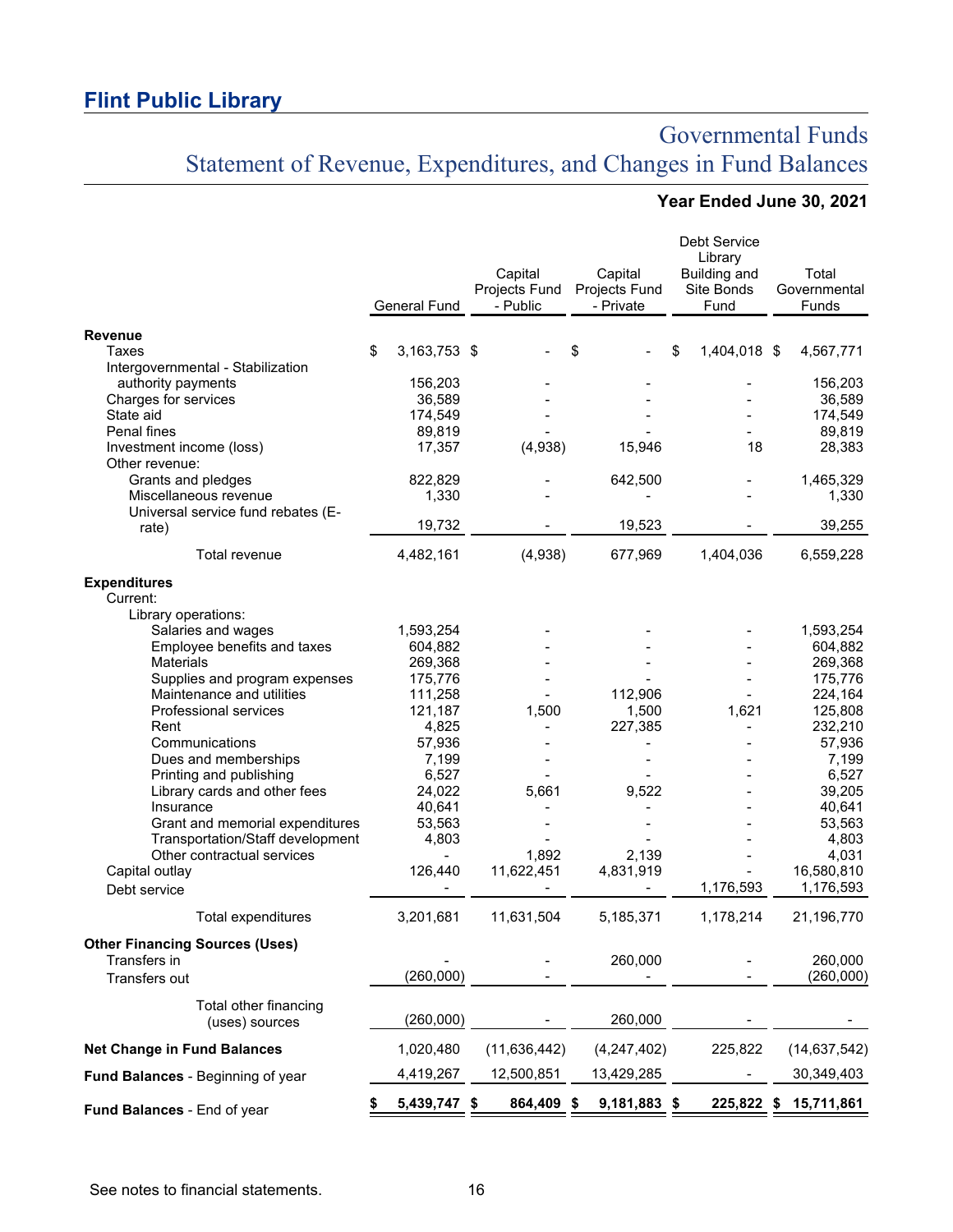# Governmental Funds Reconciliation of the Statement of Revenue, Expenditures, and Changes in Fund Balances to the Statement of Activities

| Net Change in Fund Balances Reported in Governmental Funds                                                                                                                                                                                                            | \$<br>(14, 637, 542)            |
|-----------------------------------------------------------------------------------------------------------------------------------------------------------------------------------------------------------------------------------------------------------------------|---------------------------------|
| Amounts reported for governmental activities in the statement of activities are different<br>because:                                                                                                                                                                 |                                 |
| Governmental funds report capital outlays as expenditures; however, in the statement of<br>activities, these costs are allocated over their estimated useful lives as depreciation:<br>Capital outlay<br>Depreciation expense<br>Net book value of assets disposed of | 16,649,473<br>(500, 379)<br>786 |
| Revenue in the statement of activities that does not provide current financial resources is<br>not reported as revenue in the funds until it is available                                                                                                             | (582, 500)                      |
| Repayment of bond principal is an expenditure in the governmental funds but not in the<br>statement of activities (where it reduces long-term debt)                                                                                                                   | 760,000                         |
| Amortization of bond premium is an expense in the statement of activities but not in the<br>governmental funds                                                                                                                                                        | 88,688                          |
| Interest expense is recognized in the government-wide statements as it accrues                                                                                                                                                                                        | 62,475                          |
| Decrease in accumulated employee sick and vacation pay and other similar expenses<br>reported in the statement of activities do not require the use of current financial<br>resources and, therefore, are not reported as expenditures in the governmental funds      | 3,881                           |
| The change in the net pension asset and related deferred inflows and outflows are<br>recorded when incurred in the statement of activities                                                                                                                            | (22, 185)                       |
| The change in the net pension liability and related deferred inflows and outflows are<br>recorded when incurred in the statement of activities                                                                                                                        | (4, 173)                        |
| The change in the net OPEB liability and related deferred inflows and outflows are<br>recorded when incurred in the statement of activities                                                                                                                           | 93,413                          |
| <b>Change in Net Position of Governmental Activities</b>                                                                                                                                                                                                              | \$<br>1,911,937                 |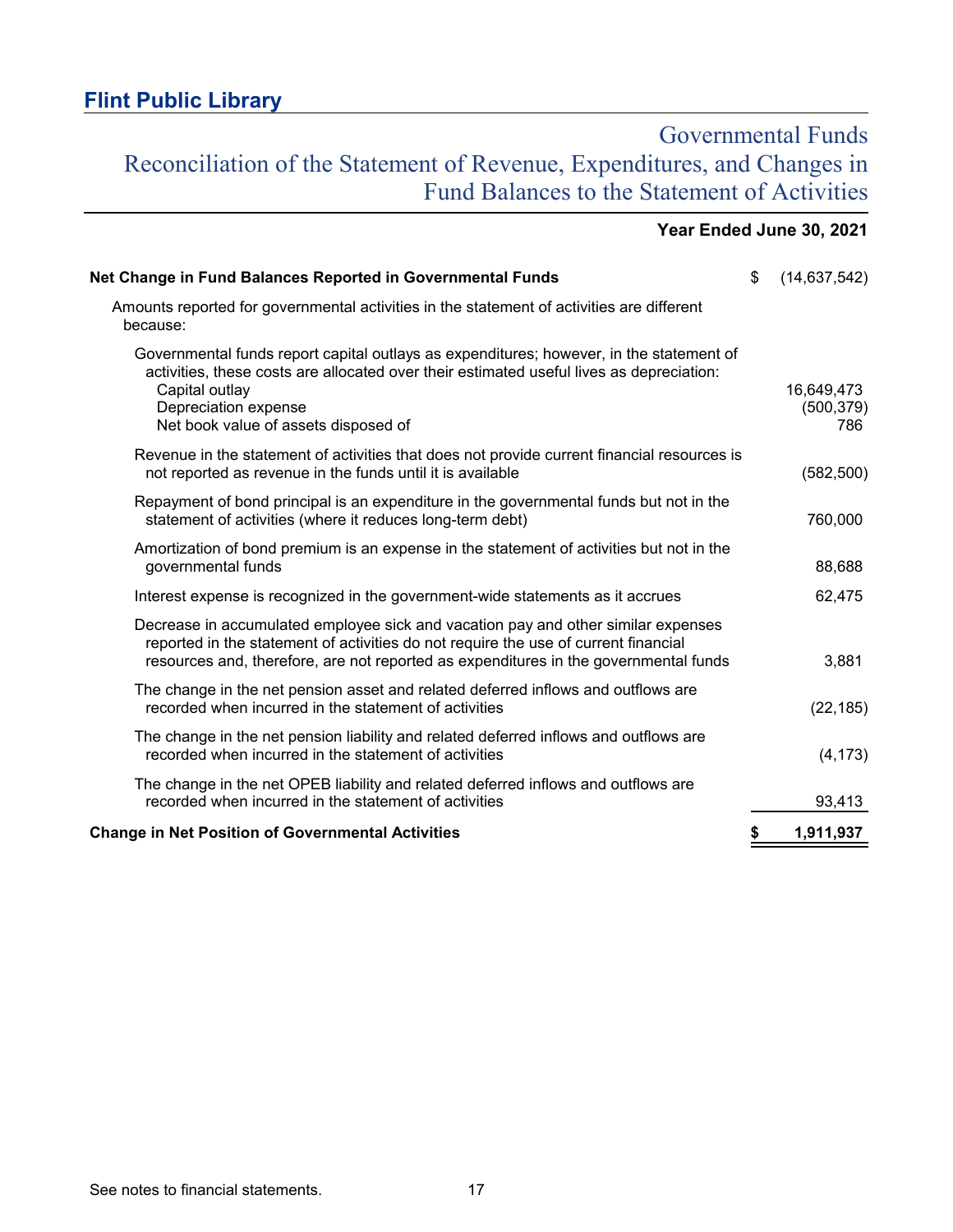#### **June 30, 2021**

### **Note 1 - Significant Accounting Policies**

Pursuant to Proposal A, effective July 1, 1996, school districts in Michigan are not allowed to levy a millage for public libraries. The Flint Public Library (the "Library") was, therefore, spun off from Flint Community Schools to operate as an independent body with its own board of trustees and its own tax levy. The Library has received voter approval to levy 4 mills. The Library became a separate entity as of July 1, 2000. Transfer of certain assets and liabilities was completed on June 16, 2004 between the Library and Flint Community Schools. The Library is governed by a board of trustees (the "Library Board"), which consists of seven members. The mayor appoints three members, and the Flint Board of Education appoints four members.

The Library's district borders encompass the city of Flint (the "City").

The accompanying financial statements present the Library and its component unit, an entity for which the Library is considered to be financially accountable. The component unit discussed below is included in the Library's reporting entity because of the significance of its operational or financial relationship with the Library. The component unit is discretely presented via a separate column in the government-wide financial statements (see note below for description) to emphasize that it is legally separate from the Library.

#### *Discretely Presented Component Unit*

Friends of the Flint Public Library (FFPL), a not-for-profit organization, is a separate legal entity formed solely to support the Flint Public Library. The Flint Public Library does not appoint the voting majority of FFPL's board. There is no fiscal dependency or financial benefit or burden on the Library. FFPL distributes investment earnings annually to the Library. Requests for financial statements of FFPL can be made to the officers of FFPL.

#### *Accounting and Reporting Principles*

The Library follows accounting principles generally accepted in the United States of America (GAAP), as applicable to governmental units. Accounting and financial reporting pronouncements are promulgated by the Governmental Accounting Standards Board. The following is a summary of the significant accounting policies used by the Library:

#### *Report Presentation*

Governmental accounting principles require that financial reports include two different perspectives - the government-wide perspective and the fund-based perspective. The government-wide financial statements (i.e., the statement of net position and the statement of activities) report information on all of the nonfiduciary activities of the primary government and its component units, as applicable. The governmentwide financial statements are presented on the economic resources measurement focus and the full accrual basis of accounting. Property taxes are recognized as revenue in the year for which they are levied. Grants and similar items are recognized as revenue as soon as all eligibility requirements imposed by the provider have been met. The statements also present a schedule reconciling these amounts to the modified accrual-based presentation found in the fund-based statements.

The statement of activities demonstrates the degree to which the direct expenses of a given function or segment are offset by program revenue. Direct expenses are those that are clearly identifiable with a specific function or segment. Program revenue includes: (1) charges to customers or applicants for goods, services, or privileges provided; (2) operating grants and contributions; and (3) capital grants and contributions, including special assessments. Taxes, unrestricted intergovernmental receipts, and other items not properly included among program revenue are reported instead as general revenue.

#### *Basis of Accounting*

The Library is budgeted and accounted for using the current financial resources measurement focus and the modified accrual basis of accounting.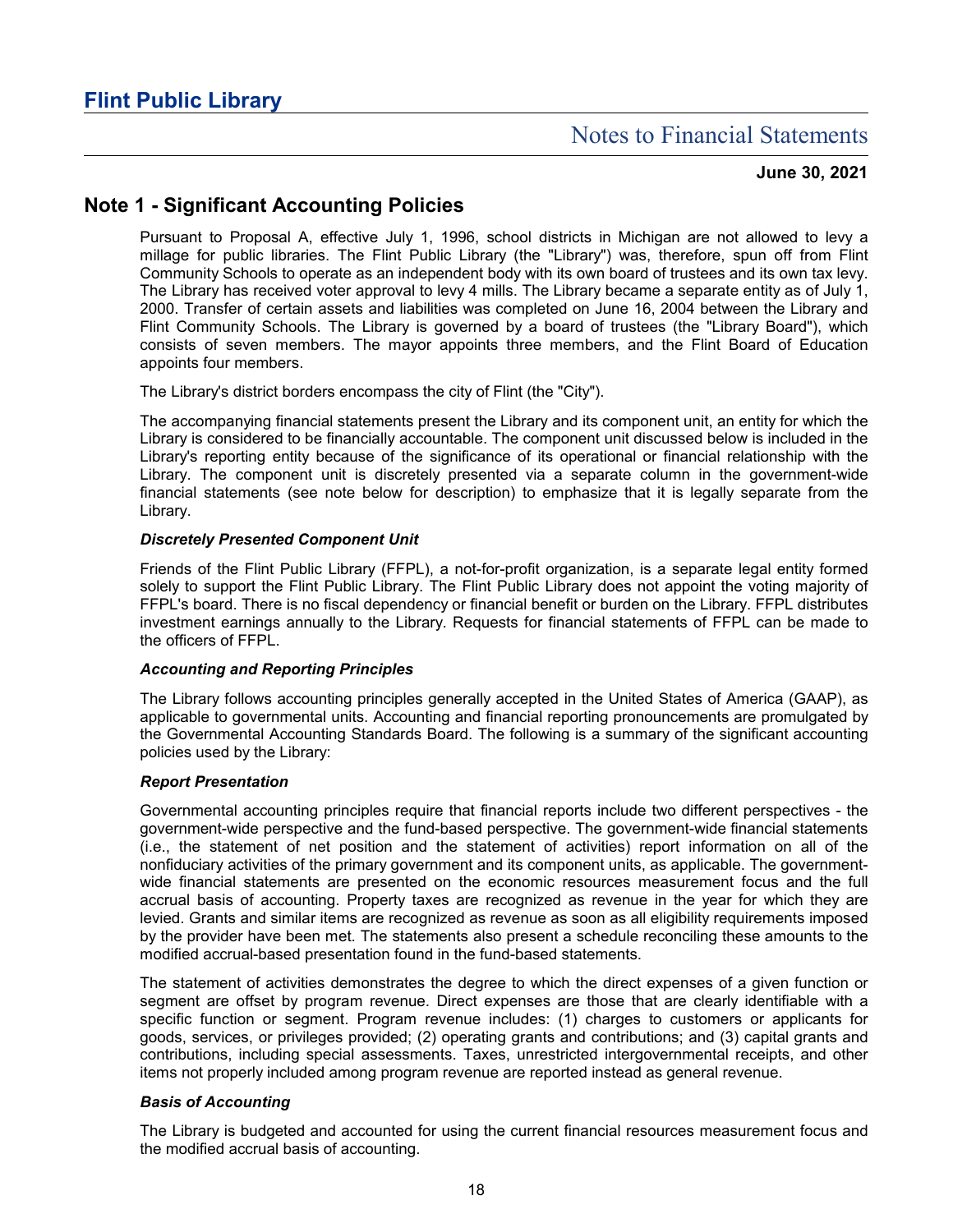#### **June 30, 2021**

## **Note 1 - Significant Accounting Policies (Continued)**

Expenditures generally are recorded when a liability is incurred, as under accrual accounting. However, debt service expenditures, as well as expenditures related to compensated absences and claims and judgments, are recorded only when payment is due. The prepaid expenses reported on the balance sheet represent payments made in advance for 2022 expenditures.

Revenue is recognized as soon as it is both measurable and available. Revenue is considered to be available if it is collected within the current period or soon enough thereafter to pay liabilities of the current period. For this purpose, the Library considers revenue to be available if it is collected within 60 days of the end of the current fiscal period.

In addition to presenting information for the General Fund on a financial resources and modified accrual basis, the financial statements also present information for the Library using the economic resources measurement focus and the accrual basis of accounting. Revenue is recorded when earned, and expenses are recorded when a liability is incurred, regardless of the timing of related cash flows. Grants and similar items are recognized as revenue as soon as all eligibility requirements imposed by the provider have been met.

#### *Fund Accounting*

The Library accounts for its various activities in different governmental funds in order to demonstrate accountability for how the Library has spent certain resources; separate funds allow the Library to show the particular expenditures for which specific revenue was used.

The Library reports the following funds as major governmental funds:

- The General Fund is the primary operating fund because it accounts for all financial resources used to provide library services other than those specifically assigned to another fund.
- The Capital Projects Fund Public is used to record bond proceeds and the disbursement of resources specifically designated for the renovation of the library building.
- The Capital Projects Fund Private is used to record grant and other revenue and the disbursement of resources specifically designated for the renovation of the library building.
- The Debt Service Library Building and Site Bonds Fund is used to record the debt property tax millage and payment of debt service interest and principal.

#### *Specific Balances and Transactions*

#### *Cash and Cash Equivalents*

Cash and cash equivalents include cash on hand, demand deposits, and short-term investments with a maturity of three months or less when acquired.

#### *Investments*

Investments are stated at fair value. Investments held by others include certificates of deposit with a maturity of greater than 90 days from issuance.

#### *Receivables*

All trade and property tax receivables are shown as net of an allowance for uncollectible amounts. The amount of reserve for uncollectible real and personal property taxes was \$182,000 at June 30, 2021.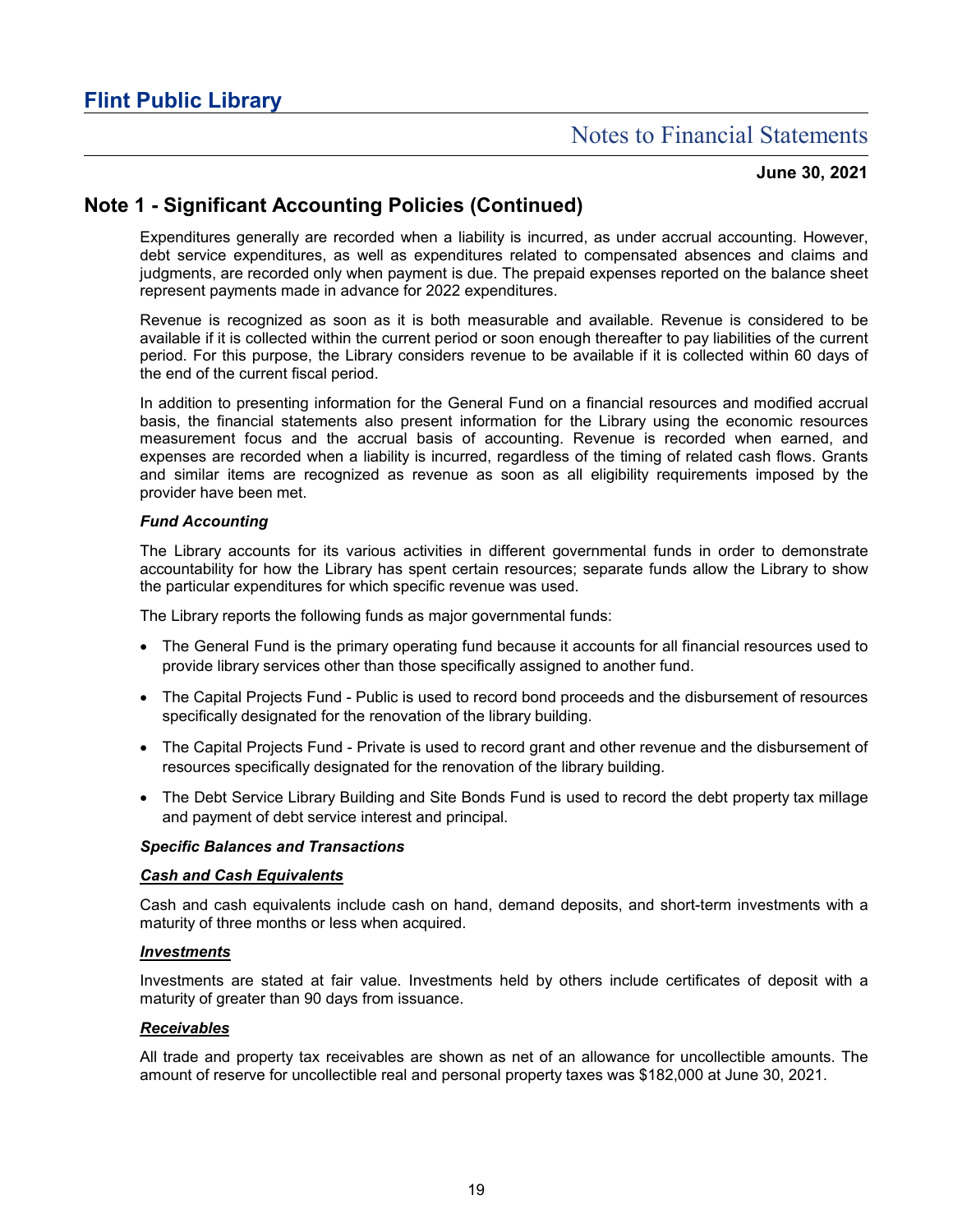#### **June 30, 2021**

### **Note 1 - Significant Accounting Policies (Continued)**

#### *Pledges Receivable*

Pledges of cash and other assets, including unconditional promises to give in the future, are reported as revenue when granted or received, measured at fair value. Contributions receivable at June 30, 2021 are expected to be collected within one year. The Library has not recorded a provision for doubtful accounts since it is the opinion of management that those receivables are collectible in full.

#### *Prepaid Expenses*

Certain payments to vendors reflect costs applicable to future fiscal years and are recorded as prepaid items in both the government-wide and fund financial statements.

#### *Restricted Assets*

The cash and investments of the Capital Projects Fund - Private include donations that were restricted in purpose; therefore, the amounts were required to be set aside for the renovation. These amounts have been classified as restricted assets. Unspent bond proceeds of the Capital Projects Fund - Public are required to be set aside for the renovation. These amounts have also been classified as restricted assets. These restricted assets arose from the sale of bonds (bond proceeds) or the donation or pledge of private grants.

#### *Capital Assets*

Capital assets are defined by the Library as assets with an initial individual cost of more than \$5,000 and an estimated useful life in excess of one year. Such assets are recorded at historical cost or estimated historical cost if purchased or constructed. Donated capital assets are recorded at estimated acquisition value at the date of donation. The useful life of the building and its improvements has been reduced to two years due to the current renovation of the building.

The costs of normal maintenance and repairs that do not add to the value of the asset or materially extend assets' lives are not capitalized.

Property, plant, and equipment of the Library are depreciated using the straight-line method over the following estimated useful lives:

|                                            | Depreciable Life -<br>Years |
|--------------------------------------------|-----------------------------|
| Computers,<br>software, and<br>accessories | 5                           |
| <b>Books</b>                               | 10                          |
| Vehicles                                   | 6                           |
| Equipment and<br>furniture                 | $7 - 20$                    |
| <b>Buildings and</b><br>improvements       | 20                          |

#### *Long-term Obligations*

Long-term debt and other long-term obligations are reported as liabilities. The face amount of debt issued is reported as other financing sources. Premiums received on debt issuances are reported as other financing sources, while discounts are reported as other financing uses. Long-term obligations are paid with moneys from the General Fund, and long-term debt is paid with moneys from the Debt Service Library Building and Site Bonds Fund.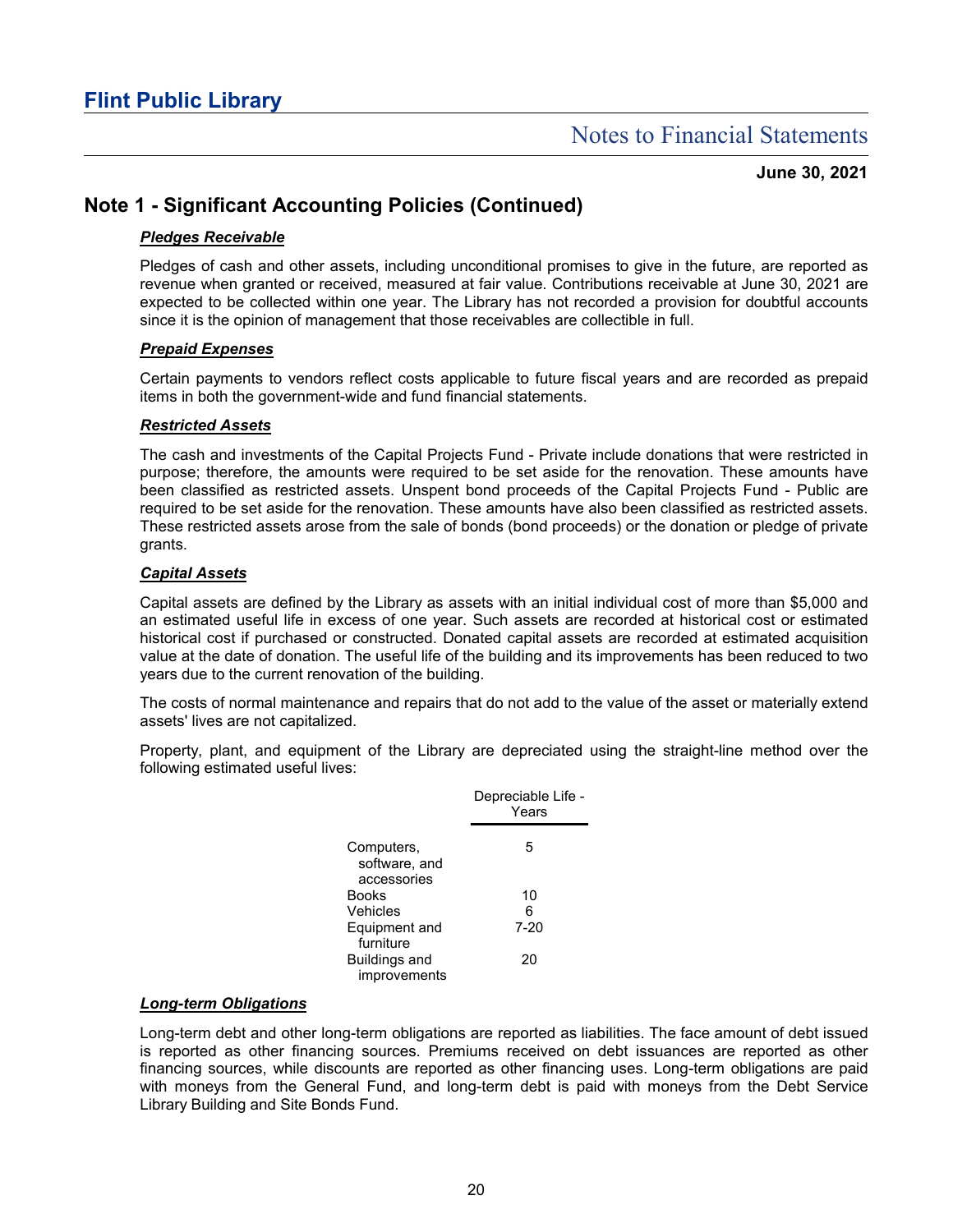**June 30, 2021**

## **Note 1 - Significant Accounting Policies (Continued)**

#### *Deferred Outflows/Inflows of Resources*

In addition to assets, the statement of net position and/or balance sheet will sometimes report a separate section for deferred outflows of resources. This separate financial statement element represents a consumption of net position that applies to a future period and will not be recognized as an outflow of resources (expense/expenditure) until then. The Library has deferred outflows of resources related to the defined benefit pension plans for MERS and MPSERS. See Notes 9 and 10 for details. The Library also has deferred outflows of resources related to the OPEB plan. See Note 10 for details.

In addition to liabilities, the statement of net position and/or balance sheet will sometimes report a separate section for deferred inflows of resources. This separate financial statement element represents an acquisition of net position that applies to a future period and will not be recognized as an inflow of resources (revenue) until that time. The Library has deferred inflows of resources recorded in the government-wide statements related to the defined benefit pension plans for MERS and MPSERS. See Notes 9 and 10 for details. The Library also has deferred inflows of resources recorded in the governmentwide statements related to the OPEB plan. See Note 10 for details.

The governmental funds report unavailable deferred inflows from grants and pledges revenue. These amounts are deferred and recognized as an inflow of resources in the period that the amounts become available.

#### *Net Position*

Net position of the Library is classified in three components. Net investment in capital assets - net of related debt consist of capital assets net of accumulated depreciation and is reduced by the current balances of any outstanding borrowings used to finance the purchase or construction of those assets. Restricted net position is further classified as expendable and nonexpendable. Expendable restricted net position has been limited for use by donors and as held in trust for debt service and self-insured professional liability. Nonexpendable restricted net position has been restricted by donors to be maintained in perpetuity. Unrestricted net position is the remaining net position that does not meet the definition of invested in capital or restricted.

#### *Net Position Flow Assumption*

The Library will sometimes fund outlays for a particular purpose from both restricted (e.g., restricted bond or grant proceeds) and unrestricted resources. In order to calculate the amounts to report as restricted net position and unrestricted net position in the government-wide and proprietary fund financial statements, a flow assumption must be made about the order in which the resources are considered to be applied. It is the government's policy to consider restricted net position to have been depleted before unrestricted net position is applied.

#### *Fund Balance Flow Assumptions*

The Library will sometimes fund outlays for a particular purpose from both restricted and unrestricted resources (the total of committed, assigned, and unassigned fund balance). In order to calculate the amounts to report as restricted, committed, assigned, and unassigned fund balance in the governmental fund financial statements, a flow assumption must be made about the order in which the resources are considered to be applied. It is the Library's policy to consider restricted fund balance to have been depleted before using any of the components of unrestricted fund balance. Furthermore, when the components of unrestricted fund balance can be used for the same purpose, committed fund balance is depleted first, followed by assigned fund balance. Unassigned fund balance is applied last.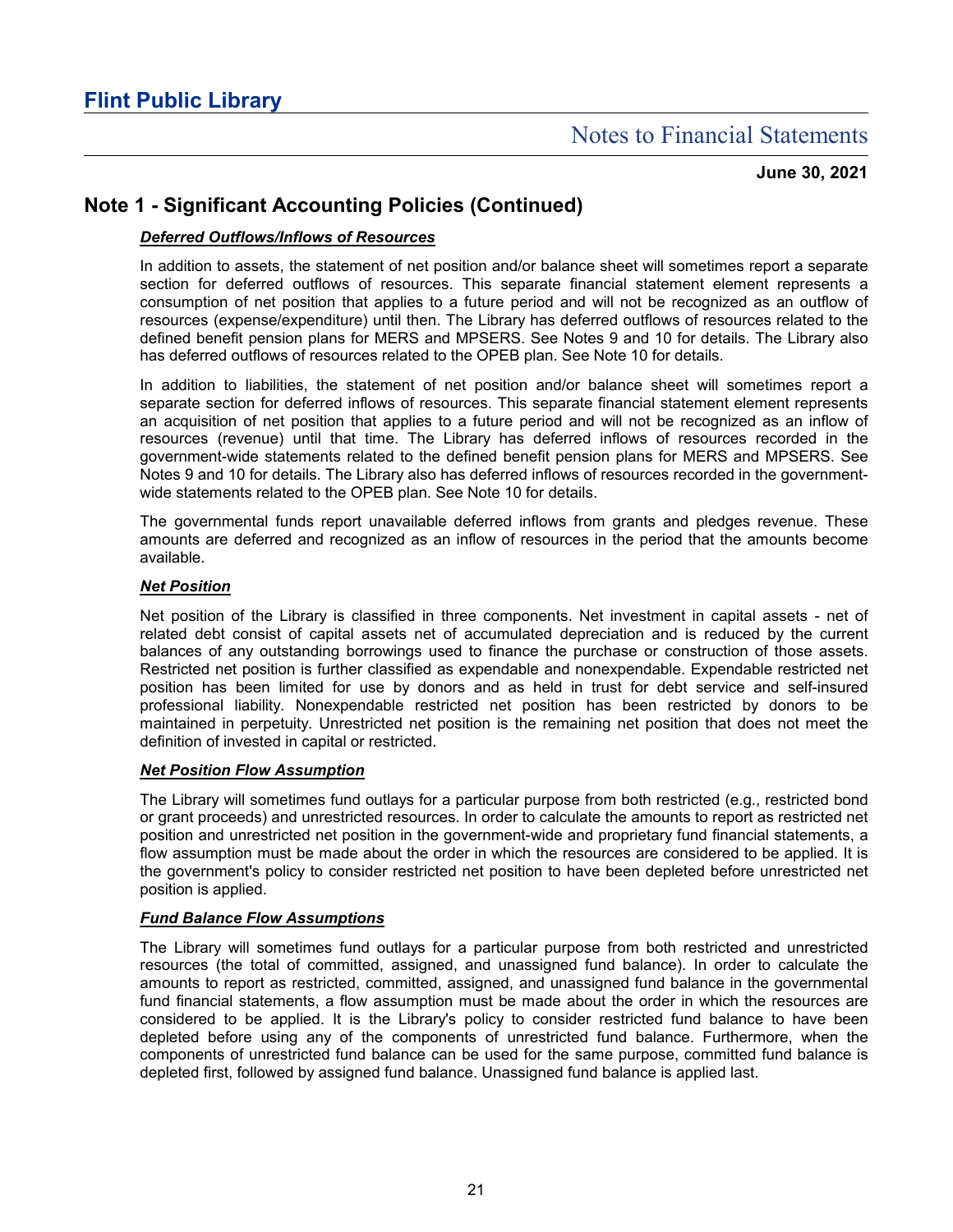**June 30, 2021**

## **Note 1 - Significant Accounting Policies (Continued)**

#### *Fund Balance Policies*

In the fund financial statements, the governmental fund reports the following components of fund balance:

- Nonspendable: Amounts that are not in spendable form or are legally or contractually required to be maintained intact
- Restricted: Amounts that are legally restricted by outside parties, constitutional provisions, or enabling legislation for use for a specific purpose
- Committed: Amounts that have been formally set aside by the board for use for specific purposes. Commitments are made and can be rescinded only via resolution of the board.
- Assigned: Intent to spend resources on specific purposes expressed by the governing body, director of library services, or director of finance, who are authorized by resolution approved by the governing body to make assignments
- Unassigned: Amounts that do not fall into any other category above. This is the residual classification for amounts in the General Fund and represents fund balance that has not been assigned to other funds and has not been restricted, committed, or assigned to specific purposes in the General Fund. In other governmental funds, only negative unassigned amounts are reported, if any, and represent expenditures incurred for specific purposes exceeding the amounts previously restricted, committed, or assigned to those purposes.

The Library Board has adopted a fund balance policy (111.4.1) that requires the establishment and maintenance of a three-month operating reserve. The current budget stabilization is approximately equivalent to a three-month operating reserve at \$900,000.

#### *Property Tax Revenue*

Property taxes are levied on each July 1 and become an enforceable lien at that time; the tax is based on the taxable valuation of property as of the preceding December 31. Taxes are considered delinquent on September 30 of the following year, at which time penalties and interest are assessed.

The taxable valuation of the Library totaled approximately \$752 million, on which ad valorem taxes levied consisted of 4 mills for the Library's operating purposes and 1.82 mills for debt service. The ad valorem taxes levied raised approximately \$3.2 million for operations, which is recognized in the General Fund financial statements as property tax revenue and \$1.4 million for debt service, which is recognized in the Debt Service Fund financial statements as property tax revenue.

The Library levies its property taxes on July 1, and the City of Flint, Michigan collects its property taxes and remits them to the Library through February. Genesee County, Michigan (the "County") purchases the delinquent real property taxes of the Library, and delinquent personal property taxes continue to be collected by the City and recorded as revenue as they are collected. The County sells tax notes, the proceeds of which have been used to pay the Library for these delinquent real property taxes. These delinquent real property taxes have been recorded as revenue in the current year.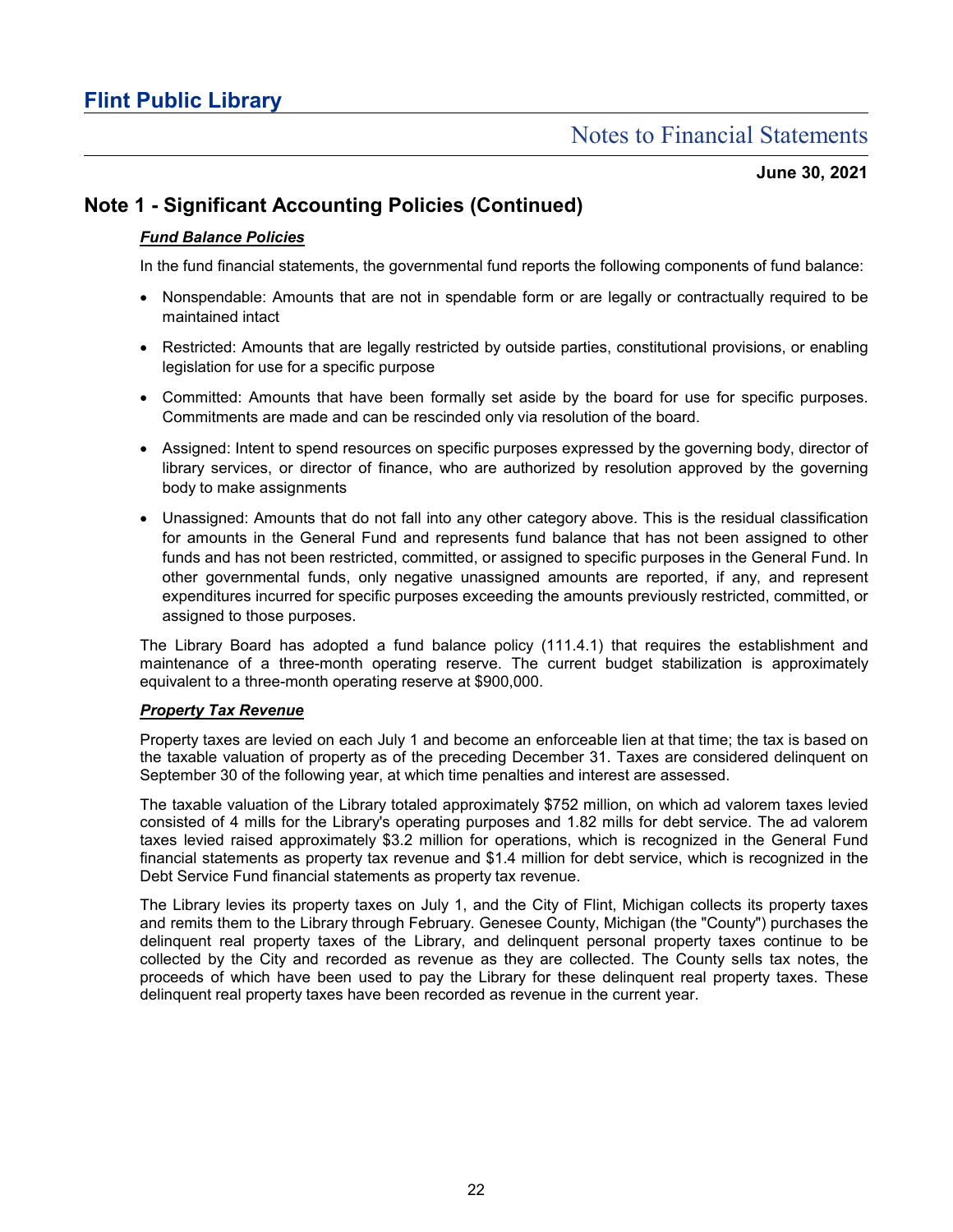**June 30, 2021**

## **Note 1 - Significant Accounting Policies (Continued)**

#### *Grants and Memorials and Unearned Revenue*

Grant revenue is recorded as it is earned, according to the provisions of the grant. The provisions of the grant determine the timing of revenue recognition. Grant expenses are recognized when incurred for a grant-related obligation. Some immaterial variances may occur between grant revenue and expense due to timing differences. Any grant funds received in advance are recorded as unearned revenue until the eligibility requirements have been met.

#### *Pension*

The Library offers a defined benefit pension plan to its employees through the Municipal Employees' Retirement System of Michigan (MERS) for employees hired after July 1, 2000. The Library records a net pension liability for the difference between the total pension liability calculated by the actuary and the pension plan's fiduciary net position. For the purpose of measuring the net pension liability, deferred outflows of resources and deferred inflows of resources related to pensions, and pension expense, information about the fiduciary net position of the Library's pension plan and additions to/deductions from the pension plan's fiduciary net position have been determined on the same basis as they are reported by the pension plan. For this purpose, benefit payments (including refunds of employee contributions) are recognized when due and payable in accordance with the benefit terms. Investments are reported at fair value.

The Library continued to offer to employees hired prior to July 1, 2000 a defined benefit pension plan through Michigan Public School Employees' Retirement System (MPSERS). For the purpose of measuring the net pension liability, deferred outflows of resources and deferred inflows of resources related to pensions, and pension expense, information about the fiduciary net position of the Michigan Public School Employees' Retirement System and additions to/deductions from MPSERS' fiduciary net position have been determined on the same basis as they are reported by MPSERS. MPSERS uses the economic resources measurement focus and the full accrual basis of accounting. Contribution revenue is recorded as contributions are due, pursuant to legal requirements. Benefit payments (including refunds of employee contributions) are recognized as expense when due and payable in accordance with the benefit terms. Related plan investments are reported at fair value.

#### *Other Postemployment Benefits (OPEB)*

For the purpose of measuring the net OPEB liability, deferred outflows of resources and deferred inflows of resources related to the plan, and OPEB expense, information about the fiduciary net position of the Michigan Public School Employees' Retirement System and additions to/deductions from MPSERS' fiduciary net position have been determined on the same basis as they are reported by MPSERS. MPSERS uses the economic resources measurement focus and the full accrual basis of accounting. Contribution revenue is recorded as contributions are due, pursuant to legal requirements. Benefit payments (including refunds of employee contributions) are recognized as expenses when due and payable in accordance with the plan benefit terms. Related plan investments are reported at fair value.

#### *Compensated Absences (Vacation and Sick Leave)*

In accordance with contracts negotiated with the employees of the Library, individual employees have a vested right upon termination of employment to receive payment for unused vacation, sick leave, and terminal leave under formulas and conditions specified in the contracts. All vacation, sick leave, and terminal leave is accrued when incurred in the government-wide financial statements. A liability for these amounts is reported in governmental funds only for employee terminations as of year end. These liabilities are liquidated by the General Fund.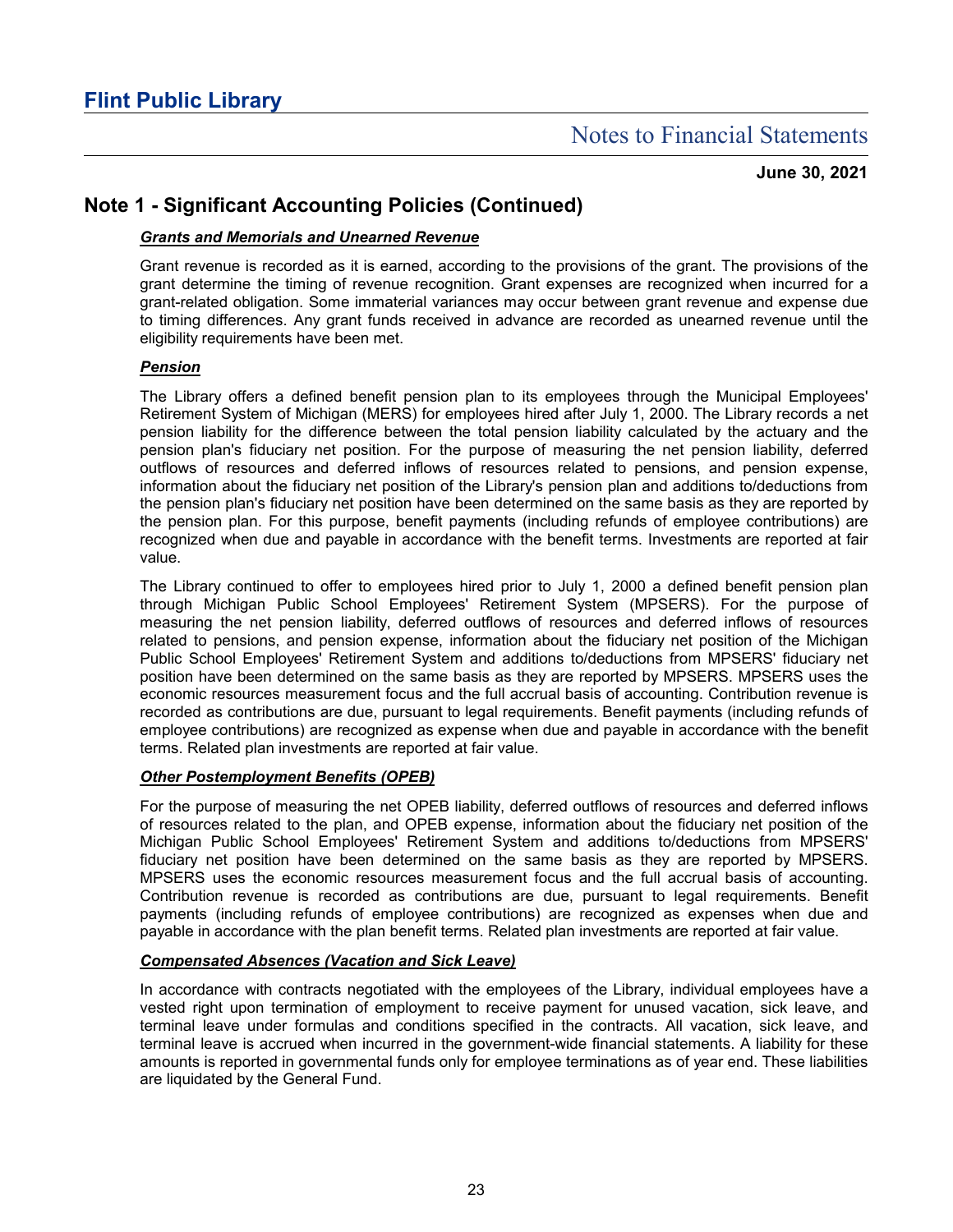**June 30, 2021**

## **Note 1 - Significant Accounting Policies (Continued)**

#### *Use of Estimates*

The preparation of financial statements in conformity with accounting principles generally accepted in the United States of America requires management to make estimates and assumptions that affect the reported amounts of assets and liabilities and disclosure of contingent assets and liabilities at the date of the financial statements and the reported amounts of revenue and expenses during the period. Actual results could differ from those estimates.

#### *Adoption of New Accounting Pronouncement*

During the current year, the Library adopted GASB Statement No. 84, *Fiduciary Activities*, which establishes criteria for identifying and reporting fiduciary activities. There was little to no impact on the Library as a result of implementing this standard.

#### *Upcoming Accounting Pronouncements*

In June 2017, the GASB issued Statement No. 87, *Leases*, which improves accounting and financial reporting for leases by governments. This statement requires recognition of certain lease assets and liabilities for leases that previously were classified as operating leases and recognized as inflows of resources or outflows of resources based on the payment provisions of the contract. It establishes a single model for lease accounting based on the foundational principle that leases are financings of the right to use an underlying asset. Under this statement, a lessee is required to recognize a lease liability and an intangible right-to-use lease asset, and a lessor is required to recognize a lease receivable and a deferred inflow of resources. The Library is currently evaluating the impact this standard will have on the financial statements when adopted. The provisions of this statement are effective for the Library's financial statements for the year ending June 30, 2022.

In June 2018, the GASB issued Statement No. 89, *Accounting for Interest Cost Incurred before the End of a Construction Period,* which simplifies accounting for interest cost incurred before the end of construction and requires those costs to be expensed in the period incurred. This statement reiterates that, in financial statements prepared using the current financial resources measurement focus, interest cost incurred before the end of a construction period should be recognized as an expenditure on a basis consistent with governmental fund accounting principles. The requirements of the standard will be applied prospectively and result in increased interest expense during periods of construction. The provisions of this statement are effective for the Library's financial statements for the June 30, 2022 fiscal year.

In January 2020, the GASB issued Statement No. 92, *Omnibus 2020*. This statement addresses eight unrelated practice issues and technical inconsistencies in authoritative literature. The standard addresses leases, intraentity transfers of assets, postemployment benefits, government acquisitions, risk financing and insurance-related activities of public entity risk pools, fair value measurements, and derivative instruments. The standard has various effective dates. The Library does not believe this pronouncement will have a significant impact on its financial statements but is still making a full evaluation.

In May 2020, the Governmental Accounting Standards Board issued Statement No. 96, *Subscription-Based Information Technology Arrangements (SBITAs)*, which defines SBITAs and provides accounting and financial reporting for SBITAs by governments. This statement requires a government to recognize a subscription liability and an intangible right-to-use subscription asset for SBITAs. The Library is currently evaluating the impact this standard will have on the financial statements when adopted. The provisions of this statement are effective for the Library's financial statements for the year ending June 30, 2023.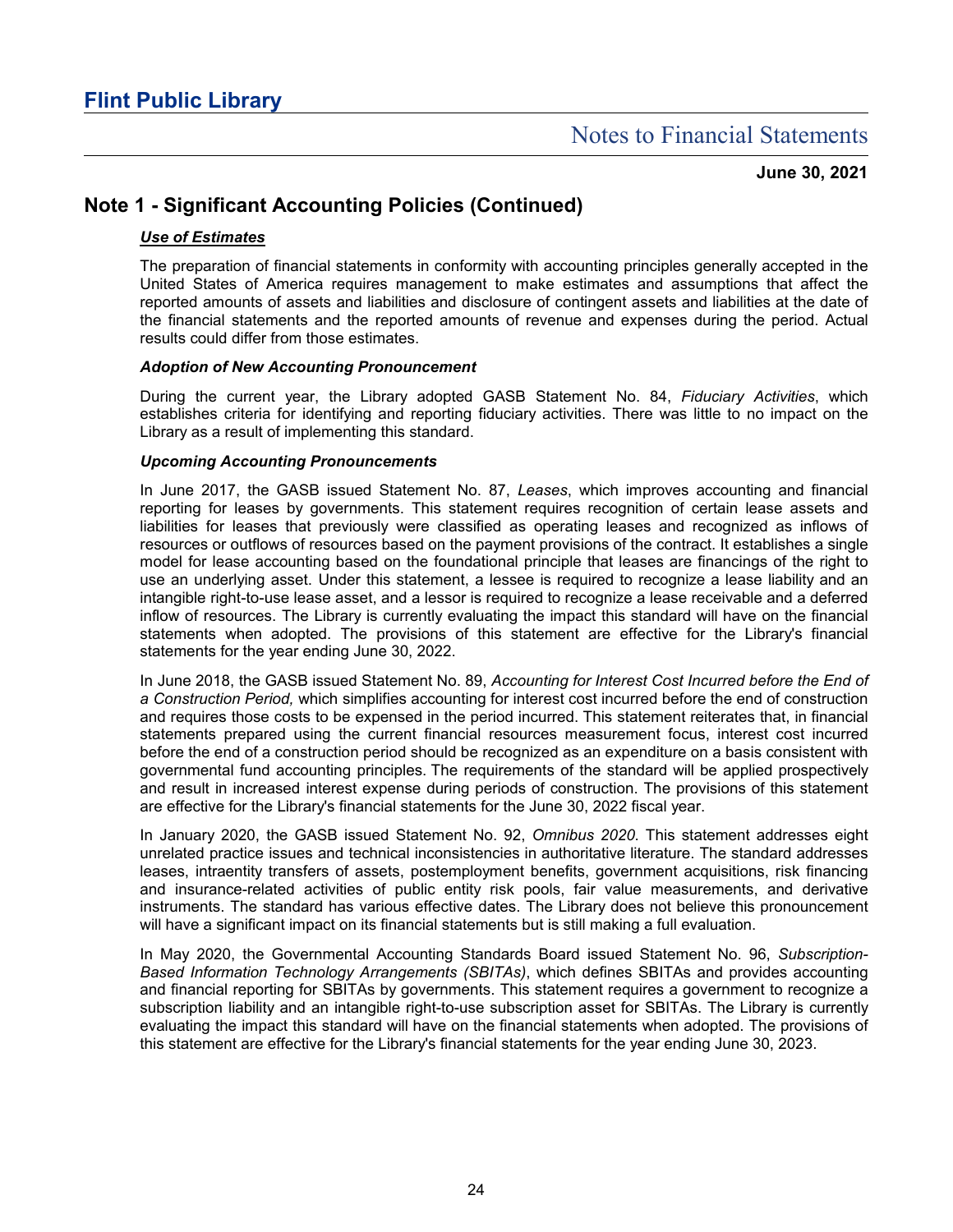#### **June 30, 2021**

### **Note 1 - Significant Accounting Policies (Continued)**

In June 2020, the Governmental Accounting Standards Board issued Statement No. 9*7*, *Certain Component Unit Criteria, and Accounting and Financial Reporting for Internal Revenue Code Section 457 Deferred Compensation Plans.* While this standard had certain aspects impacting defined contribution pension and OPEB plans and other employee benefit plans that were effective immediately, it also clarifies when a 457 should be considered a pension plan or an other employee benefit plan to assist in the application of GASB Statement No. 84 to these types of plans. The Library is currently evaluating the impact this standard will have on the financial statements when adopted. The provisions of this statement related to 457 plans are effective for the Library's financial statements for the year ending June 30, 2022.

#### **Note 2 - Deposits and Investments**

Michigan Compiled Laws Section 129.91 (Public Act 20 of 1943, as amended) authorizes local governmental units to make deposits and invest in the accounts of federally insured banks, credit unions, and savings and loan associations that have offices in Michigan. The law also allows investments outside the state of Michigan when fully insured. The local unit is allowed to invest in bonds, securities, and other direct obligations of the United States or any agency or instrumentality of the United States; repurchase agreements; bankers' acceptances of United States banks; commercial paper rated within the two highest classifications that matures no more than 270 days after the date of purchase; obligations of the State of Michigan or its political subdivisions that are rated as investment grade; and mutual funds composed of investment vehicles that are legal for direct investment by local units of government in Michigan.

The National Credit Union Insurance Fund administered by the National Credit Union Administration (NCUA) provides protection for the Library's deposits in credit unions. The board authorized Dort Federal Credit Union and Financial Plus Credit Union for the deposit of the Library's funds.

The Federal Deposit Insurance Corporation (FDIC) provides protection of the Library's deposits. The board authorized Huntington, Bank of America, TCF, and JPMorgan Chase for the deposit of the Library's funds. The investment policy adopted by the board in accordance with Public Act 196 of 1997, as amended, had authorized investment in all of the above-mentioned investment vehicles. The Library's deposit and investment policies are in accordance with statutory authority.

The Library's cash and investments are subject to several types of risk, which are examined in more detail below:

#### *Custodial Credit Risk of Bank Deposits*

Custodial credit risk is the risk that, in the event of a bank failure, the Library's deposits may not be returned to it. The Library has a deposit policy for custodial credit risk. At year end, the Library had \$8,114,057 of bank deposits (certificates of deposit and checking and savings accounts) that was uninsured and uncollateralized. The Library evaluates the financial institutions with which it deposits funds and assesses their level of risk; only those institutions with an acceptable estimated risk level are used as depositories.

#### *Deposits and Investments of Component Unit*

All of the deposits of FFPL were fully insured at June 30, 2021.

#### *Investments in Entities that Calculate Net Asset Value per Share*

The Library holds shares or interests in investment companies where the fair value of the investments is measured on a recurring basis using net asset value per share (or its equivalent) of the investment companies as a practical expedient.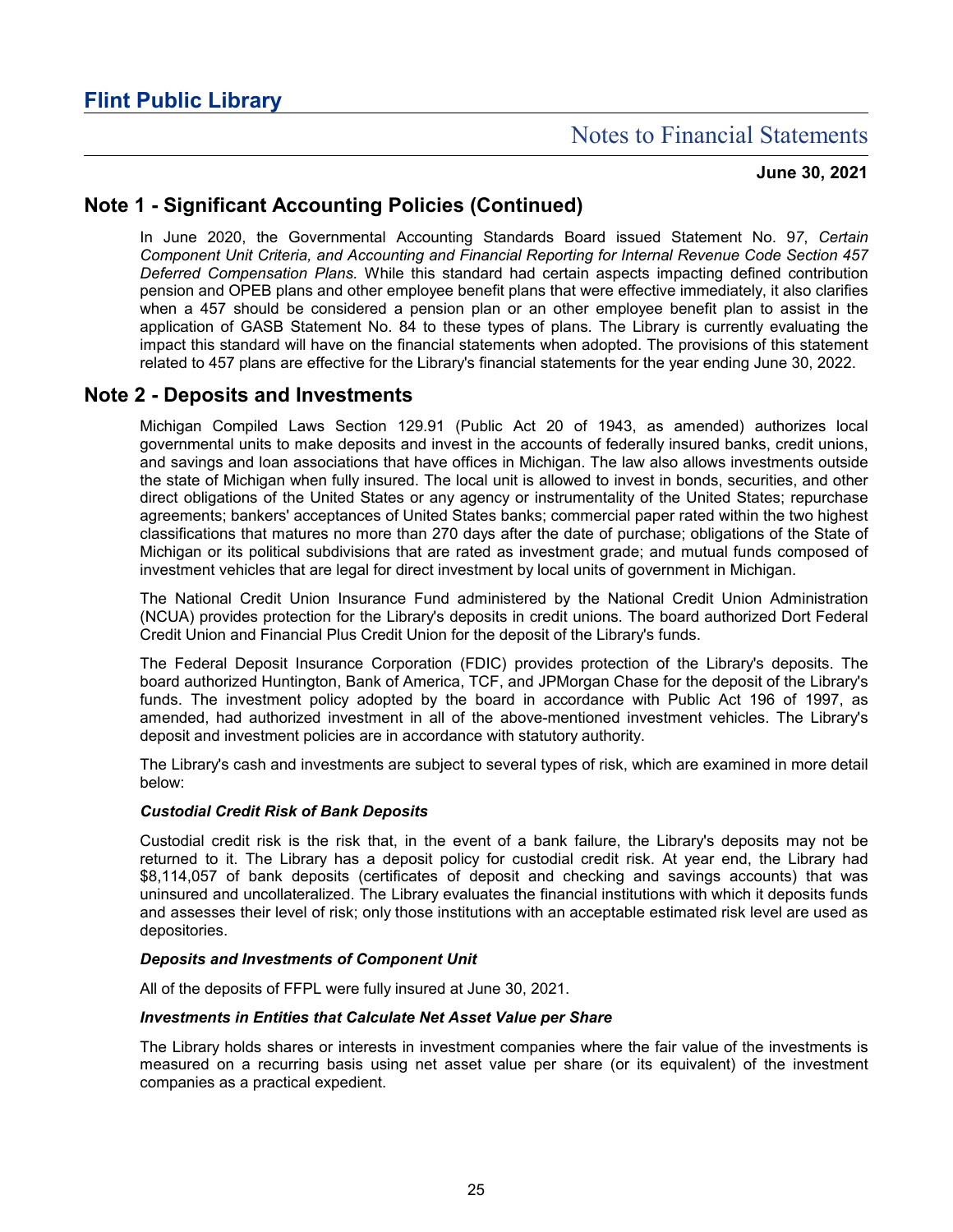#### **June 30, 2021**

### **Note 2 - Deposits and Investments (Continued)**

At the year ended June 30, 2021, the fair value, unfunded commitments, and redemption rules of those investments are as follows:

|                | <b>Fair Value</b> |              | Unfunded<br>Commitments | Redemption<br>Frequency, if<br>Eligible | Redemption<br>Notice Period |
|----------------|-------------------|--------------|-------------------------|-----------------------------------------|-----------------------------|
| GovMIC Program |                   | 1.768.017 \$ |                         | No restrictions                         | None                        |

The GovMIC Program investment pool invests in obligations of the United States government and its agencies, high-quality fixed-income securities of U.S. companies, and obligations of financial institutions. It purchases securities that are legally permissible under state statutes and are available for investment by Michigan counties, cities, townships, school districts, authorities, and other public agencies.

### **Note 3 - Capital Assets**

Capital asset activity of the Library was as follows:

#### *Governmental Activities*

|                                          | Balance<br>July 1, 2020 | Additions     | <b>Disposals</b> | <b>Balance</b><br>June 30, 2021 |
|------------------------------------------|-------------------------|---------------|------------------|---------------------------------|
| Capital assets not being<br>depreciated: |                         |               |                  |                                 |
| Land                                     | \$<br>530,000 \$        |               | \$               | \$<br>530,000                   |
| Construction in progress                 | 2,567,647               | 16,589,491    |                  | 19,157,138                      |
| Other nondepreciable assets              | 200,000                 |               |                  | 200,000                         |
| Subtotal                                 | 3,297,647               | 16,589,491    |                  | 19,887,138                      |
| Capital assets being depreciated:        |                         |               |                  |                                 |
| <b>Buildings and improvements</b>        | 2,587,077               |               |                  | 2,587,077                       |
| Machinery and equipment                  | 465,247                 |               | (20,960)         | 444,287                         |
| <b>Books</b>                             | 1,479,398               | 59,982        | (22,075)         | 1,517,305                       |
| Subtotal                                 | 4,531,722               | 59,982        | (43, 035)        | 4,548,669                       |
| Accumulated depreciation:                |                         |               |                  |                                 |
| <b>Buildings and improvements</b>        | 2,197,926               | 389,152       |                  | 2,587,078                       |
| Machinery and equipment                  | 410,731                 | 21,031        | (20,095)         | 411,667                         |
| <b>Books</b>                             | 1,054,184               | 90,196        | (23, 726)        | 1,120,654                       |
| Subtotal                                 | 3,662,841               | 500,379       | (43,821)         | 4,119,399                       |
| Net capital assets being<br>depreciated  | 868,881                 | (440, 397)    | 786              | 429,270                         |
| Net capital assets                       | \$<br>4,166,528 \$      | 16,149,094 \$ | 786 \$           | 20,316,408                      |
|                                          |                         |               |                  |                                 |

As part of the transaction to spin off from Flint Community Schools, the deed to the building and land of the main branch was given to the Library on the condition that the property be used for public library purposes and with free public library usage for residents of the City of Flint, Michigan. Should the property cease to be used for public library purposes with free public library usage for residents of the City of Flint, Michigan, the property ownership would revert back to Flint Community Schools. The deed to the property was transferred on June 15, 2004 at a fair value of \$2,650,000.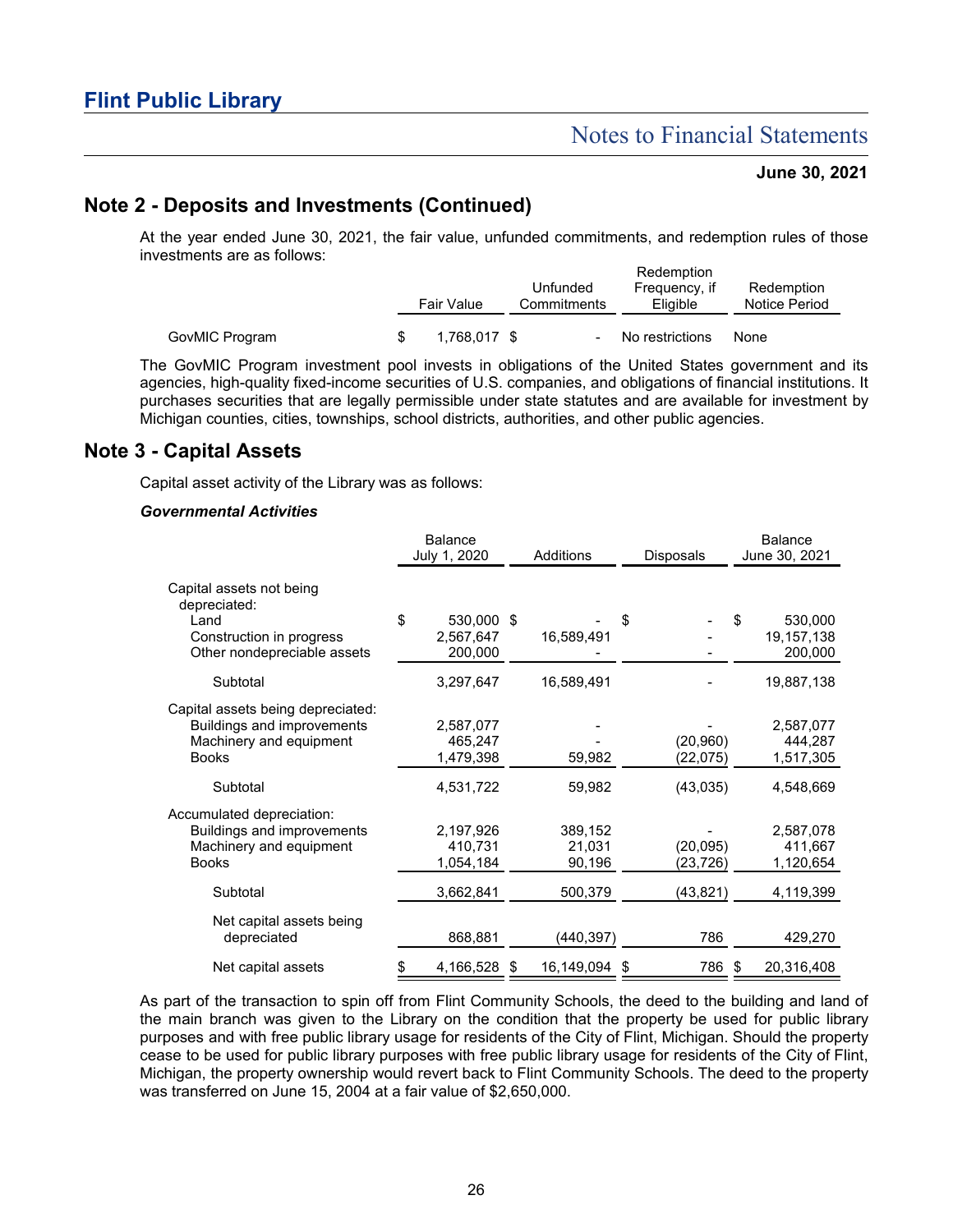### **June 30, 2021**

## **Note 3 - Capital Assets (Continued)**

#### *Commitments*

The Library has an active project at year end for a building renovation. At year end, the Library's commitment with contractors under this project is as follows:

|                    |     | Spent to Date | Remaining<br>Commitment |
|--------------------|-----|---------------|-------------------------|
| Library renovation | \$. | 21,000,568 \$ | 9,599,432               |

### **Note 4 - Long-term Debt**

#### *General Obligation Bonds*

The Library issued a general obligation bond to provide for the renovation of the Library building and site. General obligation bonds are direct obligations and pledge the full faith and credit of the Library.

|                                                                                                                                                                            | Interest<br>Rate<br>Ranges | Principal<br>Maturity<br>Ranges        | Beginning<br><b>Balance</b>    | Additions         | Reductions      | Ending<br><b>Balance</b>                      | Due within<br>One Year |
|----------------------------------------------------------------------------------------------------------------------------------------------------------------------------|----------------------------|----------------------------------------|--------------------------------|-------------------|-----------------|-----------------------------------------------|------------------------|
| Bonds and contracts<br>payable - Other debt:<br>2020 General<br><b>Obligation Unlimited</b><br><b>Tax Library Building</b><br>and Site Bond<br>Unamortized bond<br>premium | 3%                         | \$1,030,000<br>\$1,180,000<br>\$88,688 | 11,735,000 \$<br>\$<br>946,009 |                   | \$<br>(88, 688) | (760,000) \$10,975,000 \$1,030,000<br>857,321 | 88,688                 |
| <b>Total bonds</b><br>and contracts<br>payable                                                                                                                             |                            |                                        | 12,681,009                     |                   | (848, 688)      | 11,832,321                                    | 1,118,688              |
| Compensated absences<br>and terminal leave:<br>Compensated<br>absences<br><b>Terminal leave</b>                                                                            |                            |                                        | 139,007<br>100,544             | 224,162<br>12,500 | (240, 543)      | 122,626<br>113,044                            | 27,121<br>7,789        |
| Total<br>compensated<br>absences and<br>terminal leave                                                                                                                     |                            |                                        | 239,551                        | 236,662           | (240, 543)      | 235,670                                       | 34,910                 |
| Total<br>governmental<br>activities long-<br>term debt                                                                                                                     |                            |                                        | 12,920,560 \$                  |                   |                 | 236,662 \$(1,089,231) \$12,067,991            | \$1,153,598            |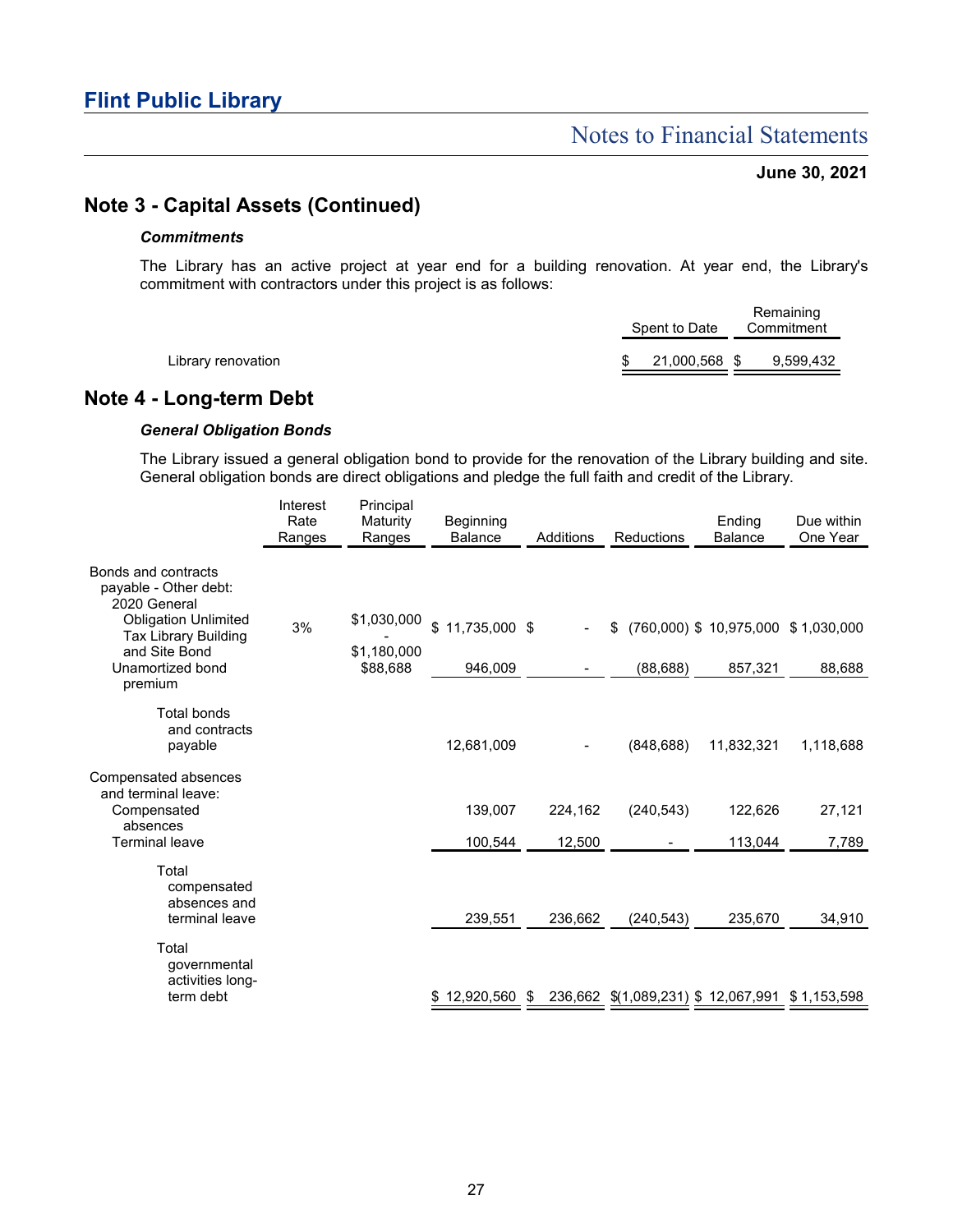#### **June 30, 2021**

### **Note 4 - Long-term Debt (Continued)**

#### *Debt Service Requirements to Maturity*

Annual debt service requirements to maturity for the above bonds and note obligations are as follows:

|                                                   |    | <b>Governmental Activities</b>                                             |    |                                                                |    |                                                                            |  |  |  |
|---------------------------------------------------|----|----------------------------------------------------------------------------|----|----------------------------------------------------------------|----|----------------------------------------------------------------------------|--|--|--|
|                                                   |    | <b>Other Debt</b>                                                          |    |                                                                |    |                                                                            |  |  |  |
| Years Ending June 30                              |    | Principal<br>Interest                                                      |    |                                                                |    | Total                                                                      |  |  |  |
| 2022<br>2023<br>2024<br>2025<br>2026<br>2027-2031 | \$ | 1,030,000<br>1,045,000<br>1,075,000<br>1,030,000<br>1,060,000<br>5,735,000 | \$ | 329,250<br>298,350<br>267,000<br>234,750<br>203,850<br>522,750 | \$ | 1,359,250<br>1,343,350<br>1,342,000<br>1,264,750<br>1,263,850<br>6,257,750 |  |  |  |
| Total                                             | S. | 10,975,000                                                                 | \$ | 1,855,950                                                      | S  | 12,830,950                                                                 |  |  |  |

#### *Pledged Revenue*

The Library has pledged to budget and set aside each year, from the first collection of taxes levied for the payment of the principal of and interest on the bonds, a sum sufficient to pay the principal of and interest on the bonds coming due prior to the next collection of taxes. Property tax revenue collected in 2021 was \$1,404,018, which is pledged for payment of the principal and interest on the bonds, which totaled \$1,359,250 as of June 30, 2021.

#### **Note 5 - Interfund Receivables, Payables, and Transfers**

The composition of interfund balances is as follows:

| Receivable Fund<br>Pavable Fund |              | Amount |    |  |
|---------------------------------|--------------|--------|----|--|
| Capital Projects Fund - Private | General Fund |        | 14 |  |

These balances result from the time lag between the dates that goods and services are provided or reimbursable expenditures occur, transactions are recorded in the accounting system, and payments between funds are made.

Interfund transfers reported in the fund financial statements are composed of the following:

| Paying Fund (Transfer Out) | Receiving Fund (Transfer In)    |  | Amount  |
|----------------------------|---------------------------------|--|---------|
| General Fund               | Capital Projects Fund - Private |  | 260,000 |

The transfer from the General Fund to the Capital Projects Fund - Private occurred to transfer capital contributions received for the library building capital project.

### **Note 6 - Budget Information**

The Library employs the following procedures in establishing the budgetary data reflected in the financial statements:

- Prior to June 30, the director submits to the board a proposed operating budget for the fiscal year commencing on July 1.
- A public hearing is conducted in June to obtain taxpayer comments.
- Prior to June 30, the budget is legally enacted through passage of a resolution by the board of trustees on a departmental basis.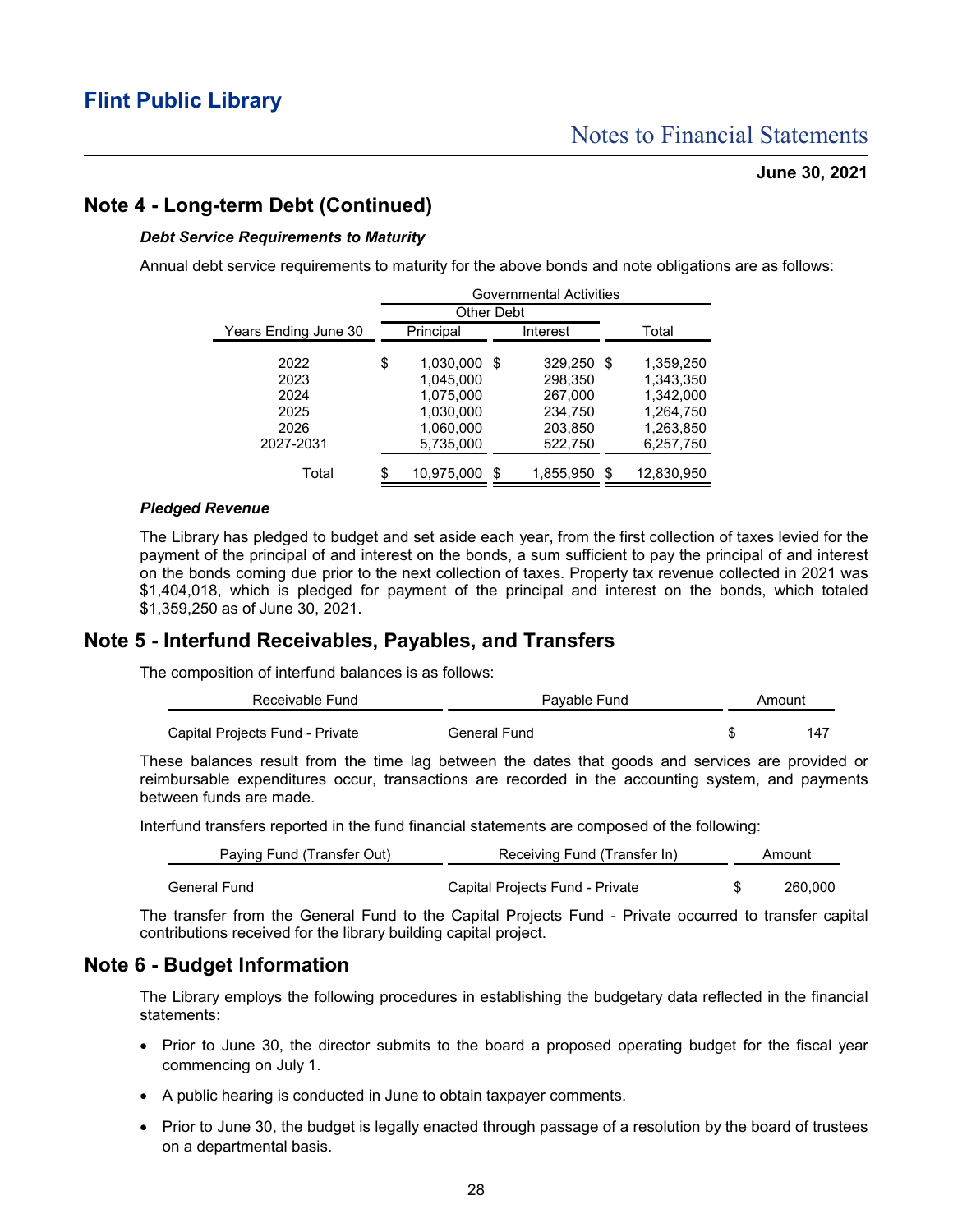#### **June 30, 2021**

### **Note 6 - Budget Information (Continued)**

- For purposes of meeting emergency needs of the Library, transfer of appropriations may be made by the authorization of the director. Such transfers of appropriations must be approved by the board at its next regularly scheduled meeting.
- The director is charged with general supervision of the budget and shall hold the department heads responsible for performance of their responsibilities.
- During the year, the budget is monitored, and amendments to the budget resolution are made when deemed necessary. Unexpended appropriations lapse at year end, and, as a result, the amount of encumbrances outstanding at June 30, 2021 has not been calculated. Encumbrances are not included as expenditures.

The budget has been prepared on a departmental basis in accordance with accounting principles generally accepted in the United States of America, except that grants are budgeted on a grant-length basis.

A comparison of the actual results of operations to the General Fund budget adopted by the Library Board is included in the required supplemental information.

### **Note 7 - Risk Management**

The Library is exposed to various risks of loss related to property loss, torts, errors and omissions, and employee injuries (workers' compensation), as well as medical benefits provided to employees. The Library has purchased commercial insurance for these risks. Settled claims for the commercial insurance have not exceeded the amount of insurance coverage.

### **Note 8 - Restricted Net Position - Endowment**

The expendable and nonexpendable portions of endowment at June 30, 2021 are composed of the following:

#### *Primary Government*

|                                                      |   | Restricted -<br>Expendable | Restricted -<br>Nonexpendable |                | Total |                   |
|------------------------------------------------------|---|----------------------------|-------------------------------|----------------|-------|-------------------|
| Scott Memorial Fund<br>Library Special Fund (Curtis) | S | 41.388 \$<br>150.050       |                               | 20.000 \$<br>- |       | 61,388<br>150,050 |
| Total restricted net position                        |   | 191,438 \$                 |                               | 20,000         |       | 211,438           |

## **Note 9 - Agent Defined Benefit Pension Plan**

#### *Plan Description*

The Library participates in an agent multiple-employer defined benefit pension plan administered by the Municipal Employees' Retirement System of Michigan that covers employees of the Library who were hired after July 1, 2000 and work 160 hours per month. MERS was established as a statewide public employee pension plan by the Michigan Legislature under PA 135 of 1945 and is administered by a ninemember retirement board. MERS issues a publicly available financial report, which includes the financial statements and required supplemental information of this defined benefit plan. This report can be obtained at www.mersofmich.com or in writing to MERS at 1134 Municipal Way, Lansing, MI 48917.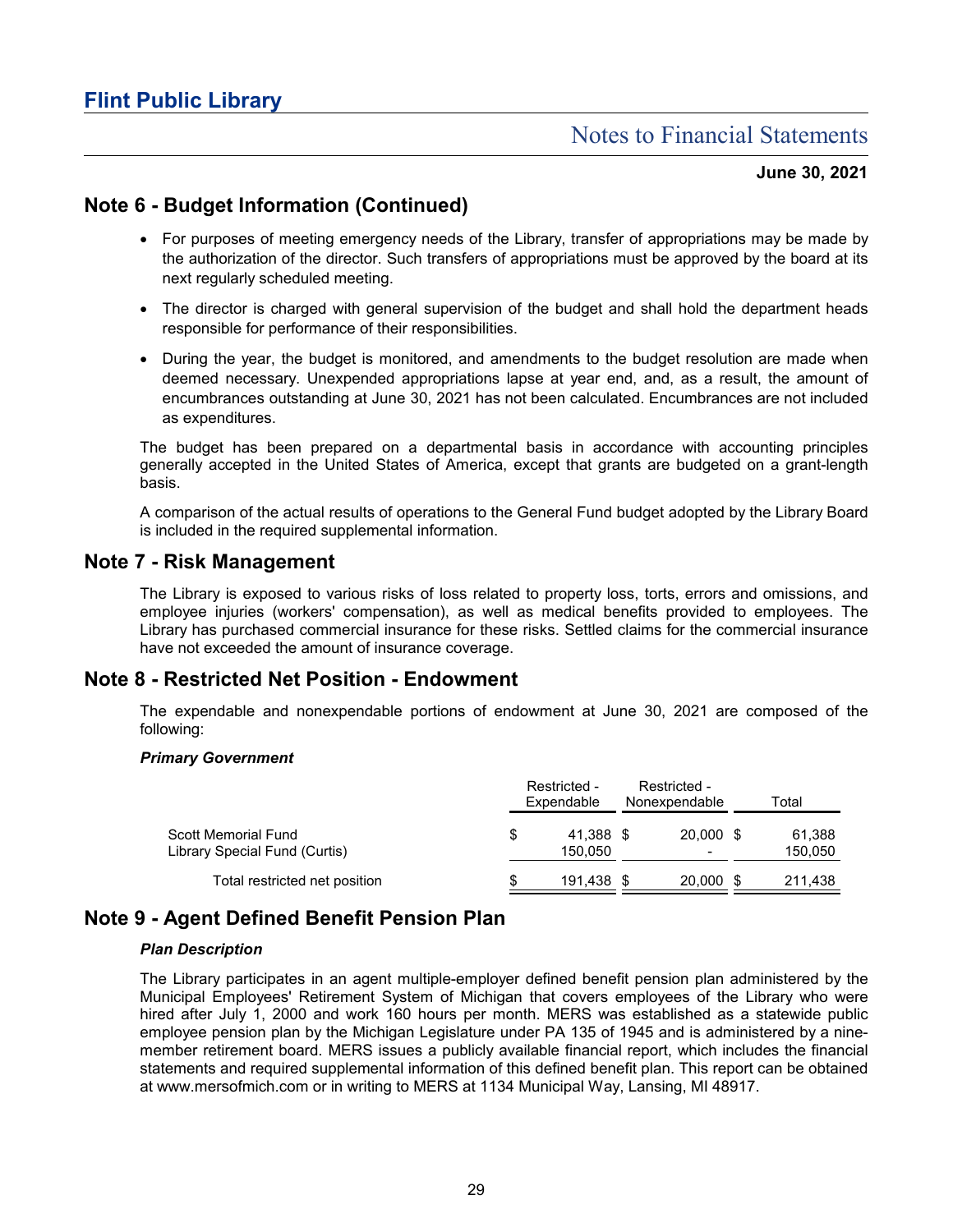#### **June 30, 2021**

## **Note 9 - Agent Defined Benefit Pension Plan (Continued)**

#### *Benefits Provided*

The plan provides certain retirement, disability, and death benefits to plan members and beneficiaries. The Library has no fiduciary responsibility for the plan. PA 427 of 1984, as amended, established and amends the benefit provisions of the participants in MERS.

The MERS plan covers all union and nonunion employees hired after July 2000.

Employees are eligible for full retirement benefits upon completion of 25 years of service at age 50, 10 years of service at age 60, or 30 years of service. Straight-life pension is calculated as follows: credited service at time of termination multiplied by 1.5 percent of the member's final average compensation (5 highest consecutive years within the last 10 years of employment), with no maximum percentage of final average compensation.

#### *Employees Covered by Benefit Terms*

The following members were covered by the benefit terms:

| Date of member count                                                                    | December 31, 2020 |
|-----------------------------------------------------------------------------------------|-------------------|
| Inactive plan members or beneficiaries currently receiving benefits                     |                   |
| Inactive plan members entitled to but not yet receiving benefits<br>Active plan members | つつ                |
| Total employees covered by the plan                                                     |                   |

#### *Contributions*

Article 9, Section 24 of the State of Michigan constitution requires public employers to make pension contributions in accordance with an actuarial valuation. The Library hires an independent actuary for this purpose and annually contributes the amount determined to finance the costs of benefits earned by employees during the year, with an additional amount to finance any unfunded accrued liability. The employer is required to contribute amounts at least equal to the actuarially determined rate, as established by the MERS retirement board. The actuarially determined rate is the estimated amount necessary to finance the costs of benefits earned by plan members during the year, with an additional amount to finance any unfunded accrued liability. The employer may establish contribution rates to be paid by its covered employees.

The plan provides that the employer contributes the amount necessary to fund the actuarially determined benefits. The Library makes employer contributions in accordance with funding requirements determined by the system's actuary. The Library's current rate is 4.88 percent of annual covered payroll. The Library's required and actual contributions to the plan were \$48,125 for the year ended June 30, 2021.

#### *Net Pension Asset*

The Library has chosen to use the December 31 measurement date as its measurement date for the net pension asset. The June 30, 2021 fiscal year end reported net pension asset was determined using a measure of the total pension liability and the pension net position as of the December 31, 2020 measurement date. The December 31, 2020 measurement date total pension liability was determined by an actuarial valuation performed as of that date.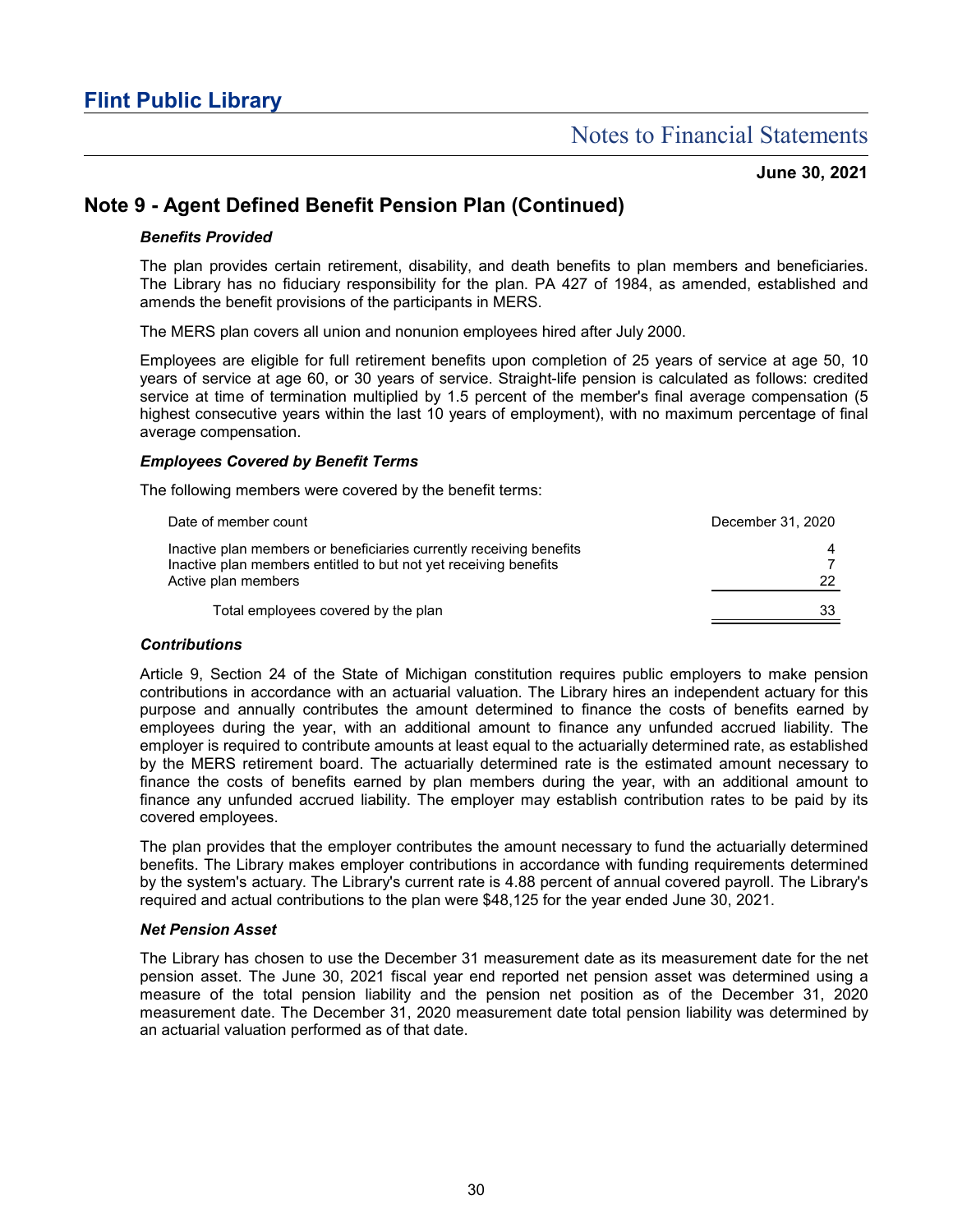#### **June 30, 2021**

# **Note 9 - Agent Defined Benefit Pension Plan (Continued)**

Changes in the net pension asset during the measurement year were as follows:

|                                         | Increase (Decrease)        |              |  |                      |   |                      |  |  |  |
|-----------------------------------------|----------------------------|--------------|--|----------------------|---|----------------------|--|--|--|
| <b>Changes in Net Pension Asset</b>     | Total Pension<br>Liability |              |  | Plan Net<br>Position |   | Net Pension<br>Asset |  |  |  |
| <b>Balance at December 31, 2019</b>     | \$                         | 1,953,459 \$ |  | 2,061,493 \$         |   | (108, 034)           |  |  |  |
| Changes for the year:                   |                            |              |  |                      |   |                      |  |  |  |
| Service cost                            |                            | 80,368       |  |                      |   | 80,368               |  |  |  |
| Interest                                |                            | 150,254      |  |                      |   | 150,254              |  |  |  |
| Differences between expected and actual |                            |              |  |                      |   |                      |  |  |  |
| experience                              |                            | 22.929       |  |                      |   | 22.929               |  |  |  |
| Changes in assumptions                  |                            | 104.464      |  |                      |   | 104.464              |  |  |  |
| <b>Contributions - Employer</b>         |                            |              |  | 44,166               |   | (44, 166)            |  |  |  |
| Net investment income                   |                            |              |  | 299,897              |   | (299, 897)           |  |  |  |
| Benefit payments, including refunds     |                            | (33,242)     |  | (33,242)             |   |                      |  |  |  |
| Administrative expenses                 |                            |              |  | (4,201)              |   | 4,201                |  |  |  |
| Net changes                             |                            | 324,773      |  | 306,620              |   | 18,153               |  |  |  |
| <b>Balance at December 31, 2020</b>     |                            | 2,278,232 \$ |  | 2,368,113            | S | (89,881)             |  |  |  |

#### *Pension Expense and Deferred Outflows of Resources and Deferred Inflows of Resources Related to Pensions*

For the year ended June 30, 2021, the Library recognized pension expense of \$70,310. At June 30, 2021, the Library reported deferred outflows of resources and deferred inflows of resources related to pensions from the following sources:

|                                                                      | Deferred<br>Outflows of<br><b>Resources</b> | Deferred<br>Inflows of<br>Resources |
|----------------------------------------------------------------------|---------------------------------------------|-------------------------------------|
| Difference between expected and actual experience                    | \$<br>22,618 \$                             | (21,632)                            |
| Changes in assumptions                                               | 125.917                                     |                                     |
| Net difference between projected and actual earnings on pension plan |                                             |                                     |
| investments                                                          |                                             | (103,658)                           |
| Employer contributions to the plan subsequent to the measurement     |                                             |                                     |
| date                                                                 | 21.564                                      |                                     |
| Total                                                                | \$<br>170.099 \$                            | (125,290)                           |

Amounts reported as deferred outflows of resources and deferred inflows of resources related to pensions will be recognized in pension expense as follows (note that employer contributions subsequent to the measurement date will reduce the net pension liability and, therefore, will not be included in future pension expense):

| <b>Years Ending</b><br>June 30       | Amount                                                      |
|--------------------------------------|-------------------------------------------------------------|
| 2022<br>2023<br>2024<br>2025<br>2026 | \$<br>(1, 498)<br>24,848<br>(13, 974)<br>(7, 362)<br>21,231 |
| Total                                | 23,245                                                      |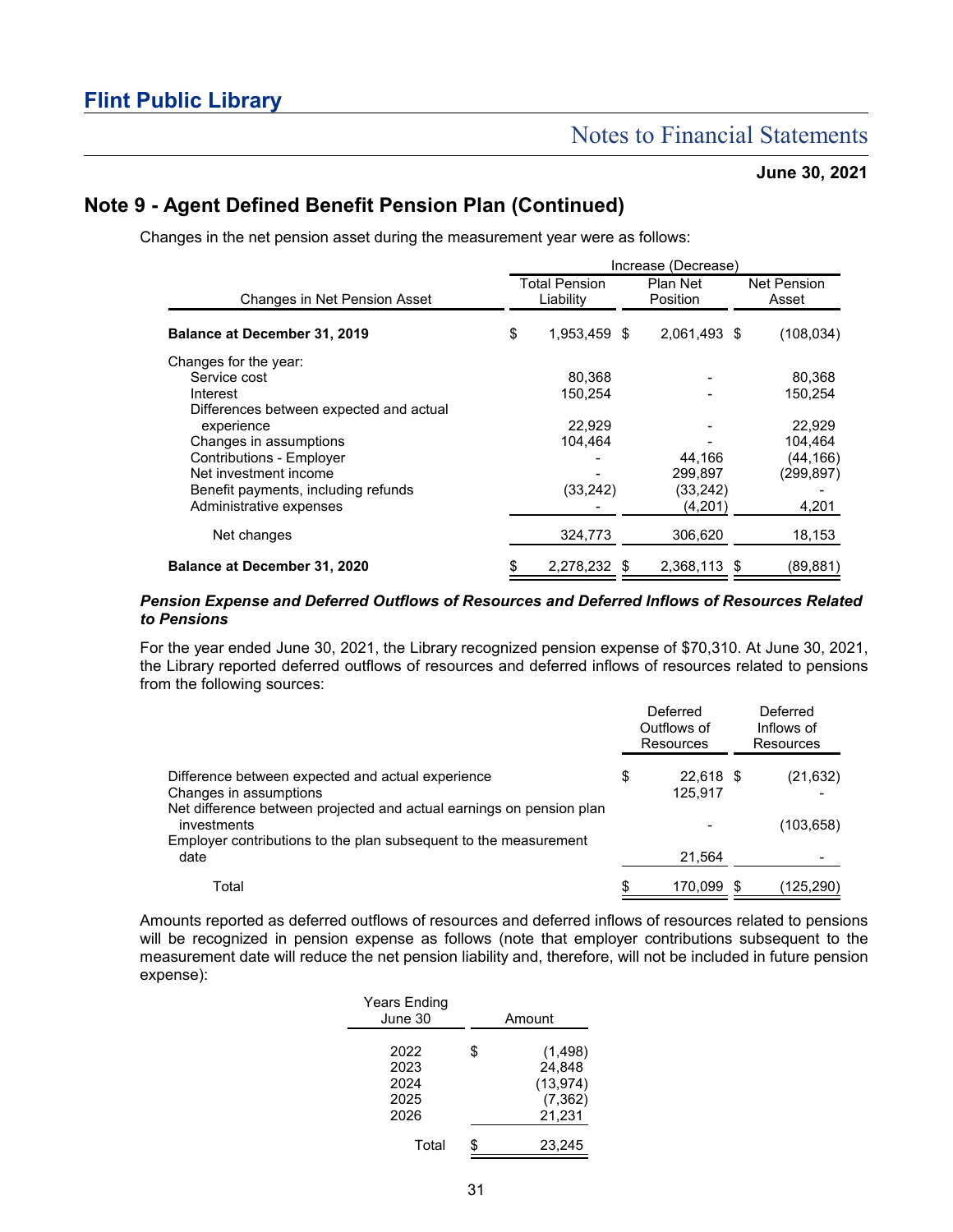#### **June 30, 2021**

## **Note 9 - Agent Defined Benefit Pension Plan (Continued)**

#### *Actuarial Assumptions*

The total pension liability in the December 31, 2020 actuarial valuation was determined using an inflation assumption of 2.5 percent, assumed salary increases (including inflation) of 3.00 percent, an investment rate of return (net of investment expenses) of 7.35 percent, and the Pub-2010 mortality tables using scale MP-2019.

The actuarial assumptions used in the valuation were based on the results of an actuarial experience study for the period from 2014-2018.

#### *Discount Rate*

The discount rate used to measure the total pension liability was 7.60 percent. The projection of cash flows used to determine the discount rate assumed that employee contributions will be made at the current contribution rate and that library contributions will be made at rates equal to the difference between actuarially determined contribution rates and the employee rate.

Based on those assumptions, the pension plan's fiduciary net position was projected to be available to make all projected future benefit payments of current active and inactive employees. Therefore, the longterm expected rate of return on pension plan investments was applied to all periods of projected benefit payments to determine the total pension liability.

#### *Investment Rate of Return*

The long-term expected rate of return on pension plan investments was determined using a model in which best-estimate ranges of expected future real rates of return (expected returns, net of pension plan investment expense and inflation) are developed for each major asset class. These ranges are combined to produce the long-term expected rate of return by weighting the expected future real rates of return by the target asset allocation percentage and by adding expected inflation. The target allocation and best estimates of arithmetic real rates of return as of December 31, 2020, the measurement date, for each major asset class are summarized in the following table:

|                                      | Asset Class | Target Allocation Rate of Return | Long-term<br><b>Expected Real</b> |
|--------------------------------------|-------------|----------------------------------|-----------------------------------|
| Global equity<br>Global fixed income |             | 60.00 %<br>20.00                 | 5.25%<br>1.25                     |
| Private investments                  |             | 20.00                            | 7.25                              |

#### *Sensitivity of the Net Pension Asset to Changes in the Discount Rate*

The following presents the net pension asset of the Library, calculated using the discount rate of 7.60 percent, as well as what the Library's net pension liability (asset) would be if it were calculated using a discount rate that is 1 percentage point lower (6.60 percent) or 1 percentage point higher (8.60 percent) than the current rate:

|                                              | 1 Percentage          |            | Current       |                |  | 1 Percentage   |  |
|----------------------------------------------|-----------------------|------------|---------------|----------------|--|----------------|--|
|                                              | <b>Point Decrease</b> |            | Discount Rate |                |  | Point Increase |  |
|                                              | $(6.60\%)$            |            | (7.60%)       |                |  | $(8.60\%)$     |  |
| Net pension liability (asset) of the Library | \$                    | 266.832 \$ |               | $(89, 881)$ \$ |  | (383, 224)     |  |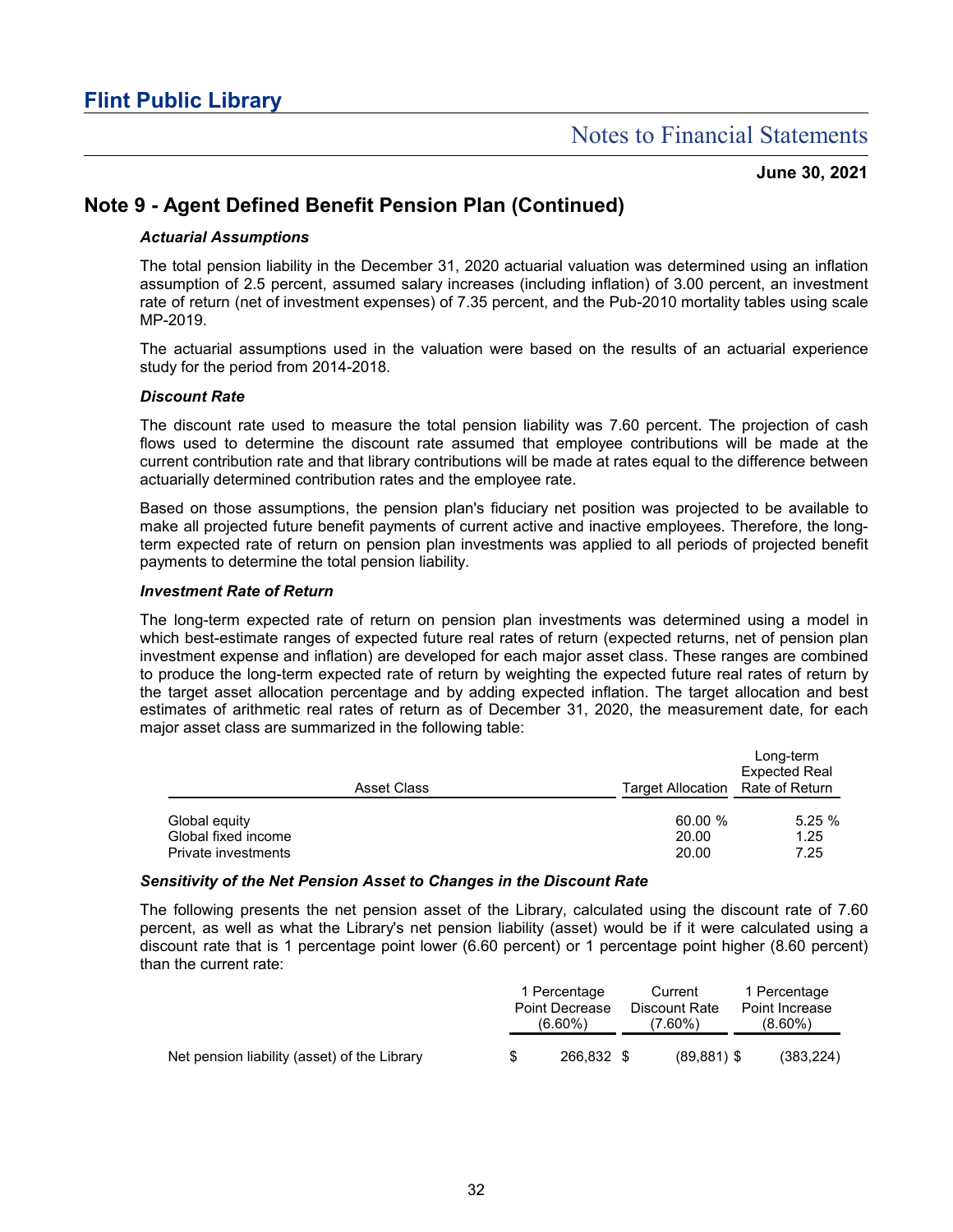#### **June 30, 2021**

### **Note 9 - Agent Defined Benefit Pension Plan (Continued)**

#### *Pension Plan Fiduciary Net Position*

Detailed information about the plan's fiduciary net position is available in the separately issued financial report. For the purpose of measuring the net pension asset, deferred outflows of resources and deferred inflows of resources related to pensions, and pension expense, information about the plan's fiduciary net position and additions to/deductions from fiduciary net position have been determined on the same basis as they are reported by the plan. The plan uses the economic resources measurement focus and the full accrual basis of accounting. Investments are stated at fair value. Contribution revenue is recorded as contributions are due, pursuant to legal requirements. Benefit payments and refunds of employee contributions are recognized as expense when due and payable in accordance with the benefit terms.

#### *Assumption Changes*

Assumption changes are the result of a change in mortality tables used from the RP-2014 tables to the Pub-2010 mortality tables.

### **Note 10 - Michigan Public School Employees' Retirement System**

#### *Plan Description*

The Library participates in the Michigan Public School Employees' Retirement System (the "System"), a statewide, cost-sharing, multiple-employer defined benefit public employee retirement system governed by the State of Michigan that covers employees of the Library hired prior to July 1, 2000. Certain library employees also receive defined contribution retirement and health care benefits through the System. The System provides retirement, survivor, and disability benefits to plan members and their beneficiaries. The System also provides postemployment health care benefits to retirees and beneficiaries who elect to receive those benefits.

The Michigan Public School Employees' Retirement System issues a publicly available financial report that includes financial statements and required supplemental information for the pension and postemployment health care plans. That report is available on the web at http://www.michigan.gov/orsschools, or by writing to the Office of Retirement Services (ORS) at 7150 Harris Drive, P.O. Box 30171, Lansing, MI 48909.

#### *Benefits Provided*

Benefit provisions of the defined benefit (DB) pension plan are established by state statute, which may be amended. Public Act 300 of 1980, as amended, establishes eligibility and benefit provisions for the defined benefit pension plan.

Depending on the plan option selected, member retirement benefits are calculated as final average compensation times years of services times a pension factor ranging from 1.25 to 1.50 percent. The requirements to retire range from attaining the age of 46 to 60 with years of service ranging from 5 to 30 years, depending on when the employee became a member. Early retirement is computed in the same manner as a regular pension but is permanently reduced 0.50 percent for each full and partial month between the pension effective date and the date the member will attain age 60. There is no mandatory retirement age.

Depending on the member's date of hire, MPSERS offers the option of participating in the defined contribution (DC) plan that provides a 50 percent employer match (up to 3 percent of salary) on employee contributions.

Members are eligible for nonduty disability benefits after 10 years of service and for duty-related disability benefits upon hire. Disability retirement benefits are determined in the same manner as retirement benefits but are payable immediately without an actuarial reduction. The disability benefits plus authorized outside earnings are limited to 100 percent of the participant's final average compensation, with an increase of 2 percent each year thereafter.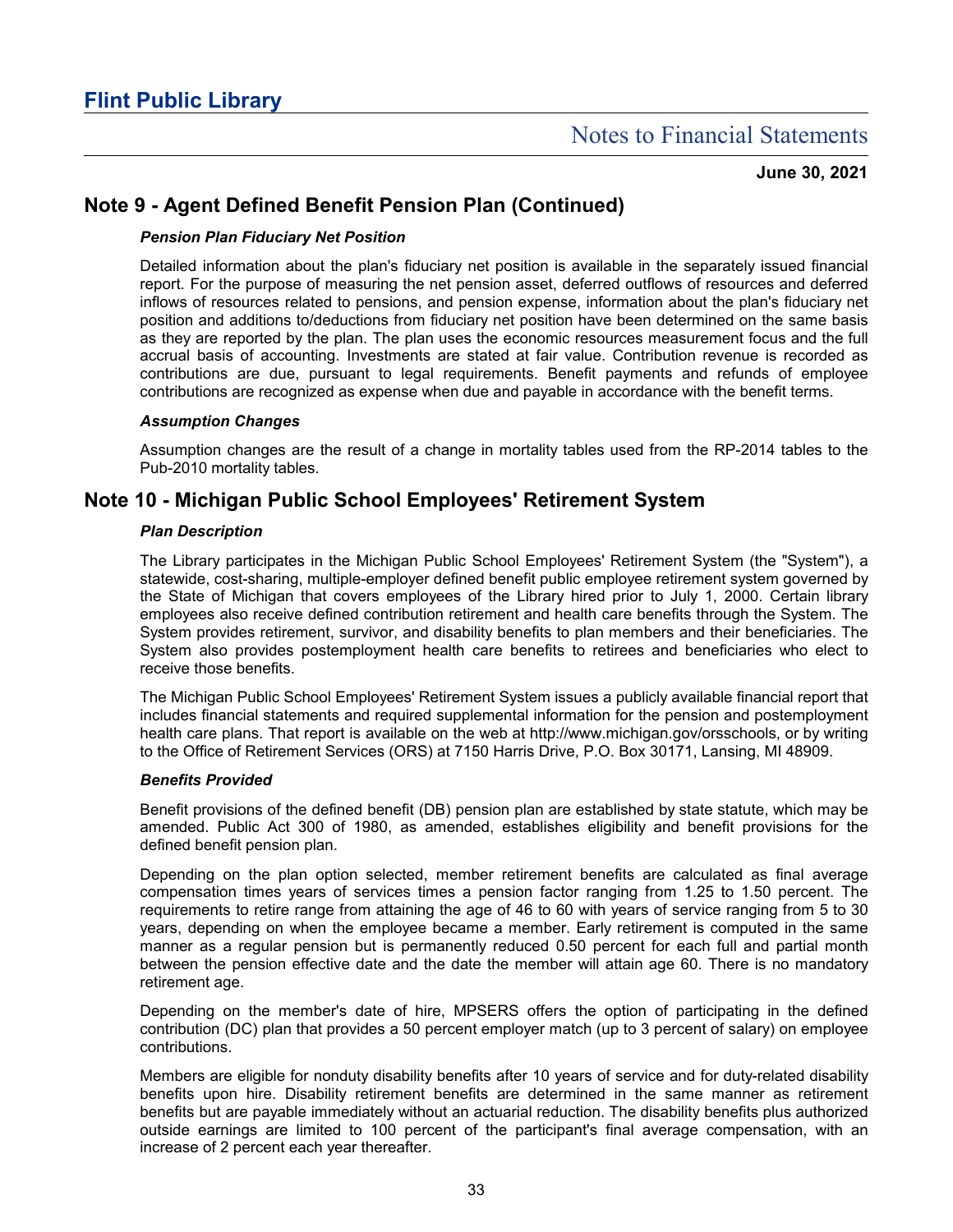#### **June 30, 2021**

## **Note 10 - Michigan Public School Employees' Retirement System (Continued)**

Benefits may transfer to a beneficiary upon death and are determined in the same manner as retirement benefits but with an actuarial reduction.

Benefit terms provide for annual cost of living adjustments to each employee's retirement allowance subsequent to the employee's retirement date. The annual adjustment, if applicable, is 3 percent. Some members who do not receive an annual increase are eligible to receive a supplemental payment in those years when investment earnings exceed actuarial assumptions.

MPSERS provides medical, prescription drug, dental, and vision coverage for retirees and beneficiaries. A subsidized portion of the premium is paid by MPSERS, with the balance deducted from the monthly pension of each retiree health care recipient. Depending on the member's date of hire, this subsidized portion ranges from 80 percent to the maximum allowed by the statute.

#### *Contributions*

Public Act 300 of 1980, as amended, required the Library to contribute amounts necessary to finance the coverage of pension benefits of active and retired members. Contribution provisions are specified by state statute and may be amended only by action of the state Legislature. Under these provisions, each school district's contribution is expected to finance the costs of benefits earned by employees during the year, with an additional amount to finance a portion of the unfunded accrued liability.

Under the OPEB plan, retirees electing this coverage contribute an amount equivalent to the monthly cost for Part B Medicare and 10 percent, or 20 percent for those not Medicare eligible, of the monthly premium amount for the health, dental, and vision coverage at the time of receiving the benefits. The MPSERS board of trustees annually sets the employer contribution rate to fund the benefits. Participating employers are required to contribute at that rate.

Under Public Act 300 of 2012, members were given the choice between continuing the 3 percent contribution to retiree health care and keeping the premium subsidy benefit described above or choosing not to pay the 3 percent contribution and instead opting out of the subsidy benefit and becoming a participant in the Personal Healthcare Fund (PHF), a portable, tax-deferred fund that can be used to pay health care expenses in retirement. Participants in the PHF are automatically enrolled in a 2 percent employee contribution into their 457 account as of their transition date, earning them a 2 percent employer match into a 457 account. Members who selected this option stopped paying the 3 percent contribution to retiree health care as of the day before their transition date, and their prior contributions were deposited into their 457 account.

The Library's contributions are determined based on employee elections. There are seven different benefit options included in the plan available to employees based on date of hire. Contribution rates are adjusted annually by the ORS.

The range of rates is as follows:

|                                   | Pension       | <b>OPEB</b> |
|-----------------------------------|---------------|-------------|
| July 1, 2020 - September 30, 2020 | 13.39%-19.41% | 7.57%-8.09% |
| October 1, 2020 - June 30, 2021   | 13.39%-19.78% | 7.57%-8.43% |

Depending on the plan selected, plan member contributions range from 0 percent up to 7.0 percent of gross wages. Plan members electing into the defined contribution plan are not required to make additional contributions.

The Library's required and actual pension contributions to the plan for the year ended June 30, 2021 were \$180,839, which includes the Library's contributions required for those members with a defined contribution benefit. The Library's required and actual contributions include an allocation of \$85,708 in revenue received from the State of Michigan, and remitted to the System, to fund the MPSERS unfunded actuarial accrued liability (UAAL) stabilization rate for the year ended June 30, 2021.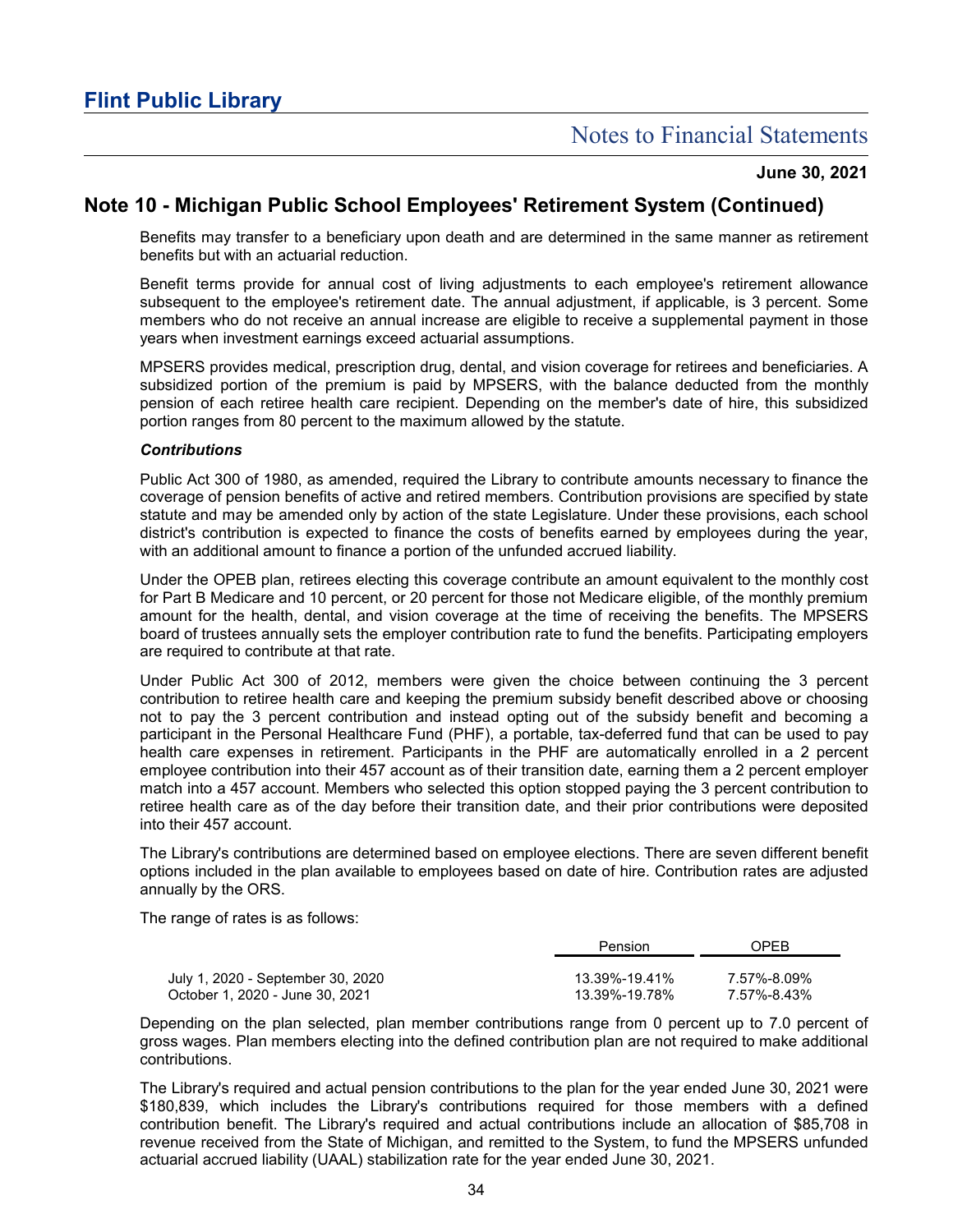#### **June 30, 2021**

## **Note 10 - Michigan Public School Employees' Retirement System (Continued)**

The Library's required and actual OPEB contributions to the plan for the year ended June 30, 2021 were \$40,601, which includes the Library's contributions required for those members with a defined contribution benefit.

#### *Net Pension Liability*

At June 30, 2021, the Library reported a liability of \$2,049,843 for its proportionate share of the net pension liability. The net pension liability was measured as of September 30, 2020, and the total pension liability used to calculate the net pension liability was determined by an actuarial valuation as of September 30, 2019, which used update procedures to roll forward the estimated liability to September 30, 2020. The Library's proportion of the net pension liability was based on a projection of its long-term share of contributions to the pension plan relative to the projected contributions of all participating reporting units, actuarially determined. At September 30, 2020 and 2019, the Library's proportion was 0.005967 percent and 0.006460 percent, respectively.

#### *Net OPEB Liability*

At June 30, 2021, the Library reported a liability of \$288,066 for its proportionate share of the net OPEB liability. The net OPEB liability for fiscal year 2021 was measured as of September 30, 2020, and the total OPEB liability used to calculate the net OPEB liability was determined by an actuarial valuation as of September 30, 2019, which used update procedures to roll forward the estimated liability to September 30, 2020. The Library's proportion of the net OPEB liability was based on a projection of its long-term share of contributions to the OPEB plan relative to the projected contributions of all participating reporting units, actuarially determined. At September 30, 2020 and 2019, the Library's proportion was 0.005377 and 0.005375 percent, respectively, of MPSERS in total.

#### *Pension Expense and Deferred Outflows of Resources and Deferred Inflows of Resources Related to Pensions*

For the year ended June 30, 2021, the Library recognized pension expense of \$185,558, inclusive of payments to fund the MPSERS UAAL stabilization rate. At June 30, 2021, the Library reported deferred outflows of resources and deferred inflows of resources related to pensions from the following sources:

|                                                                                                                                                                                                | Deferred<br>Outflows of<br>Resources | Deferred<br>Inflows of<br>Resources |
|------------------------------------------------------------------------------------------------------------------------------------------------------------------------------------------------|--------------------------------------|-------------------------------------|
| Difference between expected and actual experience                                                                                                                                              | \$<br>$31,320$ \$                    | (4,375)                             |
| Changes in assumptions                                                                                                                                                                         | 227,142                              |                                     |
| Net difference between projected and actual earnings on pension plan<br>investments                                                                                                            | 8,613                                |                                     |
| Changes in proportion and differences between the Library's<br>contributions and proportionate share of contributions<br>The Library's contributions to the plan subsequent to the measurement |                                      | (172, 140)                          |
| date                                                                                                                                                                                           | 157,385                              |                                     |
| Total                                                                                                                                                                                          | 424.460                              | (176.515)                           |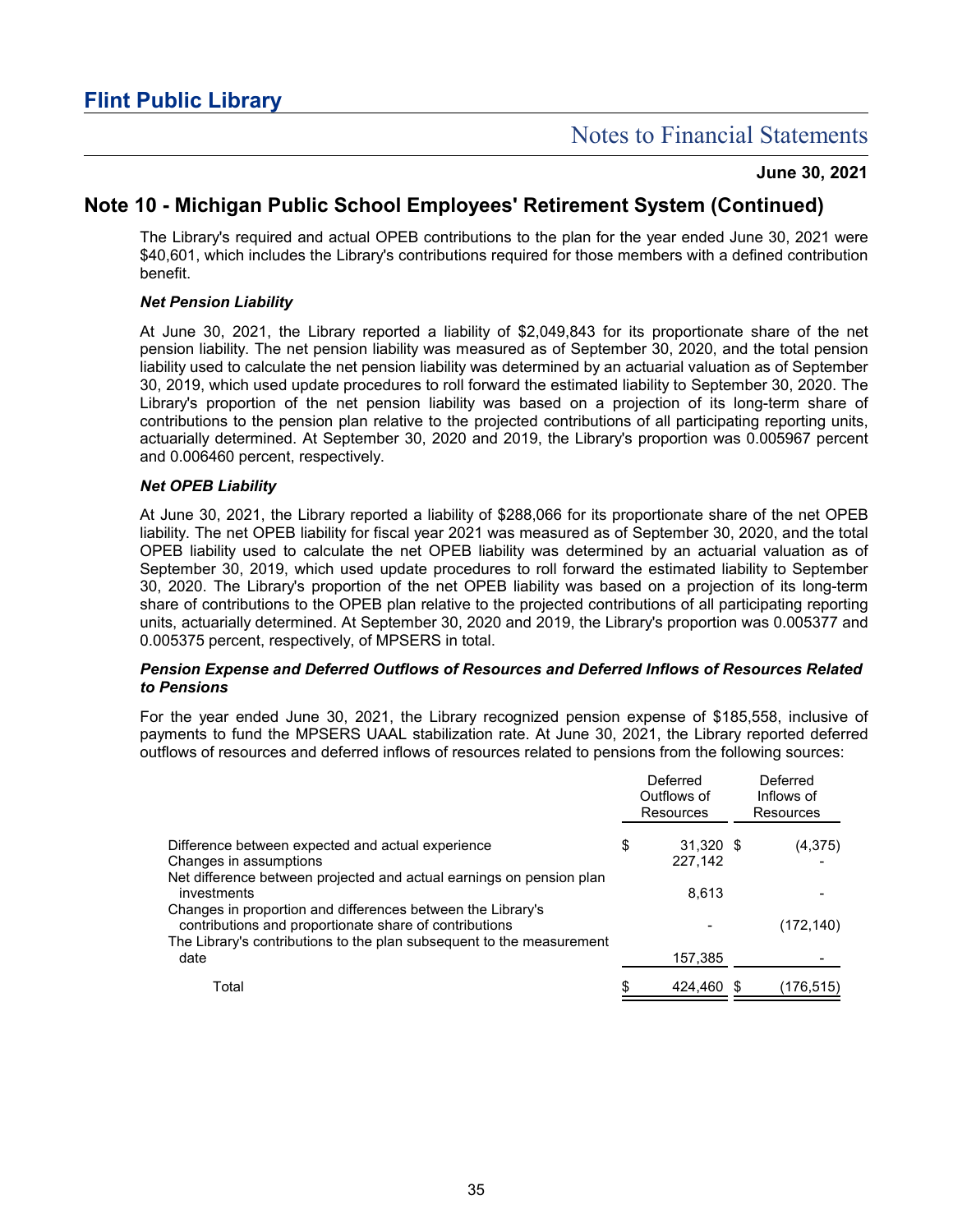#### **June 30, 2021**

## **Note 10 - Michigan Public School Employees' Retirement System (Continued)**

Amounts reported as deferred outflows of resources and deferred inflows of resources related to pensions will be recognized in pension expense as follows (note that employer contributions subsequent to the measurement date will reduce the net pension liability and, therefore, will not be included in future pension expense:

| Years Ending                 | Amount                                     |  |  |  |  |
|------------------------------|--------------------------------------------|--|--|--|--|
| 2022<br>2023<br>2024<br>2025 | \$<br>44,010<br>39,171<br>8,436<br>(1,057) |  |  |  |  |
| Total                        | 90,560                                     |  |  |  |  |

#### *OPEB Expense and Deferred Outflows of Resources and Deferred Inflows of Resources Related to OPEB*

For the year ended June 30, 2021, the Library recognized OPEB recovery of \$30,978. At June 30, 2021, the Library reported deferred outflows of resources and deferred inflows of resources related to OPEB from the following sources:

|                                                                                                                                                                                              | Deferred<br>Outflows of<br>Resources |      | Deferred<br>Inflows of<br>Resources |
|----------------------------------------------------------------------------------------------------------------------------------------------------------------------------------------------|--------------------------------------|------|-------------------------------------|
| Difference between expected and actual experience<br>Changes in assumptions                                                                                                                  | \$<br>94.981                         | - \$ | (214, 636)                          |
| Net difference between projected and actual earnings on OPEB plan<br>investments                                                                                                             | 2.404                                |      |                                     |
| Changes in proportionate share or difference between amount<br>contributed and proportionate share of contributions<br>The Library's contributions to the plan subsequent to the measurement | 754                                  |      | (64,768)                            |
| date                                                                                                                                                                                         | 30,752                               |      |                                     |
| Total                                                                                                                                                                                        | 128,891                              |      | (279,404)                           |

Amounts reported as deferred outflows of resources and deferred inflows of resources related to OPEB will be recognized in OPEB expense as follows (note that employer contributions subsequent to the measurement date will reduce the net OPEB liability and, therefore, will not be included in future pension expense):

| Years Ending                         | Amount |                                                               |  |  |  |
|--------------------------------------|--------|---------------------------------------------------------------|--|--|--|
| 2022<br>2023<br>2024<br>2025<br>2026 | \$     | (54, 853)<br>(51, 532)<br>(38, 685)<br>(21, 273)<br>(14, 922) |  |  |  |
| Total                                |        | (181, 265)                                                    |  |  |  |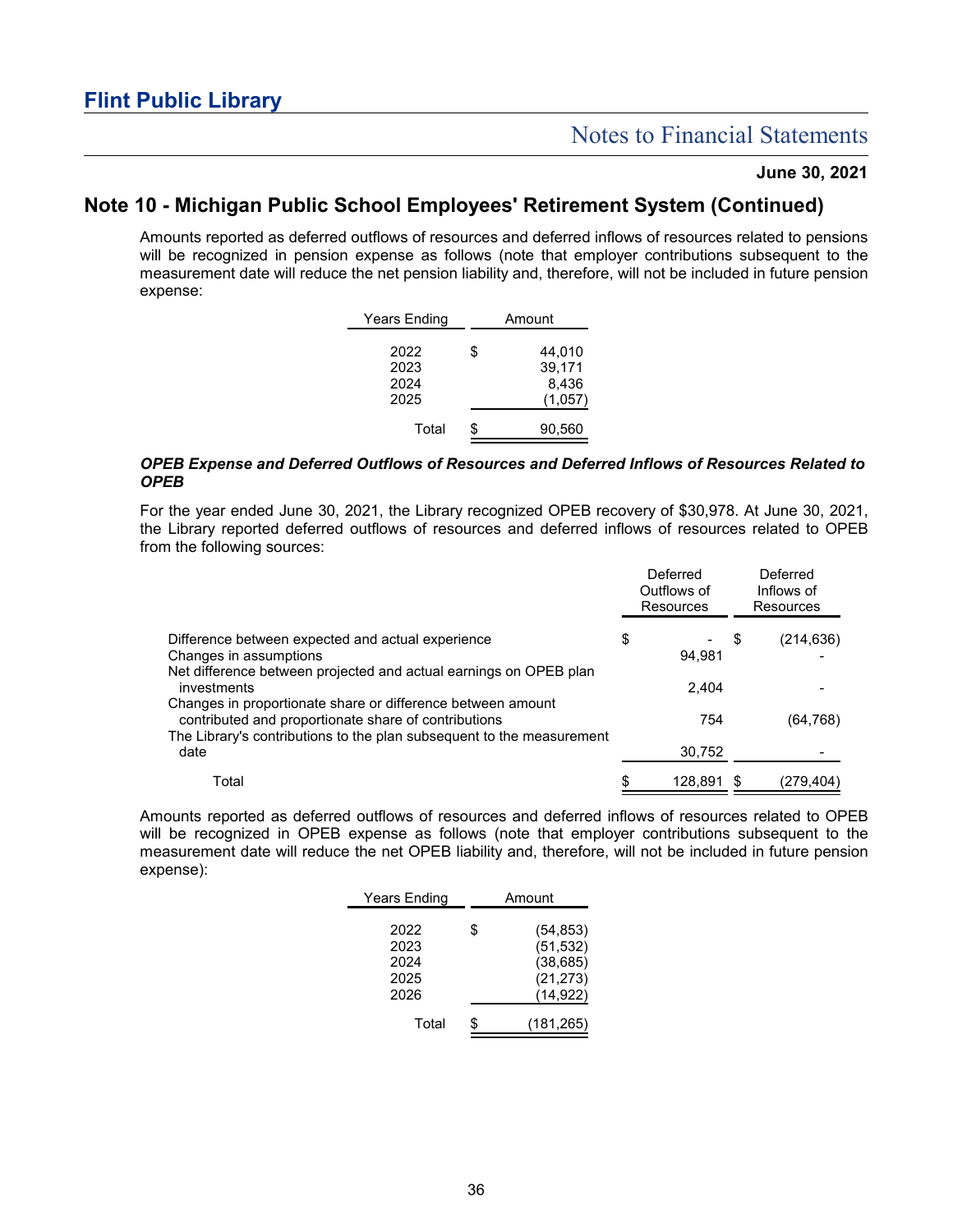#### **June 30, 2021**

### **Note 10 - Michigan Public School Employees' Retirement System (Continued)**

#### *Actuarial Assumptions*

The total pension liability and total OPEB liability as of September 30, 2020 are based on the results of an actuarial valuation as of September 30, 2019 and rolled forward. The total pension and OPEB liabilities were determined using the following actuarial assumptions:

| Actuarial cost method              |       | Entry age normal cost actuarial cost method                                                      |
|------------------------------------|-------|--------------------------------------------------------------------------------------------------|
|                                    |       | Investment rate of return - Pension 6.00% - 6.80% Net of investment expenses based on the groups |
| Investment rate of return - OPEB   | 6.95% | Net of investment expenses based on the groups                                                   |
| Salary increases                   |       | 3.50% - 12.30% Including wage inflation of 3.50 percent                                          |
| Health care cost trend rate        | 7.50% | Year 1 graded to 3.5% year 15                                                                    |
| Mortality basis                    |       | RP-2014 Combined Healthy Mortality Table                                                         |
| Cost of living pension adjustments | 3.00% | Annual noncompounded for MIP members                                                             |

Assumption changes as a result of an experience study for the periods from 2012 to 2017 have been adopted by the System for use in the annual pension valuations beginning with the September 30, 2018 valuation.

#### *Discount Rate*

The discount rate used to measure the total pension liability was 6.00 to 6.80 percent, depending on the plan option, and 6.95 percent for the total OPEB liability. The projection of cash flows used to determine the discount rate assumed that employee contributions will be made at the current contribution rate and that library contributions will be made at statutorily required rates.

Based on those assumptions, the pension and OPEB plan's fiduciary net position was projected to be available to make all projected future benefit payments of current active and inactive employees. Therefore, the long-term expected rate of return on pension and OPEB plan investments was applied to all periods of projected benefit payments to determine the total pension liability.

The long-term expected rate of return on pension and OPEB plan investments was determined using a building-block method in which best-estimate ranges of expected future real rates of return (expected returns, net of pension and OPEB plan investment expense and inflation) are developed for each major asset class. These ranges are combined to produce the long-term expected rate of return by weighting the expected future real rates of return by the target asset allocation percentage and by adding expected inflation. The target allocation and best estimates of arithmetic real rates of return for each major asset class are summarized in the following table:

| <b>Asset Class</b>                             | Target Allocation Rate of Return | Long-term<br><b>Expected Real</b> |
|------------------------------------------------|----------------------------------|-----------------------------------|
|                                                |                                  |                                   |
| Domestic equity pools                          | 25.00 %                          | 5.60 %                            |
| Private equity pools                           | 16.00                            | 9.30                              |
| International equity pools                     | 15.00                            | 7.40                              |
| Fixed-income pools                             | 10.50                            | 0.50                              |
| Real estate and infrastructure pools           | 10.00                            | 4.90                              |
| Real return, opportunistic, and absolute pools | 21.50                            | 9.80                              |
| Short-term investment pools                    | 2.00                             | (0.10)                            |
| Total                                          | 100.00 %                         |                                   |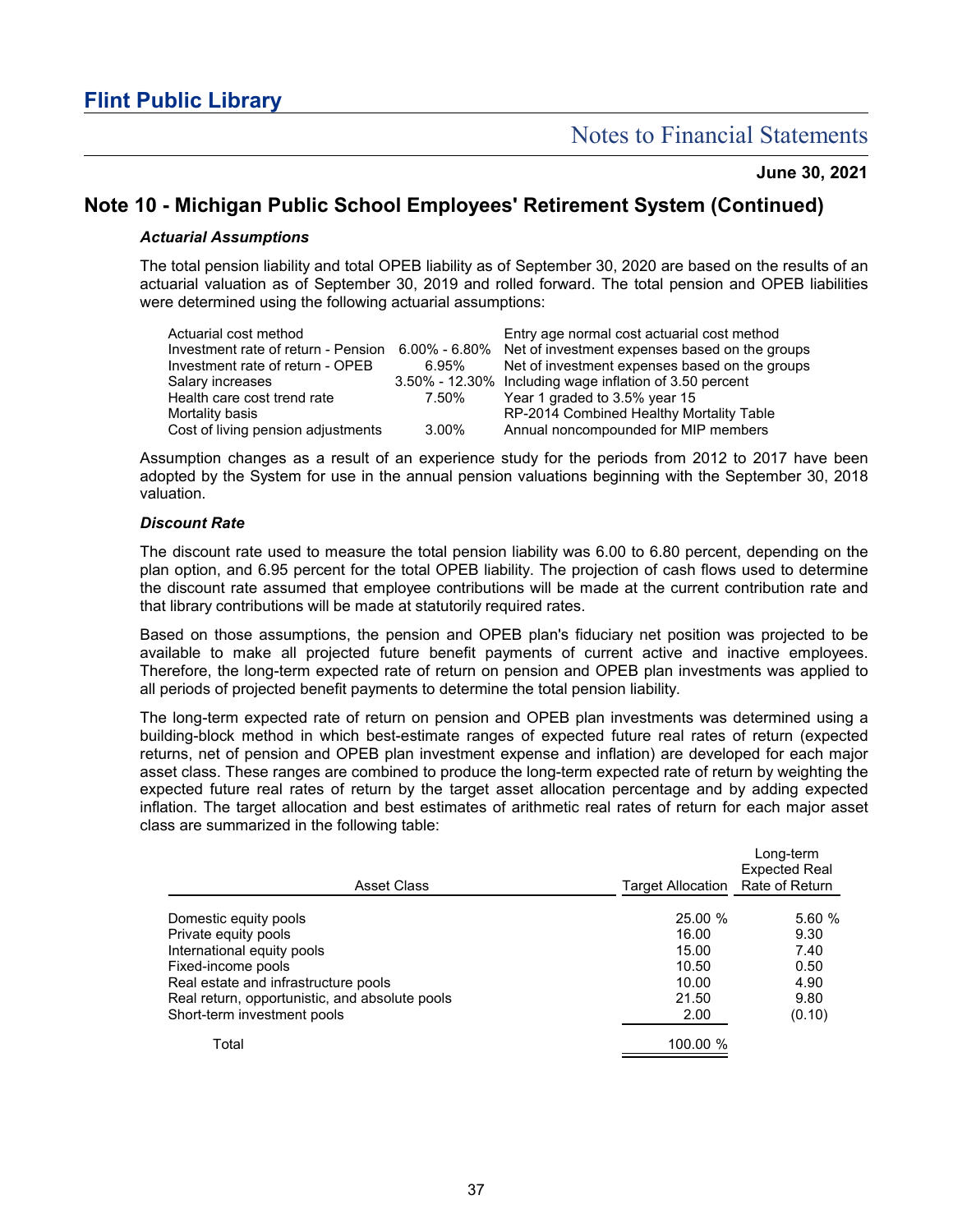#### **June 30, 2021**

### **Note 10 - Michigan Public School Employees' Retirement System (Continued)**

#### *Sensitivity of the Net Pension Liability to Changes in the Discount Rate*

The following presents the net pension liability of the Library, calculated using the discount rate of 6.80 percent, depending on the plan option. The following also reflects what the Library's net pension liability would be if it were calculated using a discount rate that is 1 percentage point lower (5.80 percent) or 1 percentage point higher (7.80 percent) than the current rate:

|                                      | 1 Percentage          |              | Current    |               | 1 Percentage   |
|--------------------------------------|-----------------------|--------------|------------|---------------|----------------|
|                                      | <b>Point Decrease</b> |              |            | Discount Rate | Point Increase |
|                                      | $(5.80\%)$            |              | $(6.80\%)$ |               | (7.80%)        |
| Net pension liability of the Library |                       | 2.653.174 \$ |            | 2.049.843 \$  | 1.549.816      |

#### *Sensitivity of the Net OPEB Liability to Changes in the Discount Rate*

The following presents the net OPEB liability of the Library, calculated using the current discount rate. It also reflects what the Library's net OPEB liability would be if it were calculated using a discount rate that is 1 percentage point lower or 1 percentage point higher than the current rate:

|                                   | 1 Percentage          | Current       | 1 Percentage   |
|-----------------------------------|-----------------------|---------------|----------------|
|                                   | <b>Point Decrease</b> | Discount Rate | Point Increase |
|                                   | $(5.95\%)$            | $(6.95\%)$    | (7.95%)        |
|                                   |                       |               |                |
| Net OPEB liability of the Library | 370.053 \$            | 288.066 \$    | 219.039        |

#### *Sensitivity of the Net OPEB Liability to Changes in the Health Care Cost Trend Rate*

The following presents the net OPEB liability of the Library, calculated using the current health care cost trend rate. It also reflects what the Library's net OPEB liability would be if it were calculated using a health care cost trend rate that is 1 percentage point lower or 1 percentage point higher than the current rate:

|                                   |              | Current                                       |  |            |
|-----------------------------------|--------------|-----------------------------------------------|--|------------|
|                                   | 1 Percentage | 1 Percentage                                  |  |            |
|                                   |              | Point Decrease Cost Trend Rate Point Increase |  |            |
|                                   | $(6.50\%)$   | $(7.50\%)$                                    |  | $(8.50\%)$ |
| Net OPEB liability of the Library | 216.396 \$   | 288,066 \$                                    |  | 369.581    |

#### *Pension Plan and OPEB Plan Fiduciary Net Position*

Detailed information about the plan's fiduciary net position is available in the separately issued MPSERS financial report.

#### *Payable to the Pension Plan and OPEB Plan*

At June 30, 2021, the Library reported a payable of \$11,763 for the outstanding amount of contributions to the pension plan and OPEB plans required for the year ended June 30, 2021.

### **Note 11 - Component Unit - Friends of the Flint Public Library**

During 1992, Friends of the Flint Public Library, a component unit of the Flint Public Library, created a designated endowment fund (the "Fund") at the Community Foundation of Greater Flint (the "Foundation"). The Foundation has variance power over the Fund, and, as a result, the assets are not reported on FFPL's balance sheet. The Foundation must distribute to the Flint Public Library investment earnings annually. The total market value of the Fund held by the Foundation at June 30, 2021 was \$234,423. During the year ended June 30, 2021, new gifts in the amount of \$1,200 were made to the Fund, and the net investment gain amounted to \$60,970.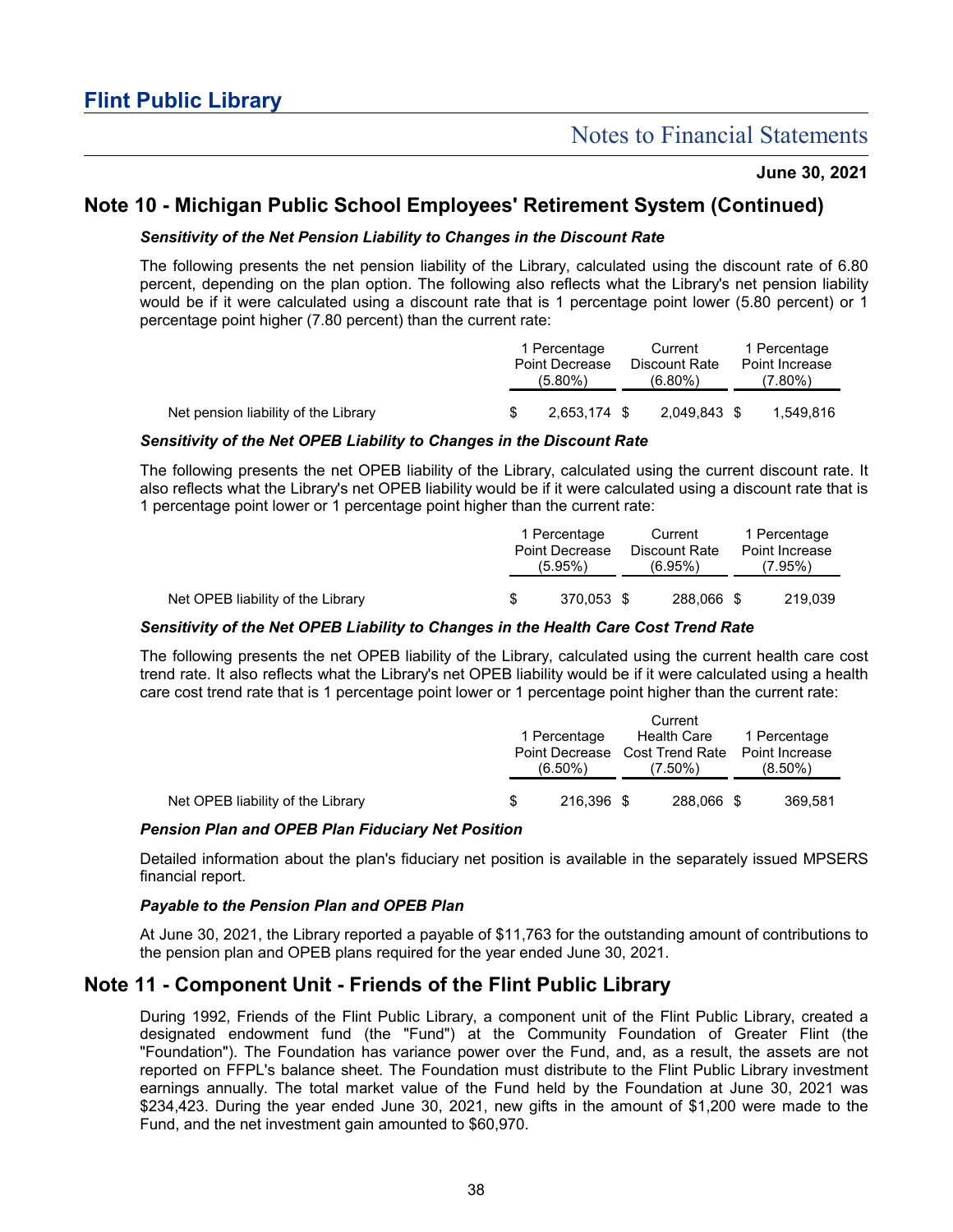# Required Supplemental Information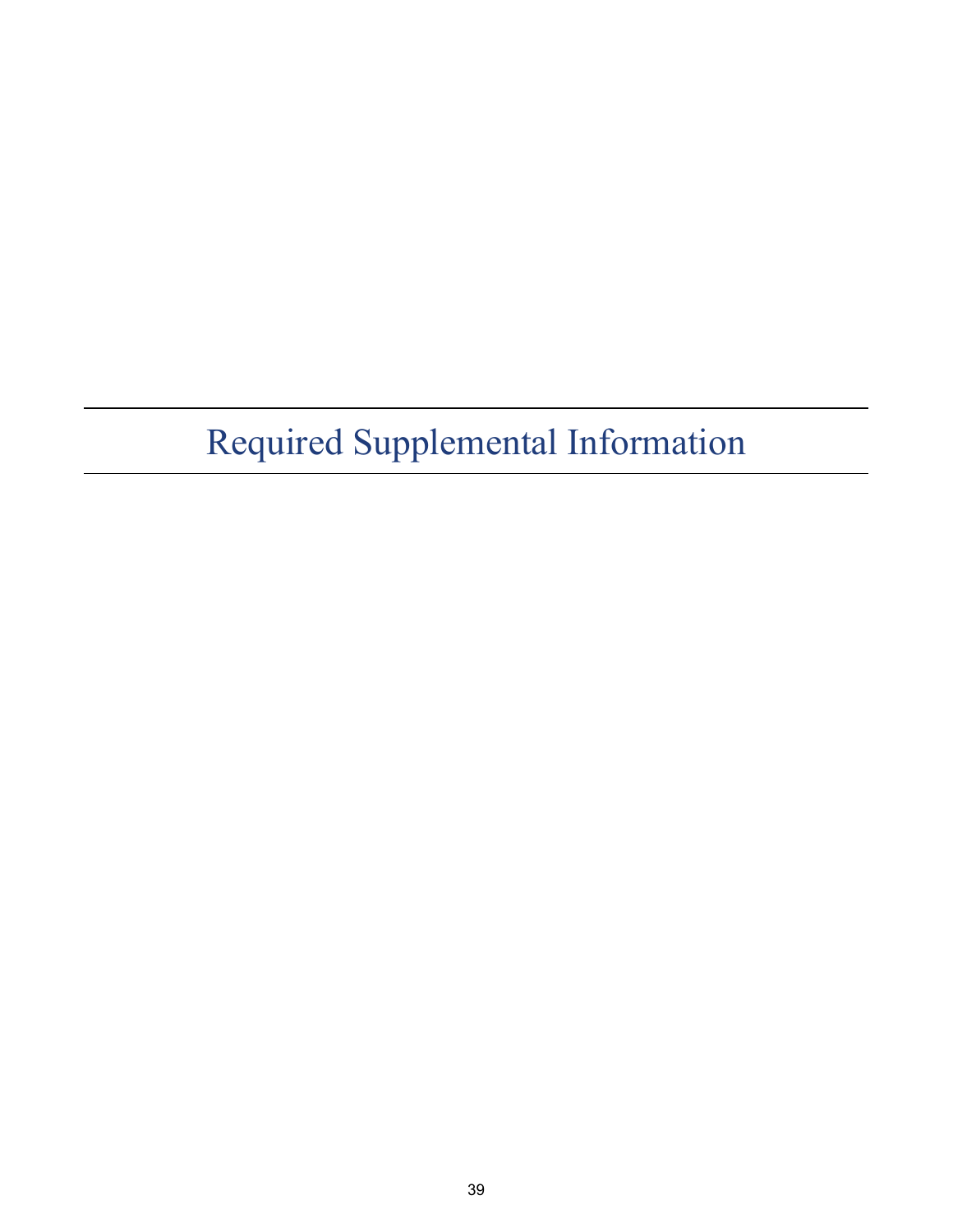# Required Supplemental Information Budgetary Comparison Schedule - General Fund

# **Year Ended June 30, 2021**

|                                            | <b>Original Budget</b> | Amended<br><b>Budget</b> | Actual          | Variance with<br>Amended<br><b>Budget</b> |
|--------------------------------------------|------------------------|--------------------------|-----------------|-------------------------------------------|
|                                            |                        |                          |                 |                                           |
| <b>Revenue</b>                             |                        |                          |                 |                                           |
| Taxes                                      | \$<br>2,848,580 \$     | 3,135,086 \$             | 3,163,753 \$    | 28,667                                    |
| State and federal grants and aid           | 126,499                | 185,440                  | 194,281         | 8,841                                     |
| Sales, fees, and fines                     | 78,900                 | 115,625                  | 126,078         | 10,453                                    |
| Stabilization authority payments           | 122,149                | 156,203                  | 156,203         |                                           |
| Grant and special program                  | 13,312                 | 355,832                  | 355,988         | 156                                       |
| Investment income                          | 20,000                 | 16,500                   | 17,579          | 1,079                                     |
| Gifts and donations                        | 644,600                | 454,866                  | 468,279         | 13,413                                    |
| Total revenue                              | 3,854,040              | 4,419,552                | 4,482,161       | 62,609                                    |
| <b>Expenditures</b>                        |                        |                          |                 |                                           |
| Current services:                          |                        |                          |                 |                                           |
| Governing board                            | 31,650                 | 21,550                   | 20,430          | 1,120                                     |
| Administration                             | 430,340                | 450,608                  | 417,910         | 32,698                                    |
| Automated services                         | 173,226                | 298,783                  | 191,043         | 107,740                                   |
| <b>Facilities</b>                          | 367,681                | 267,934                  | 253,187         | 14,747                                    |
| Library and program services               | 2,058,820              | 2,171,542                | 1,964,455       | 207,087                                   |
| Fund development                           | 261,849                | 227,110                  | 174,988         | 52,122                                    |
| Grant and special programs                 | 76,015                 | 170,401                  | 179,668         | (9,267)                                   |
| Total expenditures                         | 3,399,581              | 3,607,928                | 3,201,681       | 406,247                                   |
| <b>Excess of Revenue Over Expenditures</b> | 454,459                | 811,624                  | 1,280,480       | 468,856                                   |
| <b>Other Financing Uses - Transfer out</b> | (370,461)              | (260,000)                | (260,000)       |                                           |
| <b>Net Change in Fund Balance</b>          | 83,998                 | 551,624                  | 1,020,480       | 468,856                                   |
| Fund Balance - Beginning of year           | 4,419,267              | 4,419,267                | 4,419,267       |                                           |
| Fund Balance - End of year                 | \$<br>4,503,265        | \$<br>4,970,891          | \$<br>5,439,747 | \$<br>468,856                             |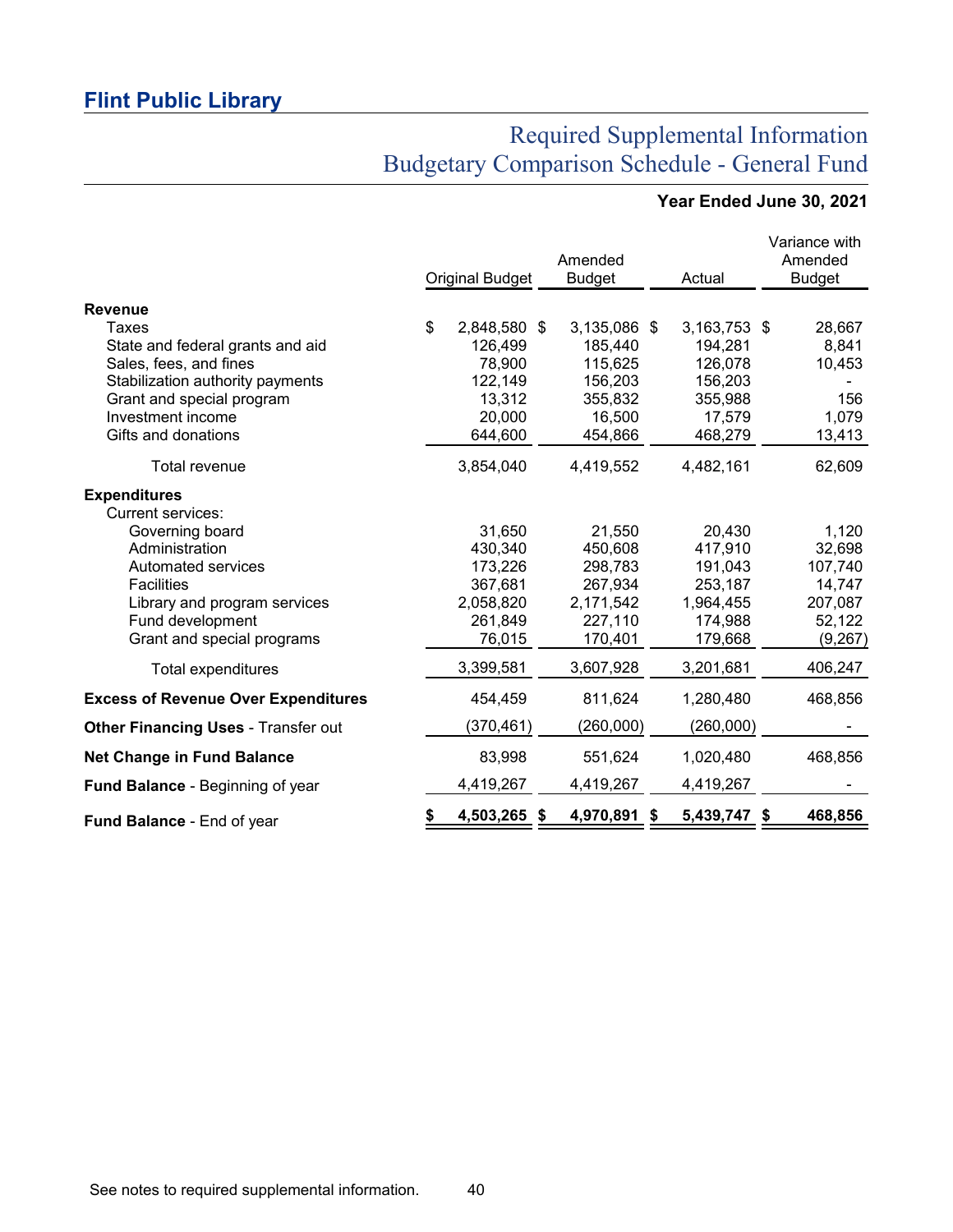# Required Supplemental Information Schedule of Changes in the Net Pension Asset and Related Ratios Municipal Employees' Retirement System

### **Years Ended December 31**

|                                                                                                                                                                  | 2020                                               | 2019                                         | 2018                                          | 2017                                         | 2016                                          | 2015                                           | 2014                                     |
|------------------------------------------------------------------------------------------------------------------------------------------------------------------|----------------------------------------------------|----------------------------------------------|-----------------------------------------------|----------------------------------------------|-----------------------------------------------|------------------------------------------------|------------------------------------------|
| <b>Total Pension Liability</b><br>Service cost<br>Interest<br>Differences between expected and actual<br>experience                                              | \$<br>80,368 \$<br>150,254<br>22,929               | 67,796 \$<br>138,131<br>5,850                | 61,661 \$<br>127,492<br>(32, 379)             | 62,363 \$<br>118,175<br>(43, 404)            | 53,239 \$<br>113,867<br>(100, 159)            | 48,927 \$<br>94,763<br>49,406                  | 43,096<br>85,263                         |
| Changes in assumptions<br>Benefit payments, including refunds                                                                                                    | 104,464<br>(33, 242)                               | 64.772<br>(31,662)                           | (22,046)                                      | (18, 610)                                    | (16, 697)                                     | 95.944<br>(16, 306)                            | (15, 920)                                |
| <b>Net Change in Total Pension Liability</b>                                                                                                                     | 324,773                                            | 244,887                                      | 134,728                                       | 118,524                                      | 50,250                                        | 272,734                                        | 112,439                                  |
| Total Pension Liability - Beginning of year                                                                                                                      | 1,953,459                                          | 1,708,572                                    | 1,573,844                                     | 1,455,320                                    | 1,405,070                                     | 1,132,336                                      | 1,019,897                                |
| Total Pension Liability - End of year                                                                                                                            | 2,278,232 \$                                       | 1,953,459 \$                                 | 1,708,572 \$                                  | 1,573,844 \$                                 | 1,455,320 \$                                  | 1,405,070 \$                                   | 1,132,336                                |
| <b>Plan Fiduciary Net Position</b><br>Contributions - Employer<br>Net investment income (loss)<br>Administrative expenses<br>Benefit payments, including refunds | \$<br>44.166 \$<br>299,897<br>(4,201)<br>(33, 242) | 34,027 \$<br>248,779<br>(4, 288)<br>(31,662) | 32,626 \$<br>(75, 554)<br>(3,696)<br>(22,046) | 73,735 \$<br>219,374<br>(18,610)<br>(3, 456) | $9,746$ \$<br>167,399<br>(16, 697)<br>(3,301) | 24,100 \$<br>(22, 779)<br>(3,274)<br>(16, 306) | 35.367<br>87,556<br>(3,231)<br>(15, 920) |
| Net Change in Plan Fiduciary Net Position                                                                                                                        | 306,620                                            | 246,856                                      | (68, 670)                                     | 271,043                                      | 157,147                                       | (18, 259)                                      | 103,772                                  |
| Plan Fiduciary Net Position - Beginning of year                                                                                                                  | 2,061,493                                          | 1,814,637                                    | 1,883,307                                     | 1,612,264                                    | 1,455,117                                     | 1,473,376                                      | 1,369,604                                |
| Plan Fiduciary Net Position - End of year                                                                                                                        | 2,368,113 \$                                       | 2,061,493 \$                                 | 1,814,637 \$                                  | 1,883,307 \$                                 | 1,612,264 \$                                  | 1,455,117 \$                                   | 1,473,376                                |
| Library's Net Pension Asset - Ending                                                                                                                             | $(89, 881)$ \$                                     | $(108, 034)$ \$                              | $(106, 065)$ \$                               | $(309, 463)$ \$                              | $(156, 944)$ \$                               | $(50,047)$ \$                                  | (341, 040)                               |
| Plan Fiduciary Net Position as a Percentage<br>of Total Pension Liability                                                                                        | 103.95 %                                           | 105.53 %                                     | 106.21 %                                      | 119.66 %                                     | 110.78 %                                      | 103.56 %                                       | 130.12 %                                 |
| <b>Covered Payroll</b>                                                                                                                                           | \$<br>1,084,588 \$                                 | 919,892 \$                                   | 837,791 \$                                    | 829,301 \$                                   | 722,376 \$                                    | 710,119 \$                                     |                                          |
| Library's Net Pension Asset as a Percentage<br>of Covered Payroll                                                                                                | (8.29)%                                            | $(11.74)\%$                                  | $(12.66)\%$                                   | $(37.32)\%$                                  | $(21.73)\%$                                   | $(7.05)\%$                                     | $-$ %                                    |

Note: GASB 68 was implemented in fiscal year 2015. This schedule is being built prospectively. Ultimately, 10 years of data will be presented.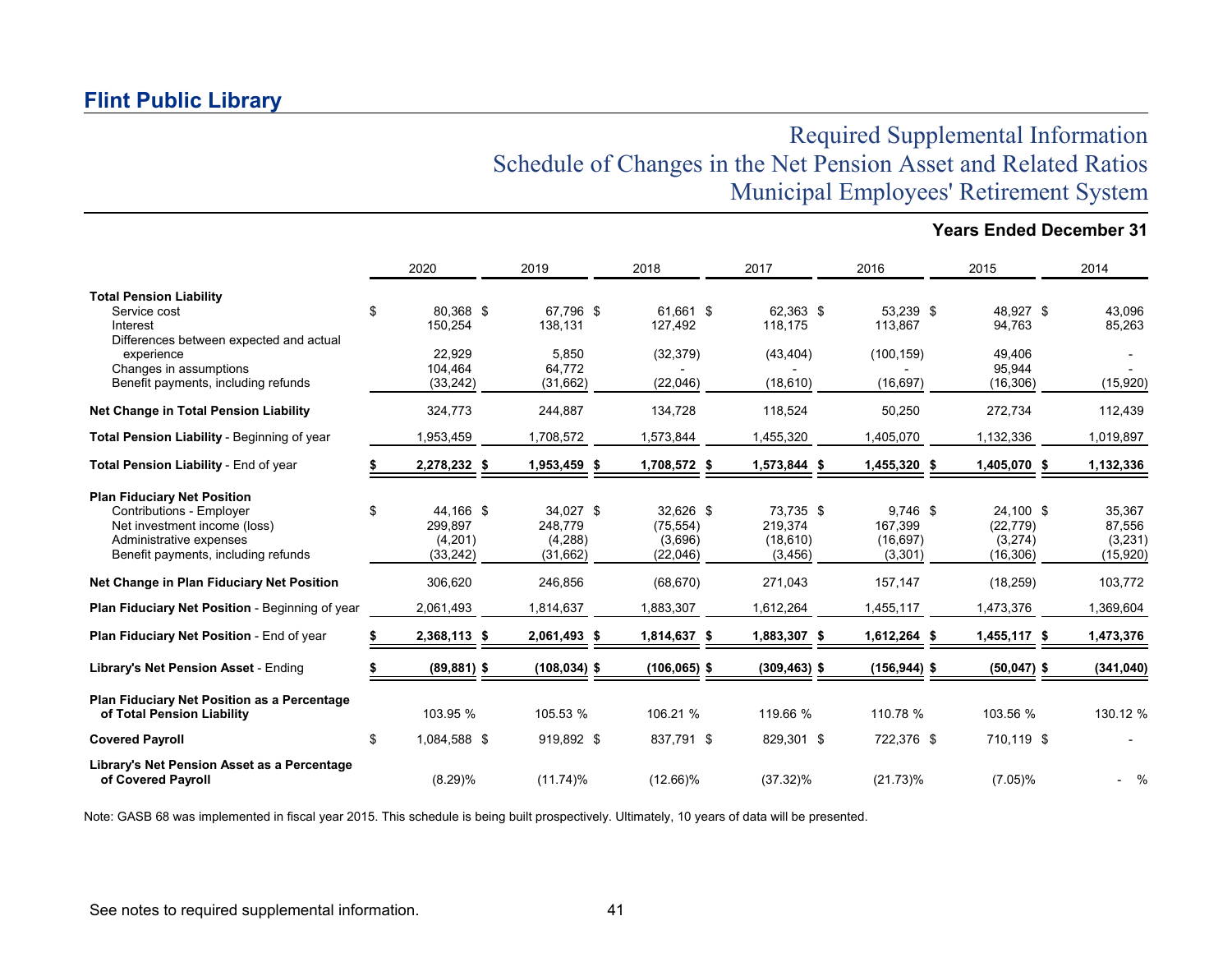# Required Supplemental Information Schedule of Pension Contributions Municipal Employees' Retirement System

### **Last Ten Fiscal Years**

**Years Ended June 30**

|                                                                       |     | 2021        |      | 2020       | 2019        | 2018 |             | 2017       |  | 2016                  |  | 2015       | 2014        | 2013       | 2012    |
|-----------------------------------------------------------------------|-----|-------------|------|------------|-------------|------|-------------|------------|--|-----------------------|--|------------|-------------|------------|---------|
| Statutorily required contribution<br>Contributions in relation to the | \$  | .166<br>44. | S    | 34.027     | $32.626$ \$ |      | $32,426$ \$ | $9.746$ \$ |  | 24.100 \$             |  | 31.762 \$  | $40,433$ \$ | 55,329 \$  | 73,025  |
| statutorily required contribution                                     |     | 44,166      |      | 34.027     | 32,626      |      | 32.426      | 9,746      |  | 24.100                |  | 31.762     | 40,433      | 55,329     | 73,025  |
| <b>Contribution Deficiency</b>                                        |     | $\sim$      |      | $\sim$     | . .         |      |             | . .        |  | $\sim$                |  | $\sim$     |             |            |         |
| <b>Library's Covered Payroll</b>                                      | SS. | 986.001     | - SS | 920.791 \$ | 837.791 \$  |      | 829.301 \$  |            |  | 722.376 \$ 710.199 \$ |  | 625,490 \$ | 732.486 \$  | 700.167 \$ | 953.261 |
| <b>Contributions as a Percentage</b><br>of Covered Payroll            |     | 4.48%       |      | 3.70%      | 3.89%       |      | 3.91%       | $1.35\%$   |  | 3.39%                 |  | 5.08%      | 5.52%       | 7.90%      | 7.66 %  |

#### **Notes to Schedule of Pension Contributions - Municipal Employees' Retirement System**

Actuarial valuation information relative to the determination of contributions:

Valuation date **Actuarially determined contribution rates are calculated as of December 31, two years prior to the end of the fiscal year in which Valuation rates are calculated as of December 31, two years prior to the en** the contributions are reported. Contributions for the Library's fiscal year ended June 30, 2021 were determined based on the actuarial valuation as of December 31, 2018. The most recent valuation is as of December 31, 2020.

Methods and assumptions used to determine contribution rates:

| Actuarial cost method         | Entry age                                                                         |
|-------------------------------|-----------------------------------------------------------------------------------|
| Amortization method           | Level percentage of pay                                                           |
| Remaining amortization period | 19 vears                                                                          |
| Asset valuation method        | Five-year smoothed market                                                         |
| Inflation                     | 2.50 percent                                                                      |
| Salary increase               | 3.00 percent in the long term                                                     |
| Investment rate of return     | 7.60 percent - Gross of pension plan investment expense, including inflation      |
| Retirement age                | Experience-based table of rates are specific to the type of eligibility condition |
| Mortality                     | 50 percent female/50 percent male 2014 Group Annuity Mortality Table              |
| Other information             | None                                                                              |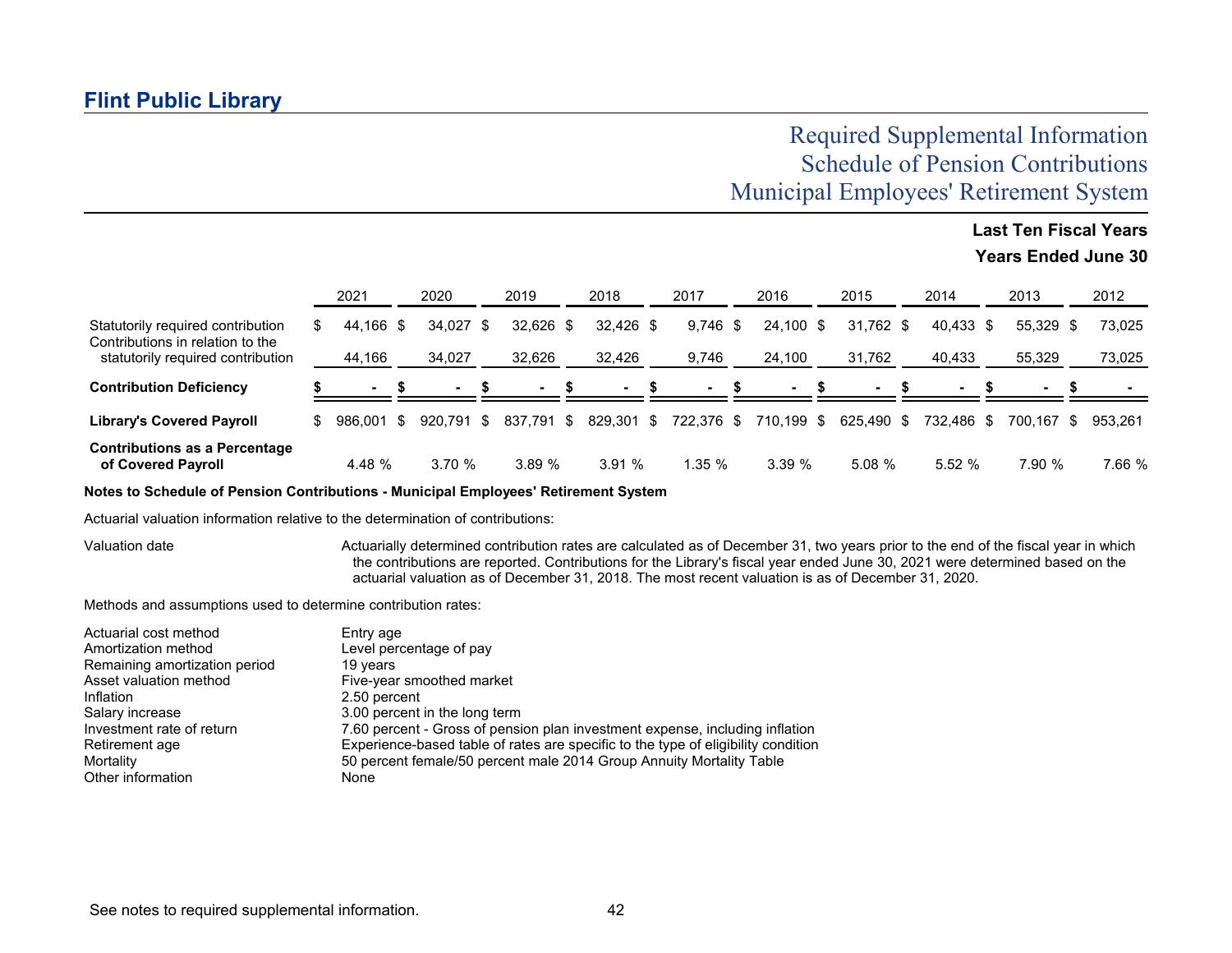# Required Supplemental Information Schedule of the Library's Proportionate Share of the Net Pension Liability Michigan Public School Employees' Retirement System

**Last Seven Plan Years**

# **Years Ended September 30** 2020 2019 2018 2017 2016 2015 2014 Library's proportion of the net pension liability 0.00597 % 0.00646 % 0.00666 % 0.00676 % 0.00778 % 0.00813 % 0.00857 % Library's proportionate share of the net pension liability \$ 2,049,843 \$ 2,139,199 \$ 2,001,960 \$ 1,752,024 \$ 1,941,089 \$ 1,986,925 \$ 1,887,859 Library's covered payroll \$ 469,602 \$ 465,358 \$ 475,915 \$ 527,382 \$ 618,368 \$ 681,091 \$ 744,021 Library's proportionate share of the net pension liability as a percentage of its covered payroll 436.51 % 459.69 % 420.65 % 332.21 % 313.91 % 291.73 % 253.74 % Plan fiduciary net position as a percentage of total pension liability 66.15 % 69.49 % 60.08 % 62.21 % 63.96 % 63.01 % 62.92 % 66.15 %

Note: GASB 68 was implemented in fiscal year 2015. This schedule is being built prospectively. Ultimately, 10 years of data will be presented.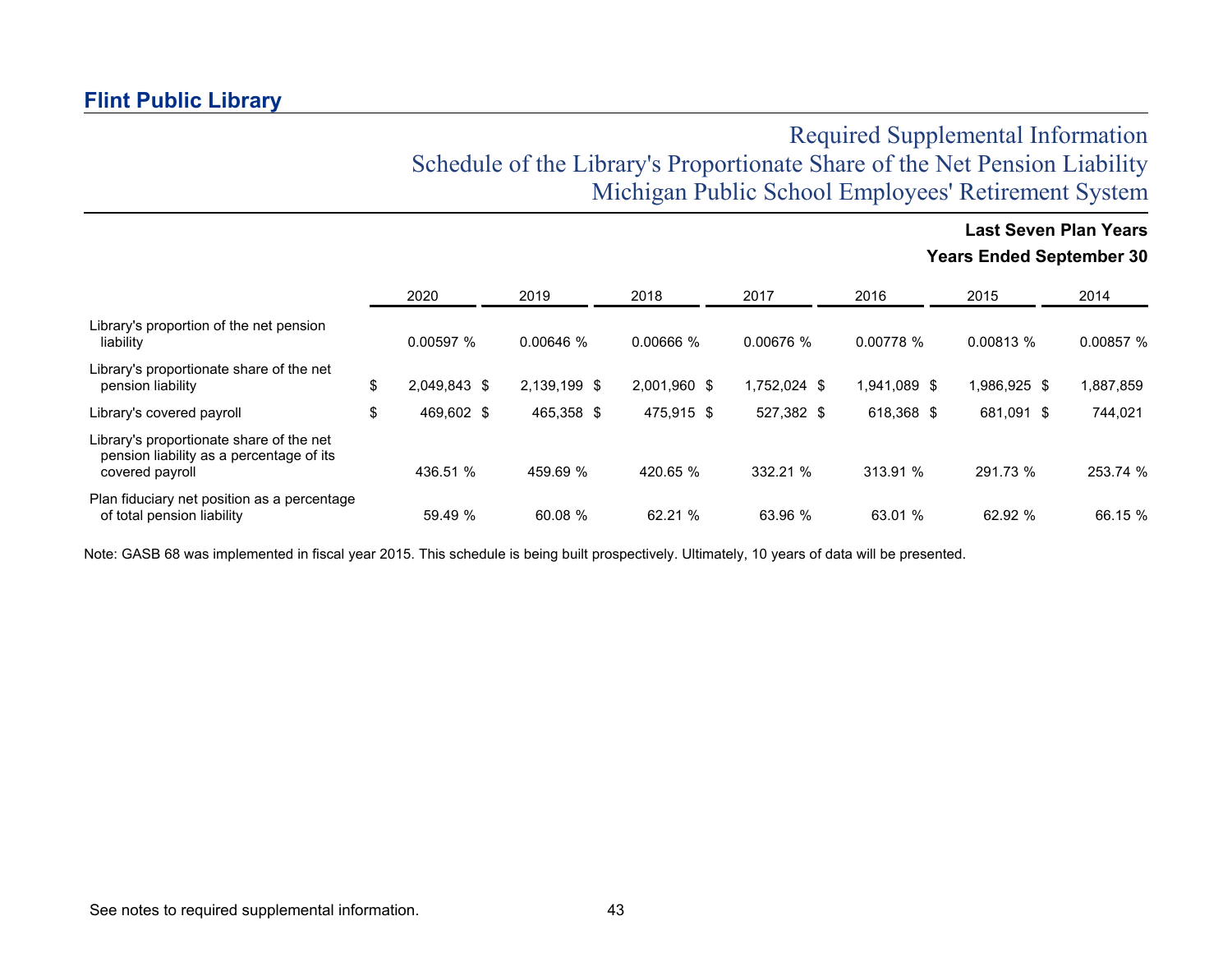# Required Supplemental Information Schedule of Pension Contributions

Michigan Public School Employees' Retirement System

|  | <b>Last Ten Fiscal Years</b> |
|--|------------------------------|
|  |                              |

**Years Ended June 30**

|                                                                       |     | 2021       | 2020       | 2019       | 2018       | 2017       | 2016       | 2015                  | 2014                     | 2013                     | 2012    |
|-----------------------------------------------------------------------|-----|------------|------------|------------|------------|------------|------------|-----------------------|--------------------------|--------------------------|---------|
| Statutorily required contribution<br>Contributions in relation to the | S.  | 180.839 \$ | 161.064 \$ | 170.496 \$ | 184,496 \$ | 134,683 \$ | 159,484 \$ | 133,110 \$            | 274.169 \$               | 186.289 \$               | 121.662 |
| statutorily required contribution                                     |     | 180.839    | 161.064    | 170.496    | 184.496    | 134,683    | 159.484    | 133.110               | 274.169                  | 186.289                  | 121,662 |
| <b>Contribution Deficiency</b>                                        |     | . .        | $\sim$     |            |            | . .        | $\sim$     | . .                   | $\overline{\phantom{a}}$ | $\overline{\phantom{a}}$ | $\sim$  |
| <b>Library's Covered Payroll</b>                                      | SS. | 487.889 \$ | 465.607 \$ | 465.210 \$ | 489.768 \$ | 535.134 \$ |            | 618,484 \$ 714,294 \$ | 742.123 \$               | 769.441 \$               | 828.268 |
| <b>Contributions as a Percentage</b><br>of Covered Payroll            |     | 37.07 %    | 34.59 %    | 36.65 %    | 37.67 %    | 25.17 %    | 25.79 %    | 18.64 %               | 36.94%                   | 24.21 %                  | 14.69 % |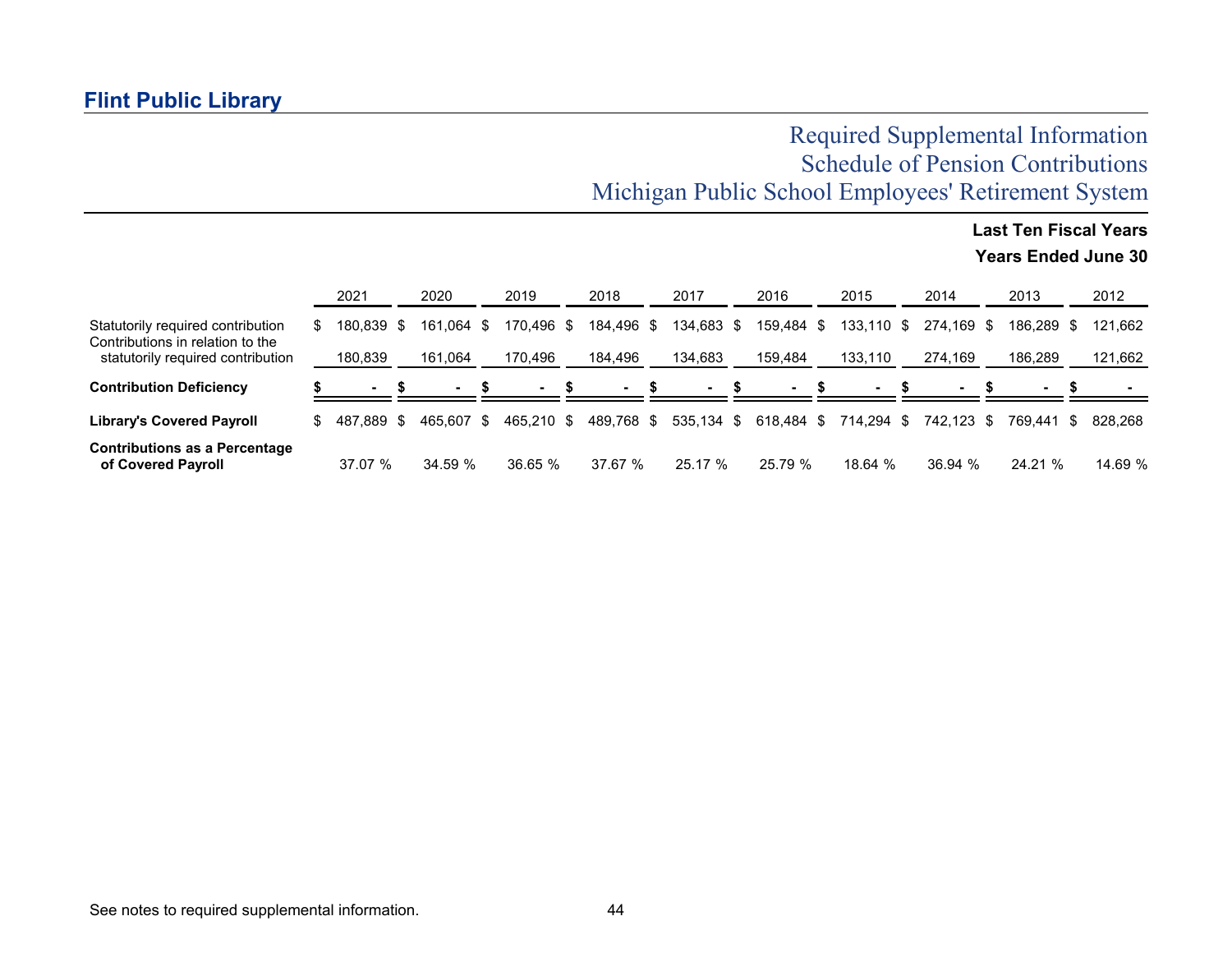# Required Supplemental Information Schedule of the Library's Proportionate Share of the Net OPEB Liability Michigan Public School Employees' Retirement System

# **Last Four Plan Years**

## **Years Ended September 30**

|                                                                                                            |    | 2020       | 2019       | 2018       | 2017     |
|------------------------------------------------------------------------------------------------------------|----|------------|------------|------------|----------|
| Library's proportion of the net OPEB liability                                                             |    | 0.00538%   | 0.00537%   | 0.00562%   | 0.00679% |
| Library's proportionate share of the net OPEB liability                                                    | S  | 288.066 \$ | 385,780 \$ | 447,020 \$ | 600,939  |
| Library's covered-employee payroll                                                                         | \$ | 469,602 \$ | 465,358 \$ | 475,915 \$ | 527,382  |
| Library's proportionate share of the net OPEB liability as a percentage of its<br>covered-employee payroll |    | 61.34 %    | 82.90%     | $93.93\%$  | 113.95 % |
| Plan fiduciary net position as a percentage of total OPEB liability                                        |    | 59.76 %    | 48.67 %    | 43.10 %    | 36.53 %  |

Note: GASB 75 was implemented in fiscal year 2018. This schedule is being built prospectively. Ultimately, 10 years of data will be presented.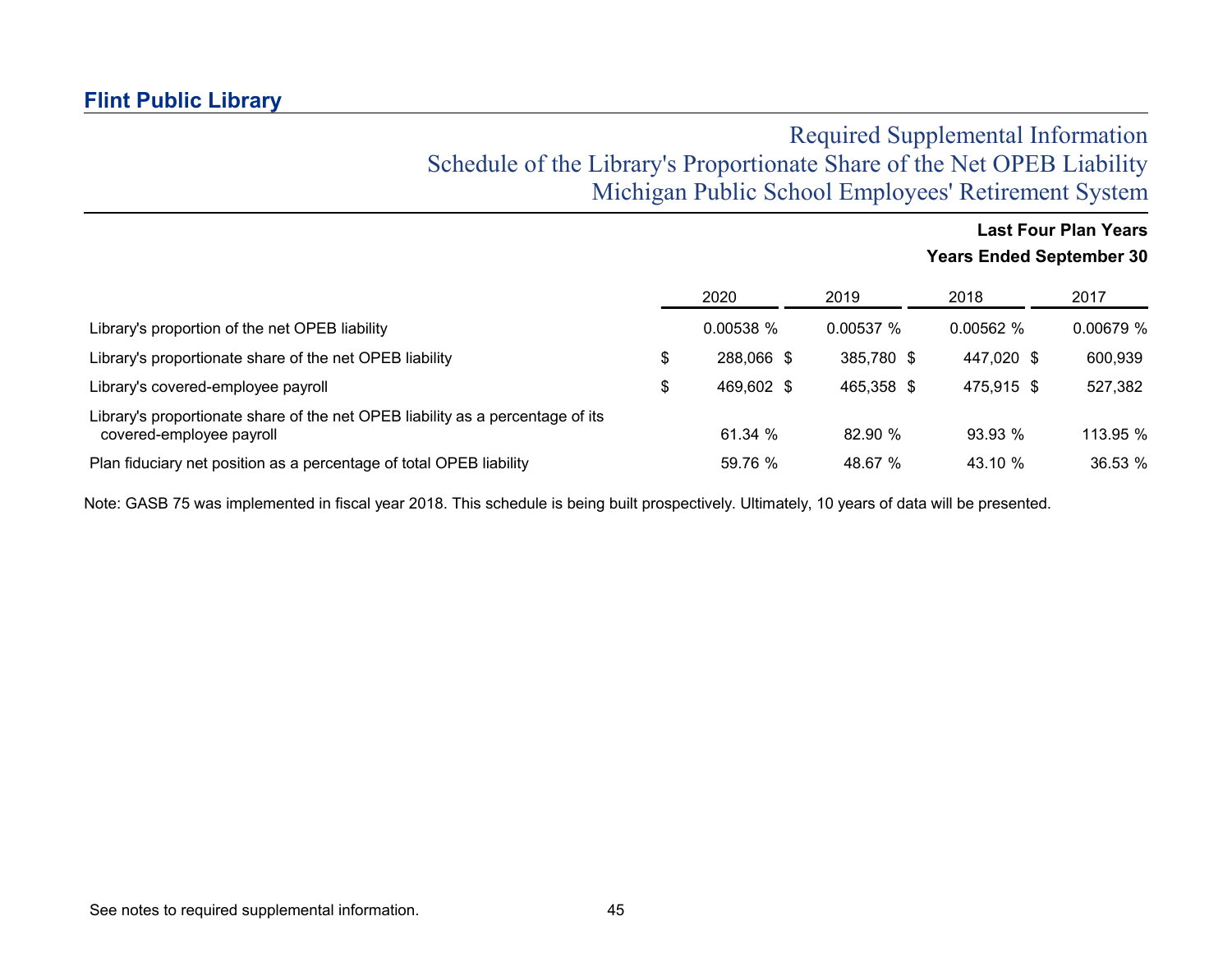# Required Supplemental Information Schedule of OPEB Contributions

Michigan Public School Employees' Retirement System

# **Last Four Fiscal Years**

**Years Ended June 30**

|                                                                                                         | 2021                | 2020                | 2019                | 2018             |
|---------------------------------------------------------------------------------------------------------|---------------------|---------------------|---------------------|------------------|
| Statutorily required contribution<br>Contributions in relation to the statutorily required contribution | 40,601 \$<br>40.601 | 37,414 \$<br>37.414 | 36,542 \$<br>36.542 | 35.375<br>35,375 |
| <b>Contribution Deficiency</b>                                                                          | $\sim$              | $\sim$              | $\sim$              |                  |
| Library's Covered-employee Payroll                                                                      | 487.889             | 465.607 \$          | 465,210 \$          | 489.768          |
| Contributions as a Percentage of Covered-employee Payroll                                               | 8.32%               | 8.04%               | 7.85 %              | 7.22%            |

Note: GASB 75 was implemented in fiscal year 2018. This schedule is being built prospectively. Ultimately, 10 years of data will be presented.